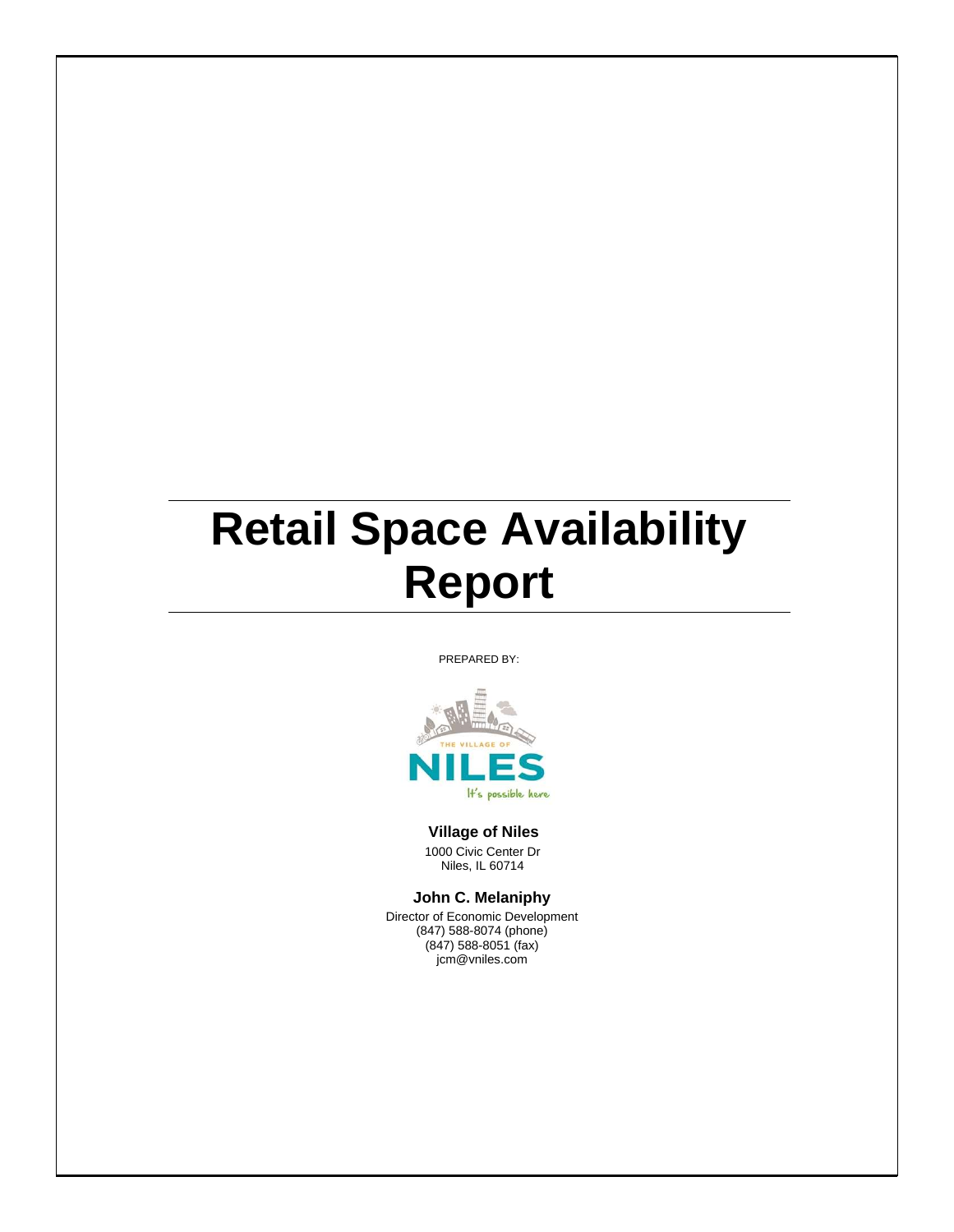

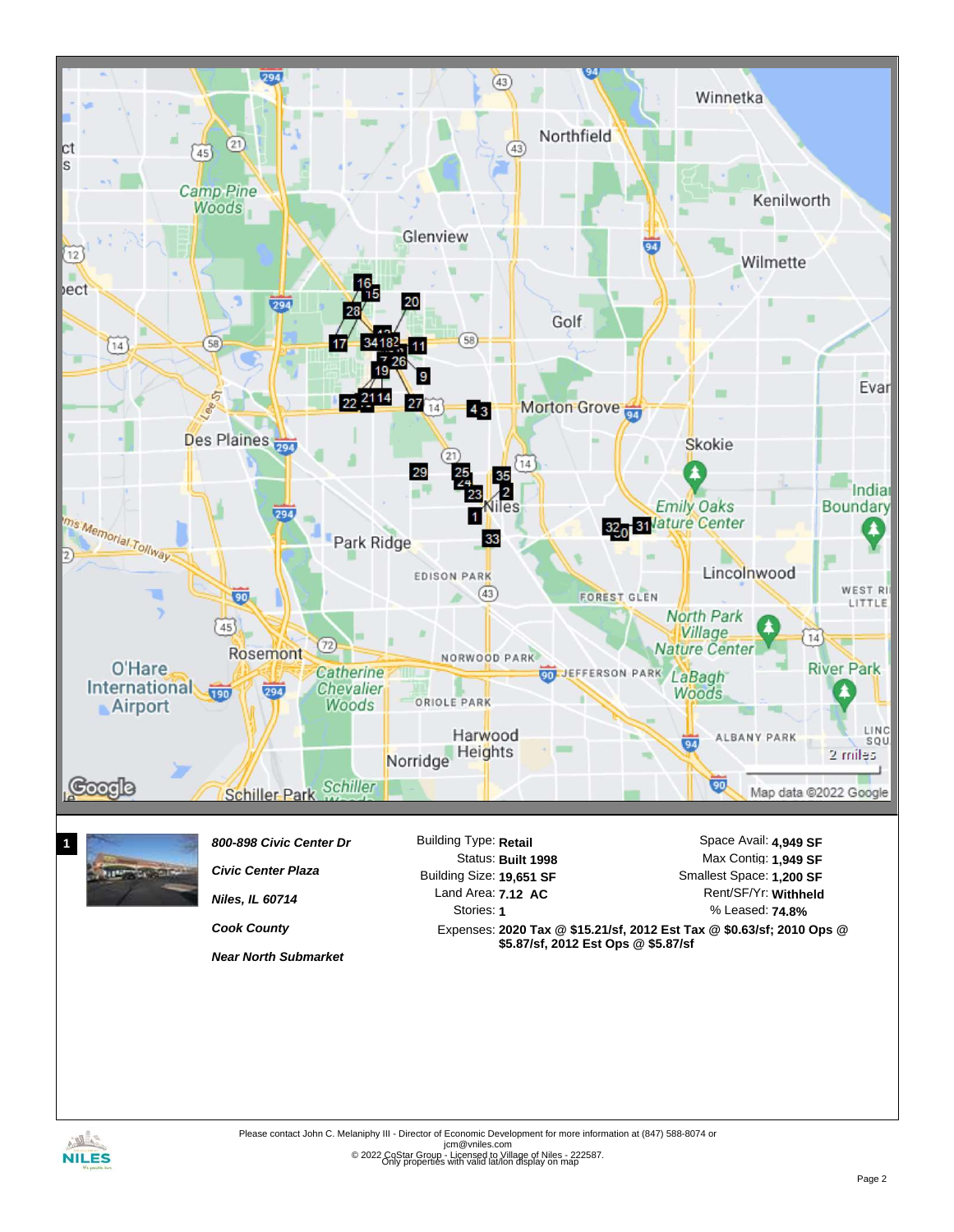|              | 801 Civic Center Dr<br><b>Civic Center Plaza</b><br><b>Niles, IL 60714</b><br><b>Cook County</b><br><b>Near North Submarket</b>                                            | <b>Building Type: Retail</b><br>Status: Built 1998<br>Building Size: 102,302 SF<br>Land Area: 8.48 AC<br>Stories: 1<br>Expenses: 2020 Tax @ \$6.93/sf                                                                                                                    | Space Avail: 4,009 SF<br>Max Contig: 4,009 SF<br>Smallest Space: 4,009 SF<br>Rent/SF/Yr: Withheld<br>% Leased: 96.1%   |
|--------------|----------------------------------------------------------------------------------------------------------------------------------------------------------------------------|--------------------------------------------------------------------------------------------------------------------------------------------------------------------------------------------------------------------------------------------------------------------------|------------------------------------------------------------------------------------------------------------------------|
| $\mathbf{3}$ | 7225-7245 W Dempster St<br><b>Niles Center</b><br><b>Niles, IL 60714</b><br><b>Cook County</b><br><b>Near North Submarket</b>                                              | Building Type: Retail/Storefront<br>(Neighborhood Ctr)<br>Status: Built 1959, Renov 1991<br>Building Size: 110,538 SF<br>Land Area: 8.05 AC<br>Stories: 1<br>Expenses: 2020 Tax @ \$6.46/sf, 2012 Est Tax @ \$4.27/sf; 2009 Ops @<br>\$4.92/sf, 2012 Est Ops @ \$1.08/sf | Space Avail: 1,440 SF<br>Max Contig: 1,440 SF<br>Smallest Space: 1,440 SF<br>Rent/SF/Yr: Withheld<br>% Leased: 98.7%   |
|              | 7315 W Dempster St<br>Niles, IL 60714<br><b>Cook County</b><br><b>Near North Submarket</b>                                                                                 | Building Type: Retail/Freestanding<br>Status: Built 1971<br>Building Size: 24,308 SF<br>Land Area: $0.56$ AC<br>Stories: 3<br>Expenses: 2020 Tax @ \$0.47/sf                                                                                                             | Space Avail: 24,308 SF<br>Max Contig: 24,308 SF<br>Smallest Space: 7,822 SF<br>Rent/SF/Yr: \$10.00<br>% Leased: 0%     |
| 5            | 8650-8832 W Dempster St<br>Niles, IL 60714<br><b>Cook County</b><br>N/W/C<br><b>Near North Submarket</b>                                                                   | Building Type: Retail/(Community Ctr)<br>Status: Built 1968, Renov 1999<br>Building Size: 218,903 SF<br>Land Area: 19 AC<br>Stories: 1<br>Expenses: 2020 Tax @ \$2.27/sf; 1995 Ops @ \$0.28/sf                                                                           | Space Avail: 14,569 SF<br>Max Contig: 4,800 SF<br>Smallest Space: 1,354 SF<br>Rent/SF/Yr: Withheld<br>% Leased: 93.3%  |
| 6            | 8510 W Gold Rd<br><b>Chase Bank</b><br>Niles, IL 60714<br><b>Cook County</b><br><b>Near North Submarket</b>                                                                | <b>Building Type: Retail/Bank</b><br>Status: Proposed<br>Building Size: 4,130 SF<br>Land Area: $0.68$ AC<br>Stories: 1<br>Expenses: 2020 Tax @ \$14.74/sf                                                                                                                | Space Avail: 4,130 SF<br>Max Contig: 4,130 SF<br>Smallest Space: 4,130 SF<br>Rent/SF/Yr: \$40.00<br>% Leased: 0%       |
|              | 239 Golf Rd<br><b>Golf Mill Shopping Center</b><br><b>Niles, IL 60714</b><br><b>Cook County</b><br><b>Golf Road and Milwaukee</b><br>Avenue<br><b>Near North Submarket</b> | Building Type: Retail/Storefront (Super<br><b>Regional Mall)</b><br>Status: Built 1960, Renov 2007<br>Building Size: 485,136 SF<br>Land Area: 59.79 AC<br>Stories: 1<br>Expenses: 2020 Tax @ \$0.25/sf; 2006 Combined Est Tax/Ops @ \$12.78/sf                           | Space Avail: 355,266 SF<br>Max Contig: 213,502 SF<br>Smallest Space: 208 SF<br>Rent/SF/Yr: Withheld<br>% Leased: 88.7% |

ATTES **NILES** 

Only properties with valid lat/lon display on map Please contact John C. Melaniphy III - Director of Economic Development for more information at (847) 588-8074 or<br>jcm@vniles.com<br>© 2022 CoStar Group - Licensed to Village of Niles - 222587.

Page 3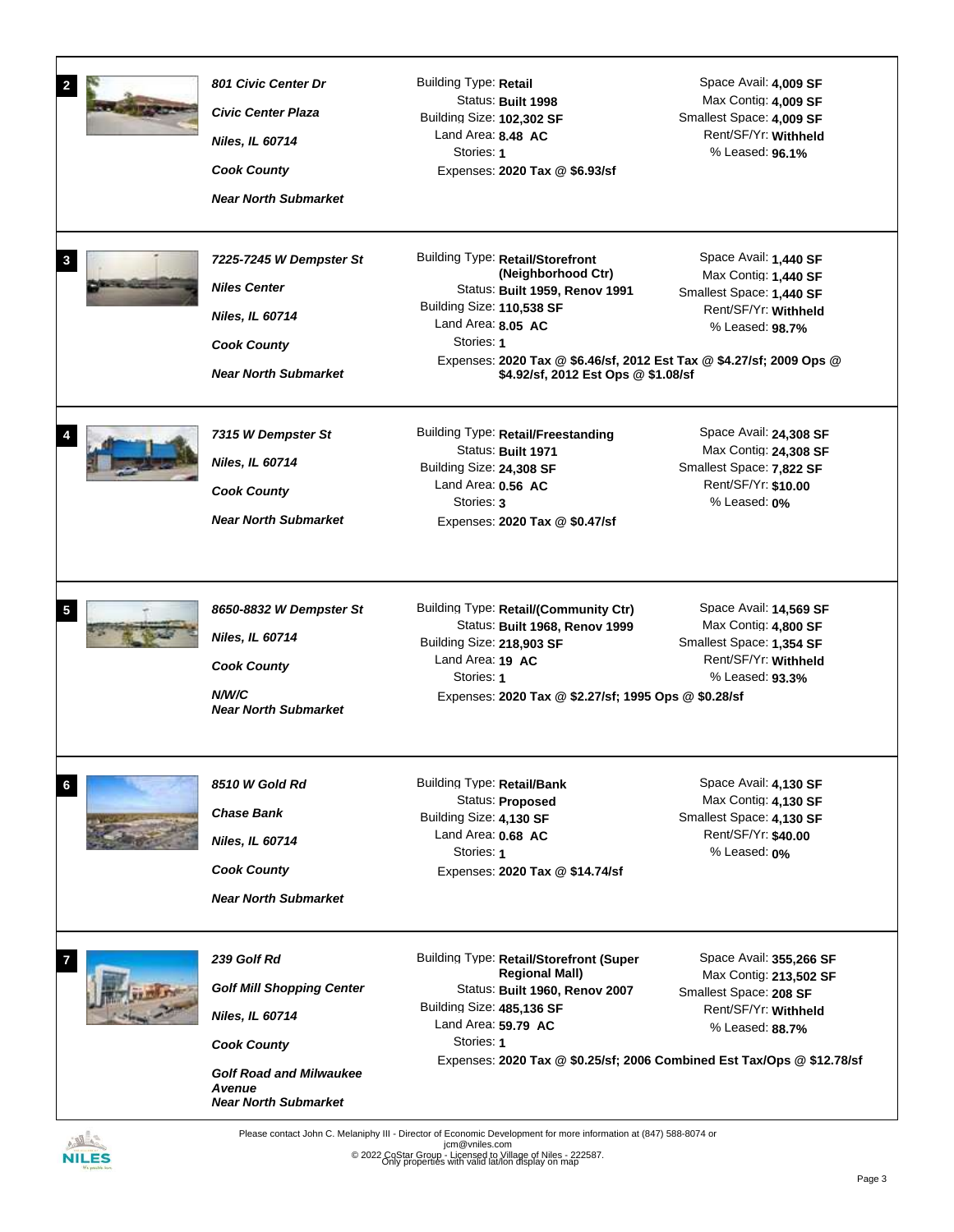| 8<br>9 | 8203-8307 W Golf Rd<br><b>Four Flaggs</b><br>Niles, IL 60714<br><b>Cook County</b><br><b>Near North Submarket</b><br>8315-8331 W Golf Rd<br><b>Niles, IL 60714</b><br><b>Cook County</b><br><b>Near North Submarket</b> | <b>Building Type: Retail/Freestanding</b><br>(Community Ctr)<br>Status: Built 1973, Renov 1998<br>Building Size: 258,054 SF<br>Land Area: 18.50 AC<br>Stories: 1<br>Expenses: 2020 Tax @ \$5.57/sf; 2011 Ops @ \$2.65/sf<br>Building Type: Retail<br>Status: Existing<br>Building Size: 42,114 SF<br>Land Area: 1.05 AC<br>Stories: 1<br>Expenses: 2020 Tax @ \$4.03/sf; 2012 Ops @ \$3.22/sf | Space Avail: 29,808 SF<br>Max Contig: 12,153 SF<br>Smallest Space: 859 SF<br>Rent/SF/Yr: Withheld<br>% Leased: 100%<br>Space Avail: 5,600 SF<br>Max Contig: 3,500 SF<br>Smallest Space: 2,100 SF<br>Rent/SF/Yr: Withheld<br>% Leased: 100% |
|--------|-------------------------------------------------------------------------------------------------------------------------------------------------------------------------------------------------------------------------|-----------------------------------------------------------------------------------------------------------------------------------------------------------------------------------------------------------------------------------------------------------------------------------------------------------------------------------------------------------------------------------------------|--------------------------------------------------------------------------------------------------------------------------------------------------------------------------------------------------------------------------------------------|
| 10     | 8337-8349 W Golf Rd<br><b>Niles, IL 60714</b><br><b>Cook County</b><br><b>Near North Submarket</b>                                                                                                                      | Building Type: Retail/Storefront<br>Status: Built 1970<br>Building Size: 12,926 SF<br>Land Area: $0.82$ AC<br>Stories: 1<br>Expenses: 2020 Tax @ \$8.85/sf                                                                                                                                                                                                                                    | Space Avail: 4,000 SF<br>Max Contig: 4,000 SF<br>Smallest Space: 4,000 SF<br>Rent/SF/Yr: \$15.00<br>% Leased: 69.1%                                                                                                                        |
| 11     | 8351-8375 W Golf Rd<br><b>Golf Road Shopping Center</b><br><b>Niles, IL 60714</b><br><b>Cook County</b><br><b>Near North Submarket</b>                                                                                  | Building Type: Retail/(Strip Ctr)<br>Status: Built 1982<br>Building Size: 26,109 SF<br>Land Area: 1.53 AC<br>Stories: 1<br>Expenses: 2020 Tax @ \$8.45/sf; 2011 Ops @ \$3.77/sf                                                                                                                                                                                                               | Space Avail: 3,300 SF<br>Max Contig: 3,300 SF<br>Smallest Space: 3,300 SF<br>Rent/SF/Yr: Withheld<br>% Leased: 100%                                                                                                                        |
| 12     | 8470-8488 W Golf Rd<br><b>Niles, IL 60714</b><br><b>Cook County</b><br><b>Near North Submarket</b>                                                                                                                      | <b>Building Type: Retail/Freestanding</b><br>Status: Built 2010<br>Building Size: 12,000 SF<br>Land Area: 1.05 AC<br>Stories: 1<br>\$2.00/sf                                                                                                                                                                                                                                                  | Space Avail: 1,200 SF<br>Max Contig: 1,200 SF<br>Smallest Space: 1,200 SF<br>Rent/SF/Yr: \$35.00<br>% Leased: 90.0%<br>Expenses: 2020 Tax @ \$9.70/sf, 2011 Est Tax @ \$7.00/sf; 2011 Est Ops @                                            |
| 13     | 8500-8526 W Golf Rd<br><b>Niles, IL 60714</b><br><b>Cook County</b><br>N/E/C<br><b>Near North Submarket</b>                                                                                                             | Building Type: Retail/(Community Ctr)<br>Status: Built 1982, Renov 2006<br>Building Size: 215,637 SF<br>Land Area: 19 AC<br>Stories: 1<br>Expenses: 2020 Tax @ \$1.21/sf; 2011 Ops @ \$2.37/sf                                                                                                                                                                                                | Space Avail: 40,862 SF<br>Max Contig: 21,997 SF<br>Smallest Space: 1,504 SF<br>Rent/SF/Yr: \$16.00-\$19.00<br>% Leased: 81.1%                                                                                                              |

NILES

Please contact John C. Melaniphy III - Director of Economic Development for more information at (847) 588-8074 or<br>jcm@vniles.com<br>© 2022 CoStar Group - Licensed to Village of Niles - 222587.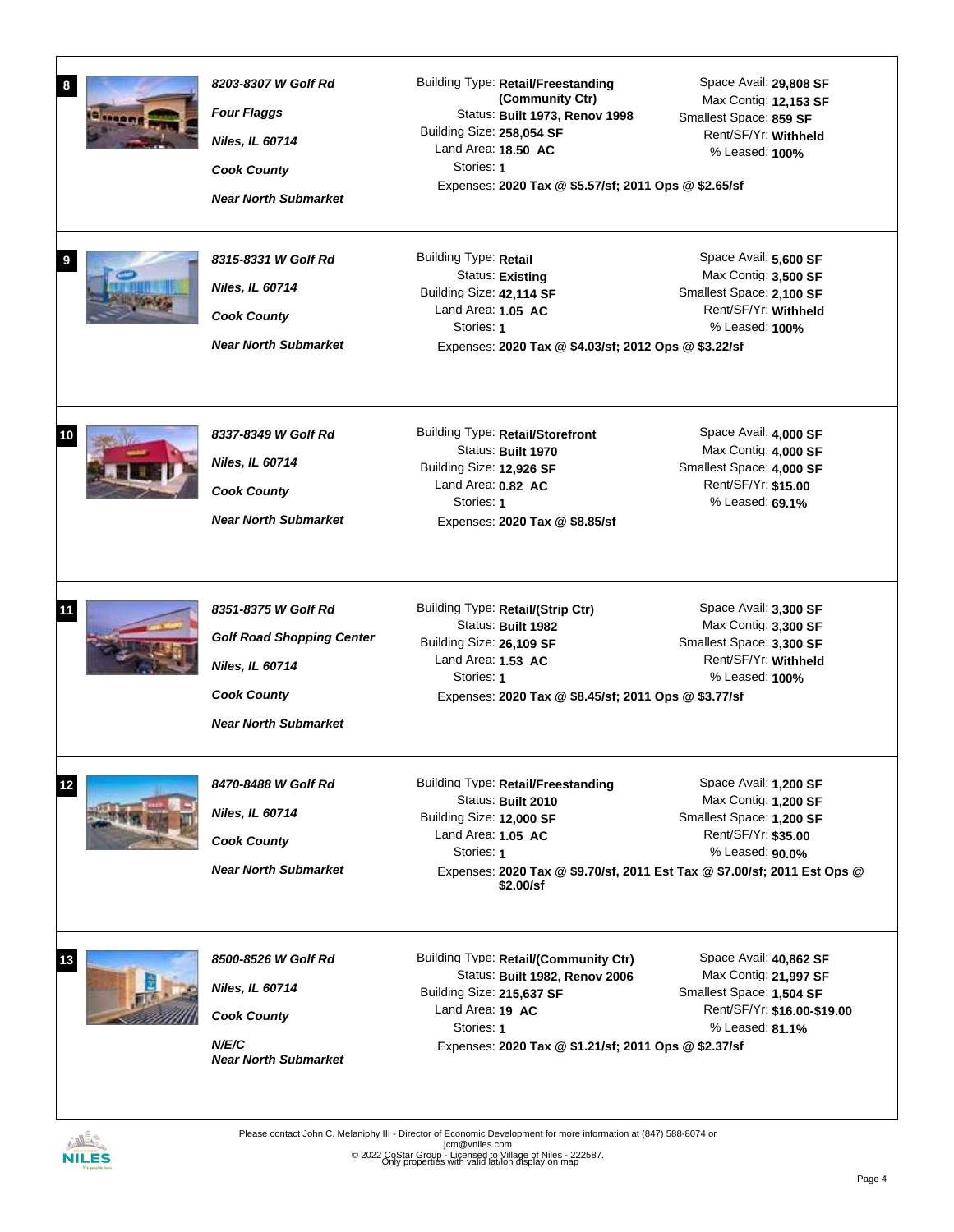| 14 | 8530-8534 W Golf Rd<br>Golf-Milwaukee Plaza Retail<br>Space<br><b>Niles, IL 60714</b><br><b>Cook County</b><br><b>Near North Submarket</b> | Building Type: Retail<br>Status: Built 1982<br>Building Size: 2,442 SF<br>Land Area: $0.25$ AC<br>Stories: 1<br>Expenses: 2020 Tax @ \$15.01/sf                                                       | Space Avail: 825 SF<br>Max Contig: 825 SF<br>Smallest Space: 825 SF<br>Rent/SF/Yr: \$38.00<br>% Leased: 66.2%                 |
|----|--------------------------------------------------------------------------------------------------------------------------------------------|-------------------------------------------------------------------------------------------------------------------------------------------------------------------------------------------------------|-------------------------------------------------------------------------------------------------------------------------------|
| 15 | 8975 W Golf Rd<br><b>Niles, IL 60714</b><br><b>Cook County</b><br><b>Near North Submarket</b>                                              | Building Type: Retail<br>Status: Built 1989<br>Building Size: 11,700 SF<br>Land Area: 6 AC<br>Stories: 1<br>Expenses: 2020 Tax @ \$27.33/sf                                                           | Space Avail: 5.719 SF<br>Max Contig: 3,100 SF<br>Smallest Space: 594 SF<br>Rent/SF/Yr: \$17.00<br>% Leased: 51.1%             |
| 16 | 9000-9196 W Golf Rd<br><b>Golf Glen Mart Plaza</b><br><b>Niles, IL 60714</b><br><b>Cook County</b><br>N/E/C<br><b>Near North Submarket</b> | Building Type: Retail/Storefront (Community<br>Ctr)<br>Status: Built 1979<br>Building Size: 232,830 SF<br>Land Area: $18.76$ AC<br>Stories: 1<br>Expenses: 2020 Tax @ \$3.98/sf; 2010 Ops @ \$2.67/sf | Space Avail: 111,566 SF<br>Max Contig: 104,361 SF<br>Smallest Space: 2,000 SF<br>Rent/SF/Yr: \$8.00-\$9.00<br>% Leased: 52.1% |
|    | 9000-9196 W Golf Rd<br><b>Proposed Outlot</b><br><b>Niles, IL 60714</b><br><b>Cook County</b><br><b>Near North Submarket</b>               | <b>Building Type: Retail/Freestanding</b><br>Status: Proposed, breaks ground Jun<br>2022<br>Building Size: 12,000 SF<br>Land Area: 19.42 AC<br>Stories: 1<br>Expenses: 2020 Tax @ \$30.44/sf          | Space Avail: 12,000 SF<br>Max Contig: 12,000 SF<br>Smallest Space: 12,000 SF<br>Rent/SF/Yr: Withheld<br>% Leased: 0%          |
| 18 | 220 Golf Mill Ctr<br><b>JCPenney</b><br><b>Niles, IL 60714</b><br><b>Cook County</b><br><b>Near North Submarket</b>                        | Building Type: Retail/Department Store<br>Status: Built 1966<br>Building Size: 190,177 SF<br>Land Area: 4.37 AC<br>Stories: 1<br>Expenses: 2018 Tax @ \$1.90/sf; 2011 Ops @ \$3.02/sf                 | Space Avail: 2,967 SF<br>Max Contig: 1,239 SF<br>Smallest Space: 790 SF<br>Rent/SF/Yr: Withheld<br>% Leased: 100%             |
| 19 | 229 Golf Mill Ctr<br><b>Niles, IL 60714</b><br><b>Cook County</b><br><b>Near North Submarket</b>                                           | Building Type: Retail/Supermarket<br>Status: Built 1990<br>Building Size: 36,661 SF<br>Land Area: 2.23 AC<br>Stories: 1<br>Expenses: 2018 Tax @ \$3.75/sf                                             | Space Avail: 1,752 SF<br>Max Contig: 960 SF<br>Smallest Space: 792 SF<br>Rent/SF/Yr: Withheld<br>% Leased: 100%               |

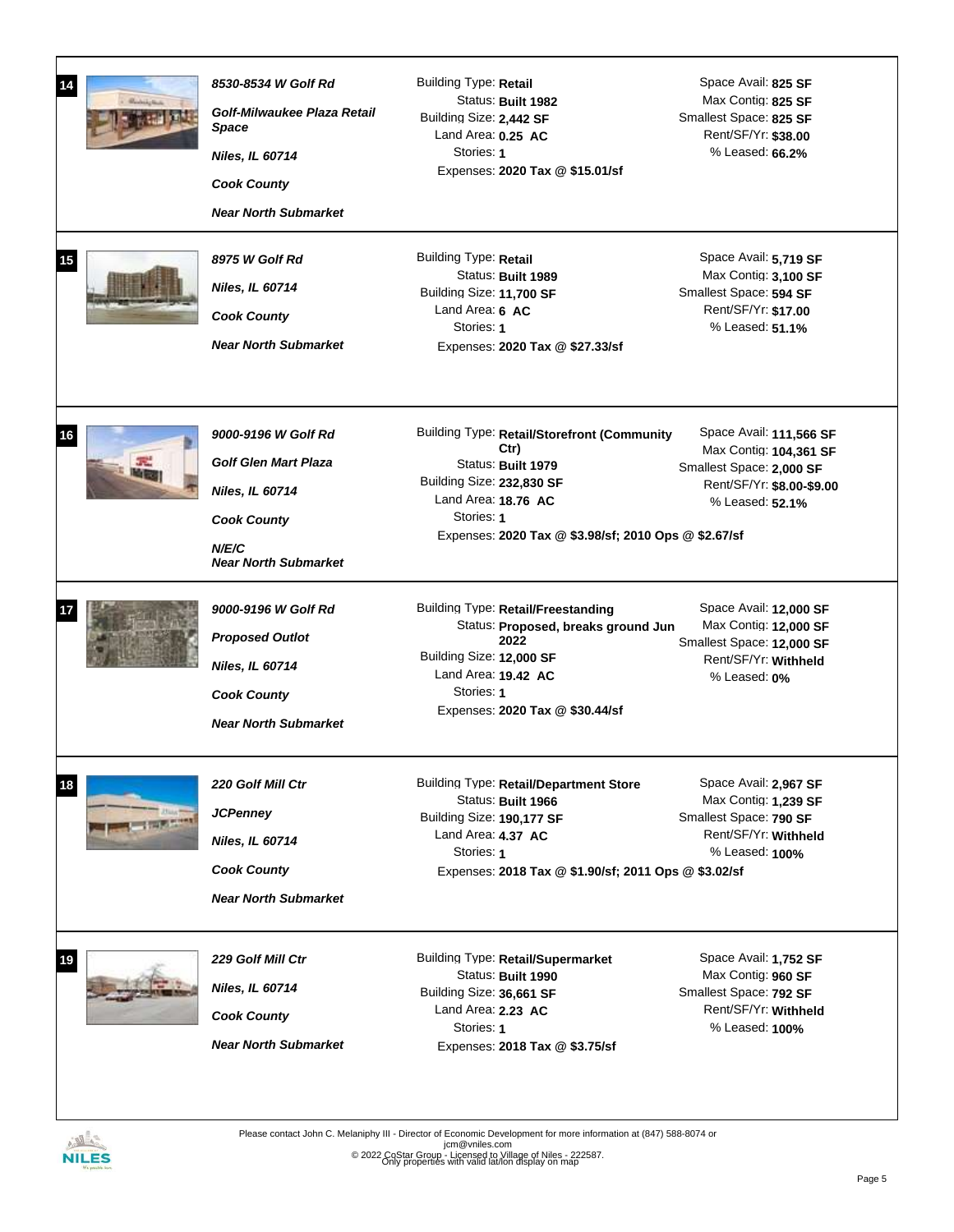| 20 | 400 Golf Mill Ctr<br>Niles, IL 60714<br><b>Cook County</b><br><b>Near North Submarket</b>                                               | Building Type: Retail/Department Store<br>Status: Built 1960, Renov 2007<br>Building Size: 213,502 SF<br>Land Area: 9.33 AC<br>Stories: 2<br>Expenses: 2020 Tax @ \$2.32/sf                                                                      | Space Avail: 8,662 SF<br>Max Contig: 8,662 SF<br>Smallest Space: 8,662 SF<br>Rent/SF/Yr: Withheld<br>% Leased: 95.9%   |
|----|-----------------------------------------------------------------------------------------------------------------------------------------|--------------------------------------------------------------------------------------------------------------------------------------------------------------------------------------------------------------------------------------------------|------------------------------------------------------------------------------------------------------------------------|
|    | 8900-8940 N Greenwood Ave<br><b>Ballard Plaza</b><br><b>Niles, IL 60714</b><br><b>Cook County</b><br><b>Near North Submarket</b>        | Building Type: Retail<br>Status: Built 1992<br>Building Size: 90,574 SF<br>Land Area: $9.60$ AC<br>Stories: 1<br>Expenses: 2020 Tax @ \$9.41/sf, 2012 Est Tax @ \$7.16/sf; 2011 Ops @<br>\$6.92/sf, 2012 Est Ops @ \$6.92/sf                     | Space Avail: 7,577 SF<br>Max Contig: 2,554 SF<br>Smallest Space: 181 SF<br>Rent/SF/Yr: Withheld<br>% Leased: 91.8%     |
|    | 9101 N Greenwood Ave<br><b>Golf Mill Shopping Center</b><br><b>Niles, IL 60714</b><br><b>Cook County</b><br><b>Near North Submarket</b> | <b>Building Type: Retail/Freestanding</b><br>Status: Built 1990<br>Building Size: 32,279 SF<br>Land Area: 2.74 AC<br>Stories: 1<br>Expenses: 2020 Tax @ \$4.74/sf; 2011 Ops @ \$2.82/sf                                                          | Space Avail: 32,279 SF<br>Max Contig: 17,182 SF<br>Smallest Space: 15,097 SF<br>Rent/SF/Yr: Withheld<br>% Leased: 100% |
|    | 7740-7752 N Milwaukee Ave<br>Rayyan Plaza I<br><b>Niles, IL 60714</b><br><b>Cook County</b><br><b>Near North Submarket</b>              | <b>Building Type: Retail/Freestanding</b><br>Status: Built 1988<br>Building Size: 10,000 SF<br>Land Area: 0.76 AC<br>Stories: 1<br>Expenses: 2020 Tax @ \$4.52/sf                                                                                | Space Avail: 1,088 SF<br>Max Contig: 1,088 SF<br>Smallest Space: 1,088 SF<br>Rent/SF/Yr: Withheld<br>% Leased: 89.1%   |
| 24 | 7872-7900 N Milwaukee Ave<br>Oak Mill Plaza<br><b>Niles, IL 60714</b><br><b>Cook County</b><br>S/W/C<br><b>Near North Submarket</b>     | <b>Building Type: Retail/Freestanding</b><br>(Neighborhood Ctr)<br>Status: Built 1985<br>Building Size: 152,786 SF<br>Land Area: 10.59 AC<br>Stories: 2<br>Expenses: 2020 Tax @ \$5.31/sf, 2011 Est Tax @ \$3.97/sf; 2011 Est Ops @<br>\$1.65/sf | Space Avail: 26,386 SF<br>Max Contig: 7,320 SF<br>Smallest Space: 950 SF<br>Rent/SF/Yr: Withheld<br>% Leased: 83.5%    |
| 25 | 8004 N Milwaukee Ave<br><b>Niles, IL 60714</b><br><b>Cook County</b><br><b>Near North Submarket</b>                                     | Building Type: Retail<br>Status: Built 1970<br>Building Size: 14,771 SF<br>Land Area: 0.45 AC<br>Stories: 1<br>Expenses: 2020 Tax @ \$4.84/sf                                                                                                    | Space Avail: 14,771 SF<br>Max Contig: 14,771 SF<br>Smallest Space: 14,771 SF<br>Rent/SF/Yr: \$94.10<br>% Leased: 100%  |

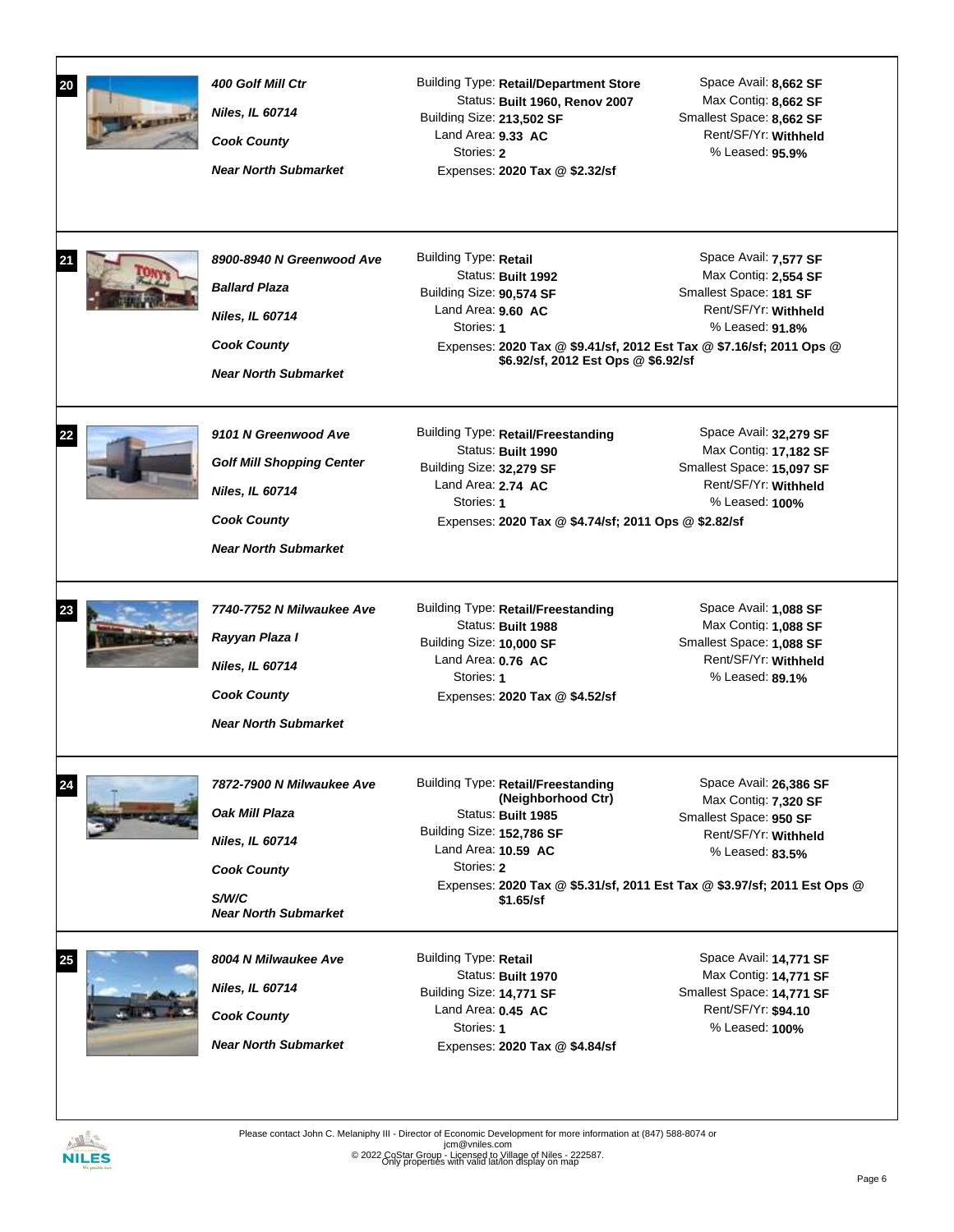| 26<br>27 | 9347-9371 N Milwaukee Ave<br><b>Millbrook Shopping Center</b><br><b>Niles, IL 60714</b><br><b>Cook County</b><br>East side of N Milw. Ave,<br>south of Golf<br><b>Near North Submarket</b><br>9555 N Milwaukee Ave<br>Niles, IL 60714<br><b>Cook County</b><br><b>Near North Submarket</b> | Building Type: Retail/Freestanding<br>Status: Built 1972<br>Building Size: 29,732 SF<br>Land Area: 2.28 AC<br>Stories: 1<br>Expenses: 2020 Tax @ \$9.48/sf<br>Building Type: Retail/Storefront Retail/Office<br>Status: Built 2018<br>Building Size: 35,050 SF<br>Land Area: 2.58 AC<br>Stories: 1<br>Expenses: 2020 Tax @ \$6.29/sf | Space Avail: 10,000 SF<br>Max Contig: 7,500 SF<br>Smallest Space: 1,250 SF<br>Rent/SF/Yr: \$30.00<br>% Leased: 66.4%<br>Space Avail: 20,607 SF<br>Max Contig: 4,872 SF<br>Smallest Space: 1,112 SF<br>Rent/SF/Yr: Withheld<br>% Leased: 41.2% |
|----------|--------------------------------------------------------------------------------------------------------------------------------------------------------------------------------------------------------------------------------------------------------------------------------------------|--------------------------------------------------------------------------------------------------------------------------------------------------------------------------------------------------------------------------------------------------------------------------------------------------------------------------------------|-----------------------------------------------------------------------------------------------------------------------------------------------------------------------------------------------------------------------------------------------|
| 28       | 9631 N Milwaukee Ave<br><b>TitleMax</b><br><b>Niles, IL 60714</b><br><b>Cook County</b><br><b>Near North Submarket</b>                                                                                                                                                                     | Building Type: Retail/Fast Food<br>Status: Built 1988<br>Building Size: 3,466 SF<br>Land Area: 0.58 AC<br>Stories: 1<br>Expenses: 2020 Tax @ \$12.52/sf, 2012 Est Tax @ \$7.23/sf; 2011 Ops @<br>\$0.78/sf, 2012 Est Ops @ \$0.78/sf                                                                                                 | Space Avail: 3,466 SF<br>Max Contig: 3,466 SF<br>Smallest Space: 3,466 SF<br>Rent/SF/Yr: \$42.50<br>% Leased: 0%                                                                                                                              |
|          | 8010-8030 W Oakton St<br><b>Niles, IL 60714</b><br><b>Cook County</b><br><b>Near North Submarket</b>                                                                                                                                                                                       | Building Type: Retail/Auto Repair<br>Status: Existing<br>Building Size: 2,800 SF<br>Land Area: 0.31 AC<br>Stories: 1<br>Expenses: 2020 Tax @ \$6.97/sf                                                                                                                                                                               | Space Avail: 2,800 SF<br>Max Contig: 2,800 SF<br>Smallest Space: 2,800 SF<br>Rent/SF/Yr: \$16.50<br>% Leased: 0%                                                                                                                              |
| 30       | 5606-5624 W Touhy Ave<br><b>Pointe Plaza</b><br>Niles, IL 60714<br><b>Cook County</b><br><b>Near North Submarket</b>                                                                                                                                                                       | Building Type: Retail/Freestanding<br>Status: Built 2000<br>Building Size: 14,726 SF<br>Land Area: $0.36$ AC<br>Stories: 1<br>Expenses: 2020 Tax @ \$3.47/sf; 2011 Ops @ \$2.92/sf                                                                                                                                                   | Space Avail: 9,812 SF<br>Max Contig: 4,906 SF<br>Smallest Space: 4,906 SF<br>Rent/SF/Yr: Withheld<br>% Leased: 100%                                                                                                                           |
|          | 5660 W Touhy Ave<br>Niles, IL 60714<br><b>Cook County</b><br><b>Pointe Plaza</b><br><b>Near North Submarket</b>                                                                                                                                                                            | <b>Building Type: Retail/Freestanding</b><br>Status: Built Jan 1999<br>Building Size: 39,236 SF<br>Land Area: 0.92 AC<br>Stories: 1<br>Expenses: 2020 Tax @ \$2.03/sf; 2011 Ops @ \$2.40/sf                                                                                                                                          | Space Avail: 17,538 SF<br>Max Contig: 17,538 SF<br>Smallest Space: 17,538 SF<br>Rent/SF/Yr: Withheld<br>% Leased: 100%                                                                                                                        |



 $\overline{\phantom{a}}$ 

Please contact John C. Melaniphy III - Director of Economic Development for more information at (847) 588-8074 or<br>jcm@vniles.com<br>© 2022 CoStar Group - Licensed to Village of Niles - 222587.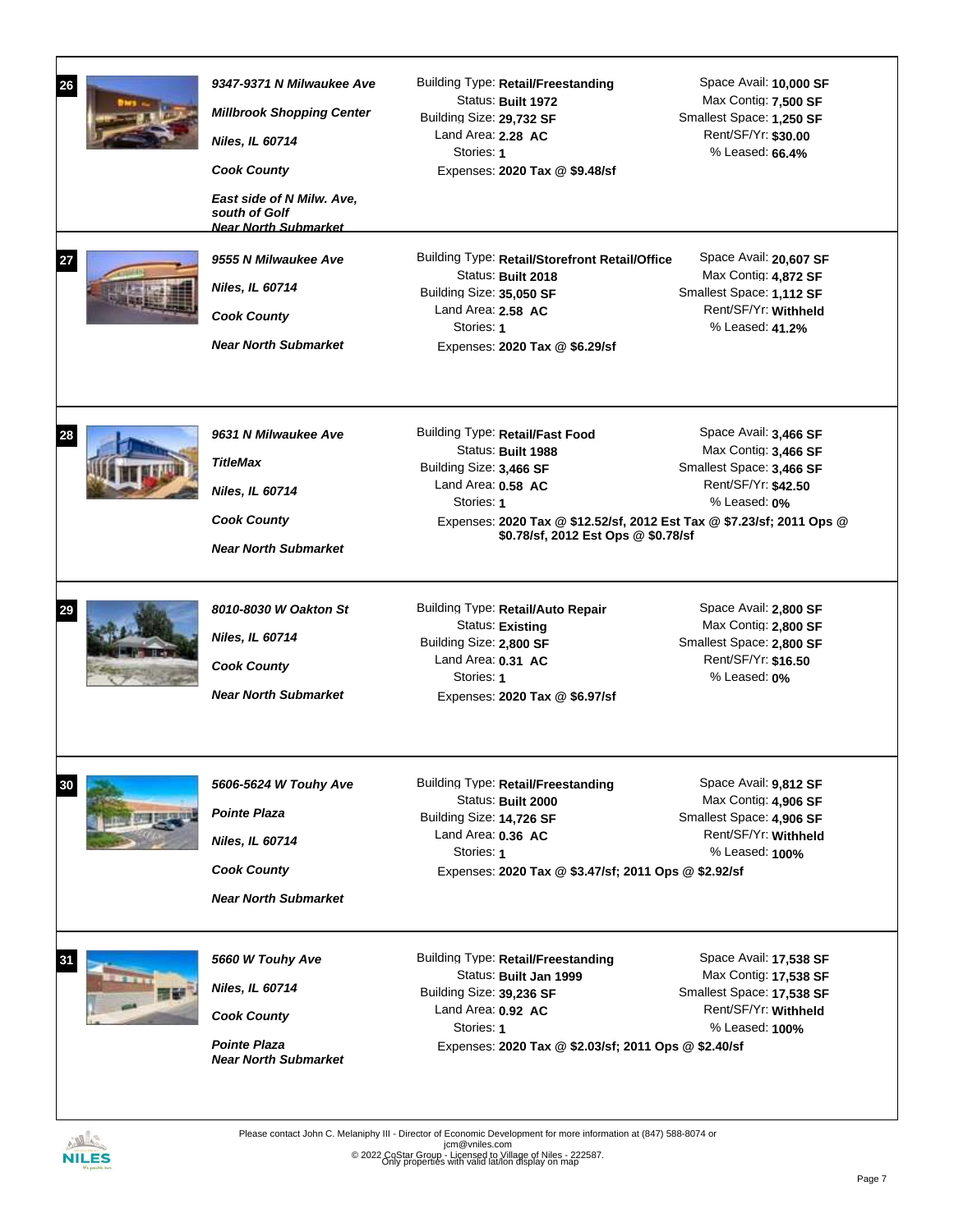| 32<br>33 | 5670 W Touhy Ave<br><b>Dressbarn</b><br><b>Niles, IL 60714</b><br><b>Cook County</b><br><b>Pointe Plaza</b><br><b>Near North Submarket</b><br>7136 W Touhy Ave<br>Niles, IL 60714<br><b>Cook County</b><br><b>Near North Submarket</b> | <b>Building Type: Retail/Freestanding</b><br>Status: Built Jan 1999<br>Building Size: 7,500 SF<br>Land Area: 0.18 AC<br>Stories: 1<br>Expenses: 2020 Tax @ \$2.85/sf<br>Building Type: Retail/Freestanding<br>Status: Built 1949<br>Building Size: 7,000 SF<br>Land Area: 0.42 AC<br>Stories: 1<br>Expenses: 2020 Tax @ \$7.37/sf | Space Avail: 7,500 SF<br>Max Contig: 7,500 SF<br>Smallest Space: 7,500 SF<br>Rent/SF/Yr: Withheld<br>% Leased: 100%<br>Space Avail: 7,000 SF<br>Max Contig: 7,000 SF<br>Smallest Space: 7,000 SF<br>Rent/SF/Yr: \$12.00<br>% Leased: 100% |
|----------|----------------------------------------------------------------------------------------------------------------------------------------------------------------------------------------------------------------------------------------|-----------------------------------------------------------------------------------------------------------------------------------------------------------------------------------------------------------------------------------------------------------------------------------------------------------------------------------|-------------------------------------------------------------------------------------------------------------------------------------------------------------------------------------------------------------------------------------------|
| 34       | 8600 W Golf Rd<br>The Shops On Golf<br><b>Niles, IL 60714</b><br><b>Cook County</b><br><b>NW corner of Golf Rd and</b><br><b>Greenwood Ave</b><br><b>Near North Submarket</b>                                                          | Building Type: Retail/Storefront (Strip Ctr)<br>Status: Built 1965<br>Building Size: 26,274 SF<br>Land Area: 1.32 AC<br>Stories: 1<br>Expenses: 2020 Tax @ \$9.05/sf, 2011 Est Tax @ \$0.73/sf; 2011 Est Ops @<br>\$6.46/sf                                                                                                       | Space Avail: 2,259 SF<br>Max Contig: 2,259 SF<br>Smallest Space: 1,250 SF<br>Rent/SF/Yr: \$25.00<br>% Leased: 91.4%                                                                                                                       |
| 35       | 7946-7962 N Waukegan Rd<br><b>Village View</b><br>Niles, IL 60714<br><b>Cook County</b><br>S/W/C<br><b>Near North Submarket</b>                                                                                                        | Building Type: Retail/Freestanding (Strip Ctr)<br>Status: Built 1965, Renov 2004<br>Building Size: 13,754 SF<br>Land Area: 0.90 AC<br>Stories: 1<br>Expenses: 2020 Tax @ \$6.06/sf                                                                                                                                                | Space Avail: 4,000 SF<br>Max Contig: 2,000 SF<br>Smallest Space: 2,000 SF<br>Rent/SF/Yr: Withheld<br>% Leased: 70.9%                                                                                                                      |

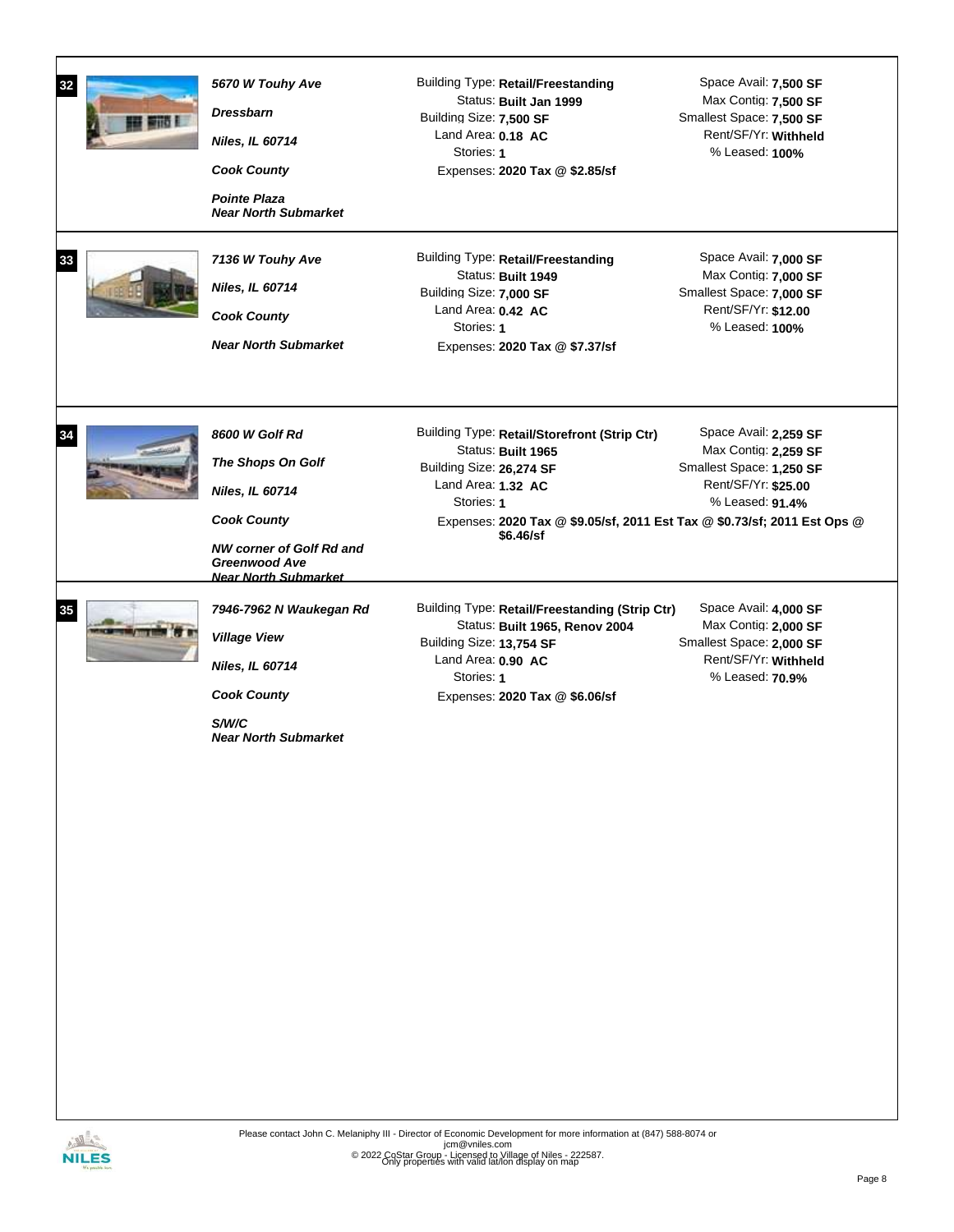|                                           | <b>Address</b><br><b>Building/Park Name</b>                                            | <b>SF Avail</b><br>For Sale (\$/SF)                                                                                                                                                                      | <b>Rent/SF/Yr</b><br><b>Stories</b> | <b>RBA</b><br>Land    | <b>Ceiling Height</b><br><b>Drive Ins</b> |              | <b>Docks</b><br><b>Levelators</b> | Crane<br><b>Sprinkler</b> |                  |
|-------------------------------------------|----------------------------------------------------------------------------------------|----------------------------------------------------------------------------------------------------------------------------------------------------------------------------------------------------------|-------------------------------------|-----------------------|-------------------------------------------|--------------|-----------------------------------|---------------------------|------------------|
|                                           | 800-898 Civic Center Dr<br>Civic Center Plaza<br>Civic Center Plaza<br>Niles, IL 60714 | 4,949 SF<br><b>Not For Sale</b>                                                                                                                                                                          | 1                                   | 19,651 SF<br>7.12 AC  |                                           |              |                                   |                           |                  |
|                                           |                                                                                        | Expenses: 2020 Tax @ \$15.21/sf, 2012 Est Tax @ \$0.63/sf; 2010<br>Ops @ \$5.87/sf, 2012 Est Ops @ \$5.87/sf<br>Parking: 60 free Surface Spaces are available; Ratio of<br>3.05/1,000 SF<br>Utilities: - |                                     |                       | Power: -<br>Rail Line: -                  |              |                                   |                           |                  |
|                                           |                                                                                        | Landlord Rep: Regency Centers / Adam Foret (630) 368-8609                                                                                                                                                |                                     |                       |                                           |              |                                   |                           |                  |
|                                           |                                                                                        | Leasing Company: Regency Center / Ves Pavlovic (630) 645-2820 -- 4,949 SF (1,200-1,949 SF)                                                                                                               |                                     |                       |                                           |              |                                   |                           |                  |
|                                           |                                                                                        |                                                                                                                                                                                                          |                                     |                       |                                           |              |                                   |                           |                  |
| Unit<br>Use/Type<br>Floor                 | <b>Leasing Company</b>                                                                 | <b>SF Avail/Divide?</b>                                                                                                                                                                                  |                                     | <b>Bldg Cntg</b>      | Rent/SF/YR                                | Occupancy    | Term                              | <b>Docks</b>              | <b>Drive-Ins</b> |
| P 1st<br>$\overline{2}$<br>Off/Ret/Direct | <b>Regency Center</b><br>Chicago Real Estate Resources                                 |                                                                                                                                                                                                          | 1,200 N                             | 1,200                 | Withheld                                  | Vacant       | Negotiable                        | $\overline{\phantom{a}}$  |                  |
| P 1st<br><b>Retail/Direct</b><br>5        | <b>Regency Center</b><br>Chicago Real Estate Resources                                 |                                                                                                                                                                                                          | 1,800 N                             | 1,800                 | Withheld                                  | Vacant       | Negotiable                        |                           |                  |
| P 1st<br>9<br><b>Retail/Direct</b>        | <b>Regency Center</b><br>Chicago Real Estate Resources                                 |                                                                                                                                                                                                          | 1,949 N                             | 1,949                 | Withheld                                  | Vacant       | Negotiable                        | $\sim$                    |                  |
|                                           | <b>Address</b><br><b>Building/Park Name</b>                                            | <b>SF Avail</b><br>For Sale (\$/SF)                                                                                                                                                                      | <b>Rent/SF/Yr</b><br><b>Stories</b> | <b>RBA</b><br>Land    | <b>Ceiling Height</b><br><b>Drive Ins</b> |              | <b>Docks</b><br><b>Levelators</b> | Crane<br><b>Sprinkler</b> |                  |
|                                           | 801 Civic Center Dr<br>Civic Center Plaza<br>Civic Center Plaza<br>Niles, IL 60714     | 4,009 SF<br><b>Not For Sale</b>                                                                                                                                                                          | 1                                   | 102,302 SF<br>8.48 AC |                                           |              |                                   |                           |                  |
|                                           |                                                                                        | Expenses: 2020 Tax @ \$6.93/sf<br>Parking: 198 Surface Spaces are available; Ratio of 1.93/1,000<br><b>SF</b><br>Utilities: -                                                                            |                                     |                       |                                           | Rail Line: - |                                   |                           |                  |
|                                           |                                                                                        | Landlord Rep: Regency Center / Ves Pavlovic (630) 645-2820 -- 4,009 SF (4,009 SF)                                                                                                                        |                                     |                       |                                           |              |                                   |                           |                  |
| Unit<br>Use/Type<br>Floor                 | <b>Leasing Company</b>                                                                 | <b>SF Avail/Divide?</b>                                                                                                                                                                                  |                                     | <b>Bldg Cntg</b>      | Rent/SF/YR                                | Occupancy    | <b>Term</b>                       | <b>Docks</b>              | <b>Drive-Ins</b> |
|                                           |                                                                                        |                                                                                                                                                                                                          |                                     |                       |                                           |              |                                   |                           |                  |

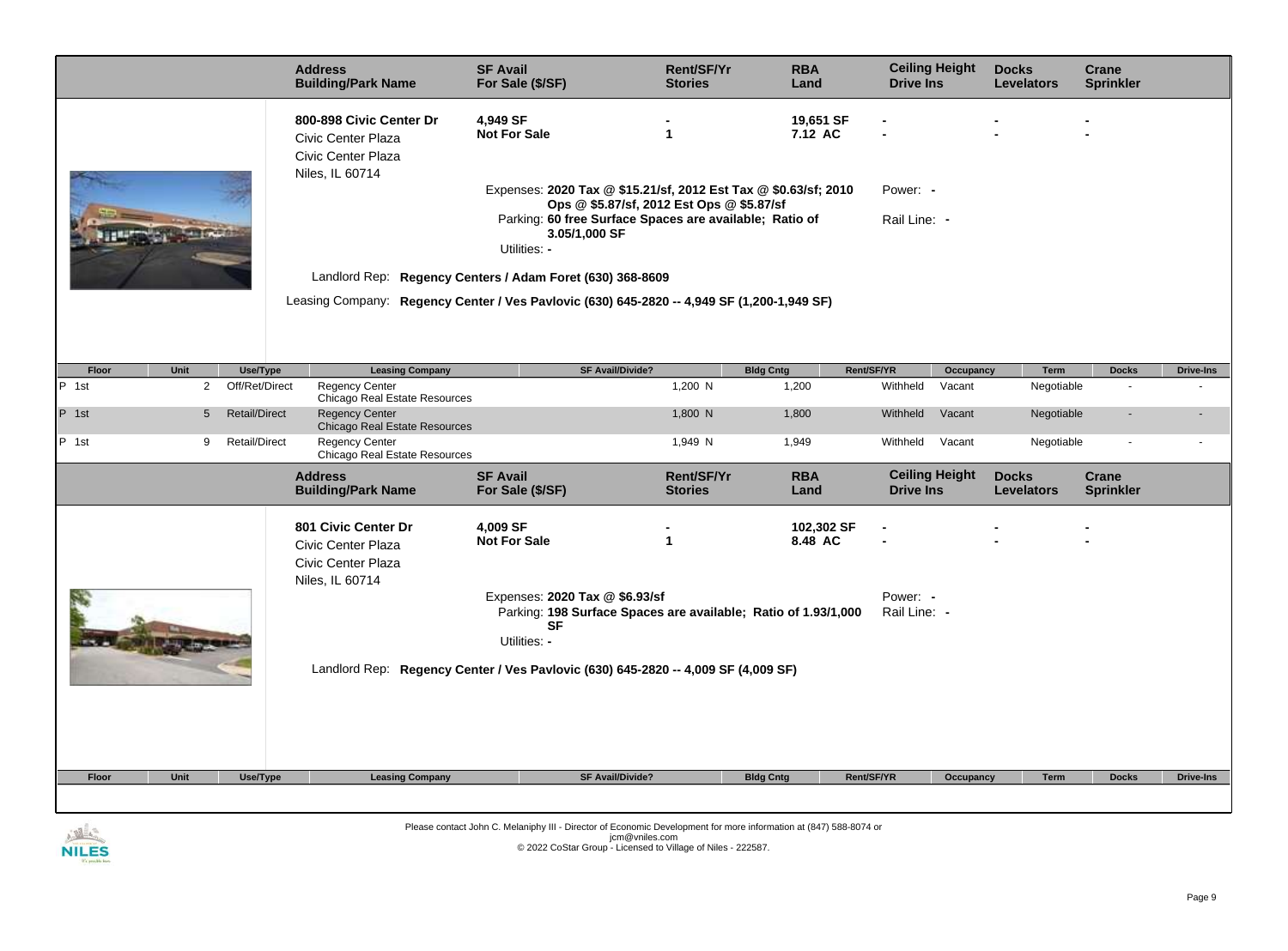| <b>Unit</b> | Use/Type | <b>Leasing Company</b>                                                                          |                                                               |                                                                                                                                      | <b>Bldg Cntg</b>                                                                                                                                        | Rent/SF/YR                                                                                                                                                                           |                                                                                                                                                                                  | Term                                                                                                                                           | <b>Docks</b>              | <b>Drive-Ins</b>                                                                                                                                                   |
|-------------|----------|-------------------------------------------------------------------------------------------------|---------------------------------------------------------------|--------------------------------------------------------------------------------------------------------------------------------------|---------------------------------------------------------------------------------------------------------------------------------------------------------|--------------------------------------------------------------------------------------------------------------------------------------------------------------------------------------|----------------------------------------------------------------------------------------------------------------------------------------------------------------------------------|------------------------------------------------------------------------------------------------------------------------------------------------|---------------------------|--------------------------------------------------------------------------------------------------------------------------------------------------------------------|
| 10          |          | <b>Regency Center</b>                                                                           |                                                               | 4,009 N                                                                                                                              | 4,009                                                                                                                                                   | Withheld                                                                                                                                                                             | Vacant                                                                                                                                                                           |                                                                                                                                                |                           |                                                                                                                                                                    |
|             |          |                                                                                                 |                                                               |                                                                                                                                      |                                                                                                                                                         |                                                                                                                                                                                      |                                                                                                                                                                                  |                                                                                                                                                |                           |                                                                                                                                                                    |
|             |          |                                                                                                 |                                                               |                                                                                                                                      |                                                                                                                                                         |                                                                                                                                                                                      |                                                                                                                                                                                  |                                                                                                                                                |                           |                                                                                                                                                                    |
|             |          | <b>Address</b><br><b>Building/Park Name</b>                                                     | <b>SF Avail</b><br>For Sale (\$/SF)                           | Rent/SF/Yr<br><b>Stories</b>                                                                                                         | <b>RBA</b><br>Land                                                                                                                                      |                                                                                                                                                                                      |                                                                                                                                                                                  | <b>Docks</b><br><b>Levelators</b>                                                                                                              | Crane<br><b>Sprinkler</b> |                                                                                                                                                                    |
|             |          | 7225-7245 W Dempster St<br><b>Niles Retail Center</b><br><b>Niles Center</b><br>Niles, IL 60714 | 1,440 SF<br><b>Not For Sale</b>                               | 1                                                                                                                                    |                                                                                                                                                         |                                                                                                                                                                                      |                                                                                                                                                                                  |                                                                                                                                                |                           |                                                                                                                                                                    |
|             |          |                                                                                                 | 4.97/1,000 SF                                                 |                                                                                                                                      |                                                                                                                                                         |                                                                                                                                                                                      |                                                                                                                                                                                  |                                                                                                                                                |                           |                                                                                                                                                                    |
| Unit        | Use/Type | <b>Leasing Company</b>                                                                          |                                                               |                                                                                                                                      | <b>Bldg Cntg</b>                                                                                                                                        | Rent/SF/YR                                                                                                                                                                           |                                                                                                                                                                                  | Term                                                                                                                                           | <b>Docks</b>              | <b>Drive-Ins</b>                                                                                                                                                   |
| 7245        |          | <b>Next Realty</b>                                                                              |                                                               | 1,440 N                                                                                                                              | 1,440                                                                                                                                                   | Withheld                                                                                                                                                                             | Vacant                                                                                                                                                                           |                                                                                                                                                | $\sim$                    |                                                                                                                                                                    |
|             |          | <b>Address</b><br><b>Building/Park Name</b>                                                     | <b>SF Avail</b><br>For Sale (\$/SF)                           | Rent/SF/Yr<br><b>Stories</b>                                                                                                         | <b>RBA</b><br>Land                                                                                                                                      |                                                                                                                                                                                      |                                                                                                                                                                                  | <b>Docks</b><br><b>Levelators</b>                                                                                                              | Crane<br><b>Sprinkler</b> |                                                                                                                                                                    |
|             |          | 7315 W Dempster St<br>Niles, IL 60714                                                           | 24,308 SF<br>For Sale at \$1,350,000<br>(\$55.54/SF) - Active | \$10.00/mg<br>3                                                                                                                      |                                                                                                                                                         |                                                                                                                                                                                      |                                                                                                                                                                                  |                                                                                                                                                |                           |                                                                                                                                                                    |
|             |          |                                                                                                 | <b>SF</b><br>Utilities: -                                     |                                                                                                                                      |                                                                                                                                                         |                                                                                                                                                                                      |                                                                                                                                                                                  |                                                                                                                                                |                           |                                                                                                                                                                    |
|             |          |                                                                                                 | <b>Retail/Direct</b><br>Off/Ret/Direct                        | Chicago Real Estate Resources<br>A mix of national and local retailers located in a densely populated area with high traffic counts. | <b>SF Avail/Divide?</b><br><b>Building Notes</b><br>Utilities: Gas - Natural, Sewer - City<br><b>SF Avail/Divide?</b><br>Expenses: 2020 Tax @ \$0.47/sf | Ops @ \$4.92/sf, 2012 Est Ops @ \$1.08/sf<br>Parking: 442 free Surface Spaces are available; Ratio of<br>Landlord Rep: Next Realty / Amy Levin (847) 881-2008 -- 1,440 SF (1,440 SF) | 110.538 SF<br>8.05 AC<br>Expenses: 2020 Tax @ \$6.46/sf, 2012 Est Tax @ \$4.27/sf; 2009<br>24,308 SF<br>0.56 AC<br>Parking: 25 Surface Spaces are available; Ratio of 1.48/1,000 | <b>Ceiling Height</b><br><b>Drive Ins</b><br>Power: -<br>Rail Line: -<br><b>Ceiling Height</b><br><b>Drive Ins</b><br>Power: -<br>Rail Line: - | Occupancy<br>Occupancy    | Negotiable<br>Negotiable<br>Landlord Rep: Darwin Realty / G.Richard G. Daly (630) 782-9520 X3859 / Chris Mergenthaler (630) 782-9520 -- 24,308 SF (7,822-8,318 SF) |

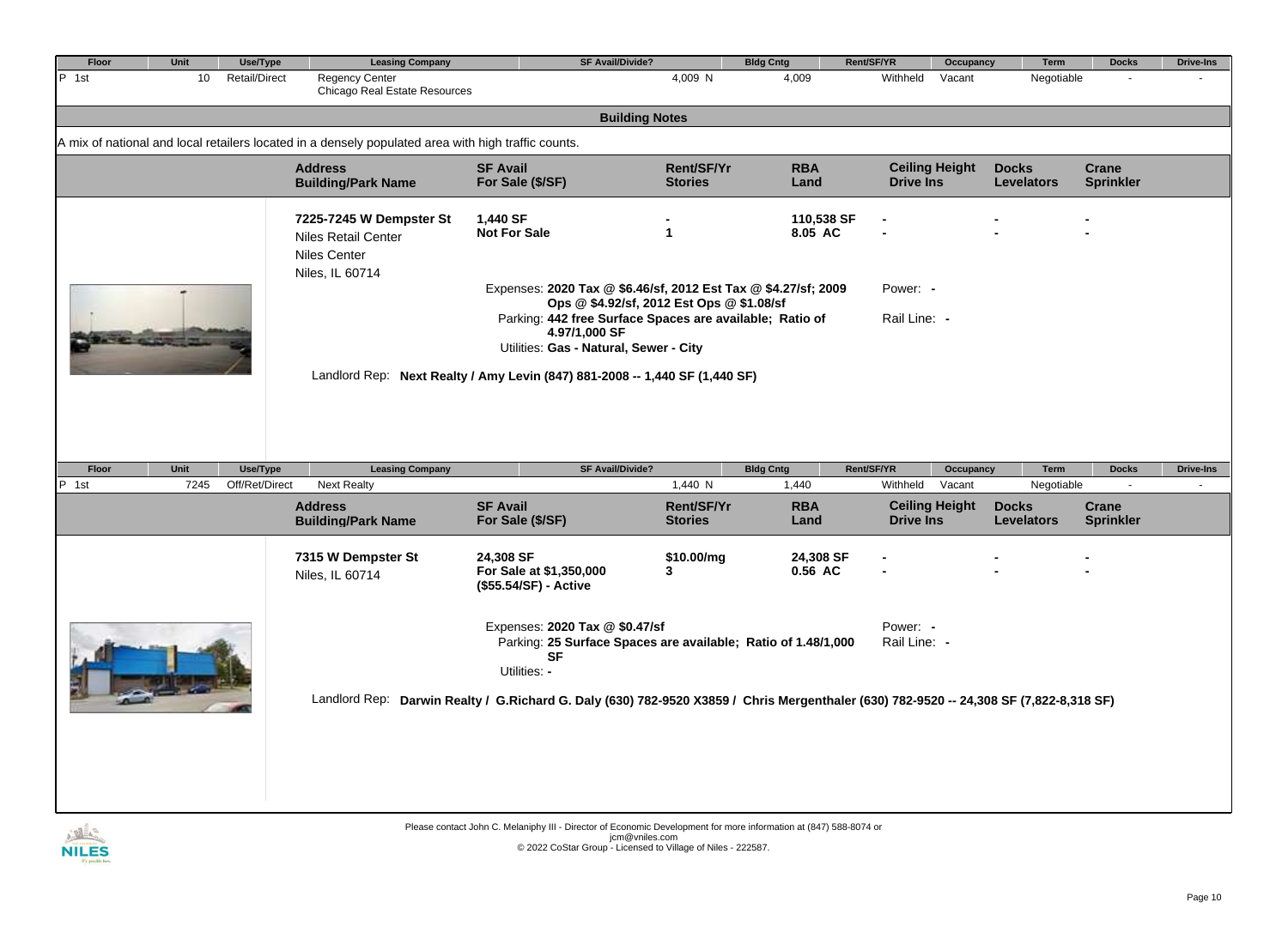| Floor                                                                                                     | Unit                                                    | Use/Type             | <b>Leasing Company</b>                                       | <b>SF Avail/Divide?</b>                                                                                                                                                     |                              | <b>Bldg Cntg</b>    | Rent/SF/YR               | Occupancy             | Term                              | <b>Docks</b>              | <b>Drive-Ins</b> |  |
|-----------------------------------------------------------------------------------------------------------|---------------------------------------------------------|----------------------|--------------------------------------------------------------|-----------------------------------------------------------------------------------------------------------------------------------------------------------------------------|------------------------------|---------------------|--------------------------|-----------------------|-----------------------------------|---------------------------|------------------|--|
| $\overline{P}$<br><b>BSMT</b>                                                                             |                                                         | Retail/Direct        | Darwin Realty                                                |                                                                                                                                                                             | 8,168 N                      | 24,308              | \$10.00/mg               | Vacant                | Negotiable                        | $\blacksquare$            |                  |  |
| E 1st                                                                                                     |                                                         | <b>Retail/Direct</b> | Darwin Realty                                                |                                                                                                                                                                             | 7,822 N                      | 24,308              | \$10.00/mg               | Vacant                | Negotiable                        |                           |                  |  |
| $E$ 2nd                                                                                                   |                                                         | <b>Retail/Direct</b> | Darwin Realty                                                |                                                                                                                                                                             | 8,318 N                      | 24,308              | \$10.00/mg               | Vacant                | Negotiable                        | $\blacksquare$            |                  |  |
|                                                                                                           |                                                         |                      |                                                              | <b>Building Notes</b>                                                                                                                                                       |                              |                     |                          |                       |                                   |                           |                  |  |
| Location Corner: SE                                                                                       |                                                         |                      |                                                              |                                                                                                                                                                             |                              |                     |                          |                       |                                   |                           |                  |  |
| Property Description: Free Standing Retail Building                                                       |                                                         |                      |                                                              |                                                                                                                                                                             |                              |                     |                          |                       |                                   |                           |                  |  |
|                                                                                                           | Property Use Description: Free Standing Retail Building |                      |                                                              |                                                                                                                                                                             |                              |                     |                          |                       |                                   |                           |                  |  |
|                                                                                                           |                                                         |                      | <b>Address</b><br><b>Building/Park Name</b>                  | <b>SF Avail</b><br>For Sale (\$/SF)                                                                                                                                         | Rent/SF/Yr<br><b>Stories</b> | <b>RBA</b><br>Land  | <b>Drive Ins</b>         | <b>Ceiling Height</b> | <b>Docks</b><br><b>Levelators</b> | Crane<br><b>Sprinkler</b> |                  |  |
|                                                                                                           |                                                         |                      | 8650-8832 W Dempster St<br>Dempster Plaza<br>Niles, IL 60714 | 14,569 SF<br><b>Not For Sale</b>                                                                                                                                            | 1                            | 218,903 SF<br>19 AC |                          |                       |                                   |                           |                  |  |
| Landlord Rep: Horizon Realty Services, Inc. / Ilija Pod (847) 870-8585 X232 -- 14,569 SF (1,354-4,800 SF) |                                                         |                      |                                                              | Expenses: 2020 Tax @ \$2.27/sf; 1995 Ops @ \$0.28/sf<br>Parking: 235 free Surface Spaces are available; Ratio of<br>1.07/1,000 SF<br>Utilities: Gas - Natural, Sewer - City |                              |                     | Power: -<br>Rail Line: - |                       |                                   |                           |                  |  |
| Floor                                                                                                     | Unit                                                    | Use/Type             | <b>Leasing Company</b>                                       | <b>SF Avail/Divide?</b>                                                                                                                                                     |                              | <b>Bldg Cntg</b>    | Rent/SF/YR               | Occupancy             | Term                              | <b>Docks</b>              | <b>Drive-Ins</b> |  |
| $\overline{P}$ 1st                                                                                        | 8812                                                    | <b>Retail/Direct</b> | Horizon Realty Services, Inc.                                |                                                                                                                                                                             | 3,000 N                      | 3,000               | Withheld                 | Vacant                | Negotiable                        | $\sim$                    | $\omega$         |  |
| P 1st                                                                                                     | 8802                                                    | <b>Retail/Direct</b> | Horizon Realty Services, Inc.                                |                                                                                                                                                                             | 1,790 N                      | 1,790               | Withheld                 | Vacant                | Negotiable                        | $\blacksquare$            |                  |  |
| P 1st                                                                                                     | 8788                                                    | <b>Retail/Direct</b> | Horizon Realty Services, Inc.                                |                                                                                                                                                                             | 4,800 N                      | 4,800               | Withheld                 | Vacant                | Negotiable                        | $\sim$                    | $\sim$           |  |
| P 1st                                                                                                     | 8722                                                    | <b>Retail/Direct</b> | Horizon Realty Services, Inc.                                |                                                                                                                                                                             | 1,354 N                      | 1,354               | Withheld                 | Vacant                | Negotiable                        |                           |                  |  |
| P 1st                                                                                                     | 8724                                                    | <b>Retail/Direct</b> | Horizon Realty Services, Inc.                                |                                                                                                                                                                             | 1,500 N                      | 1,500               | Withheld                 | Vacant                | Negotiable                        | $\blacksquare$<br>÷.      | $\sim$           |  |
| P 1st                                                                                                     | 8796                                                    | <b>Retail/Direct</b> | Horizon Realty Services, Inc.                                |                                                                                                                                                                             | 2,125 N                      | 2,125               | Withheld                 | Vacant                | Negotiable                        |                           |                  |  |
| $\sqrt{M}$                                                                                                |                                                         |                      |                                                              | Please contact John C. Melaniphy III - Director of Economic Development for more information at (847) 588-8074 or<br>icm@vnilos.com                                         |                              |                     |                          |                       |                                   |                           |                  |  |

**NILES**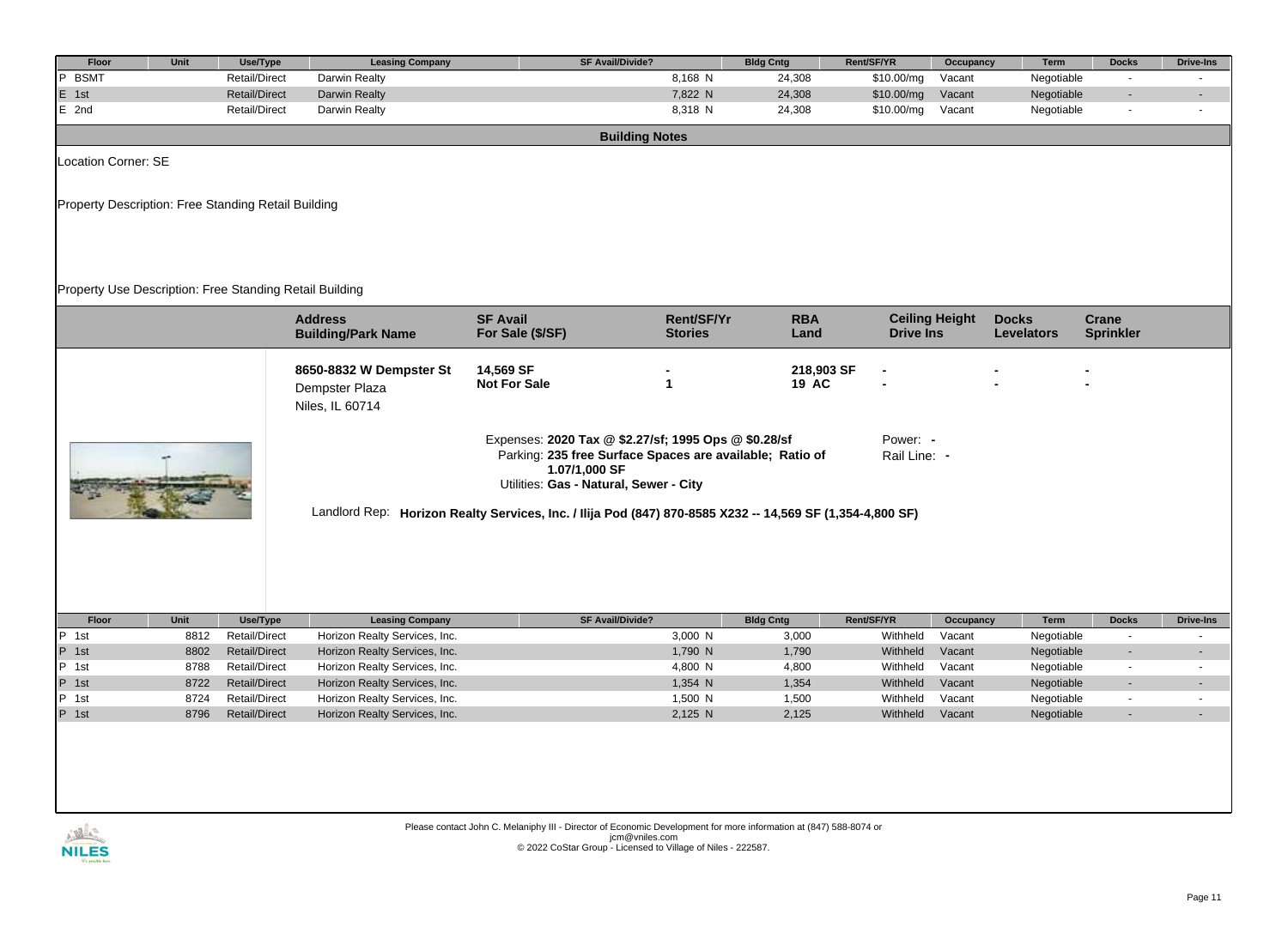## **Building Notes**

 $*$  1,357 Car Parking

\* Near public transportation

 $*$  Handicap accessible. Construction Cost = \$6000000. Construction Date is unknown

|                           | <b>Address</b><br><b>Building/Park Name</b>                                                                                                                                                                                                                                        | <b>SF Avail</b><br>For Sale (\$/SF) | Rent/SF/Yr<br><b>Stories</b> | <b>RBA</b><br>Land  | <b>Ceiling Height</b><br><b>Drive Ins</b> | <b>Docks</b><br><b>Levelators</b> | <b>Crane</b><br><b>Sprinkler</b> |                  |  |  |
|---------------------------|------------------------------------------------------------------------------------------------------------------------------------------------------------------------------------------------------------------------------------------------------------------------------------|-------------------------------------|------------------------------|---------------------|-------------------------------------------|-----------------------------------|----------------------------------|------------------|--|--|
|                           | 8510 W Gold Rd<br>Golf-Milwaukee Plaza<br>Chase Bank<br>Niles, IL 60714                                                                                                                                                                                                            | 4,130 SF<br><b>Not For Sale</b>     | \$40.00/nnn<br>1             | 4,130 SF<br>0.68 AC |                                           |                                   | $\blacksquare$                   |                  |  |  |
|                           | Power: -<br>Expenses: 2020 Tax @ \$14.74/sf<br>Rail Line: -<br>Parking: 23 free Surface Spaces are available; Ratio of<br>5.57/1,000 SF<br>Utilities: -<br>Landlord Rep: Imperial Realty Company / Hunter Gleber (773) 736-6563 / Theron May (773) 736-6461 -- 4,130 SF (4,130 SF) |                                     |                              |                     |                                           |                                   |                                  |                  |  |  |
| Unit<br>Use/Type<br>Floor | <b>Leasing Company</b>                                                                                                                                                                                                                                                             | <b>SF Avail/Divide?</b>             | <b>Bldg Cntg</b>             | Rent/SF/YR          | Occupancy                                 | Term                              | <b>Docks</b>                     | <b>Drive-Ins</b> |  |  |
| $P$ 1st<br>Retail/Direct  | <b>Imperial Realty Company</b>                                                                                                                                                                                                                                                     |                                     | 4,130 N                      | 4,130               | Vacant<br>\$40.00/nnn                     | Negotiable                        |                                  |                  |  |  |

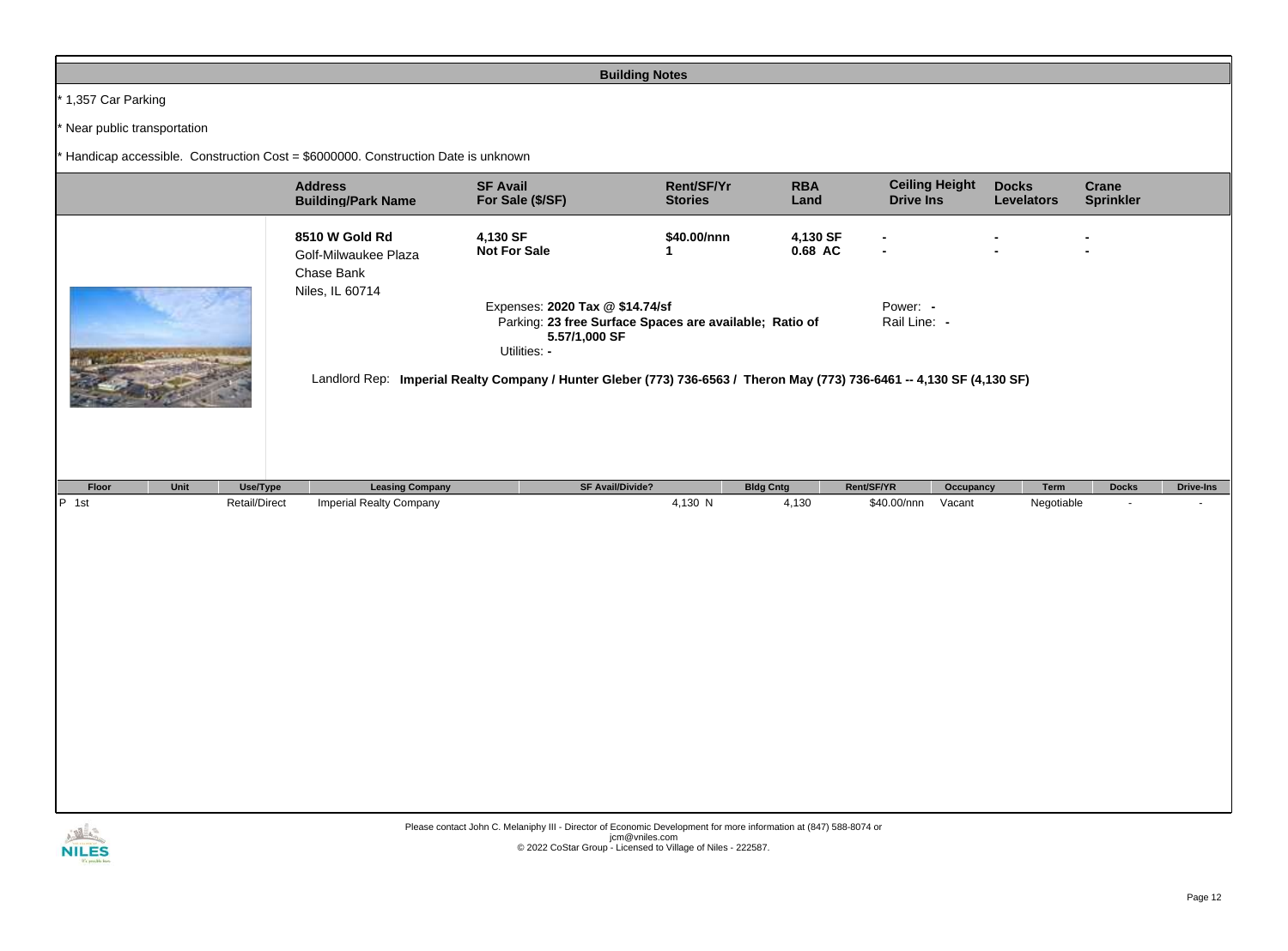|                            | <b>Address</b><br><b>Building/Park Name</b>                                                                                                                                                                                     | <b>SF Avail</b><br>For Sale (\$/SF) | Rent/SF/Yr<br><b>Stories</b> | <b>RBA</b><br>Land     | <b>Ceiling Height</b><br><b>Drive Ins</b> | <b>Docks</b><br><b>Levelators</b> | Crane<br><b>Sprinkler</b> |  |
|----------------------------|---------------------------------------------------------------------------------------------------------------------------------------------------------------------------------------------------------------------------------|-------------------------------------|------------------------------|------------------------|-------------------------------------------|-----------------------------------|---------------------------|--|
|                            | 239 Golf Rd<br>Golf Mill Shopping Center<br>Golf Mill Shopping Center<br>Niles, IL 60714                                                                                                                                        | 355,266 SF<br><b>Not For Sale</b>   |                              | 485.136 SF<br>59.79 AC |                                           |                                   |                           |  |
| <b>A ATTACHER TO STATE</b> | Expenses: 2020 Tax @ \$0.25/sf; 2006 Combined Est Tax/Ops @<br>Power: -<br>\$12,78/sf<br>Rail Line: -<br>Parking: 5,492 free Surface Spaces are available; Ratio of<br>10.00/1,000 SF<br>Utilities: Gas - Natural, Sewer - City |                                     |                              |                        |                                           |                                   |                           |  |
|                            | Landlord Rep: Sterling Organization / Luke Sementa (855) 505-7239 / John P. DeWolfe (855) 465-4966 -- 355,266 SF (208-213,502 SF)                                                                                               |                                     |                              |                        |                                           |                                   |                           |  |

| Floor               | Unit | Use/Type             | <b>Leasing Company</b>       | <b>SF Avail/Divide?</b> | <b>Bldg Cntg</b> | Rent/SF/YR | Occupancy | <b>Term</b> | <b>Docks</b>             | <b>Drive-Ins</b>         |
|---------------------|------|----------------------|------------------------------|-------------------------|------------------|------------|-----------|-------------|--------------------------|--------------------------|
| P<br>1st            | 339  | <b>Retail/Direct</b> | <b>Sterling Organization</b> | 852 N                   | 852              | Withheld   | Vacant    | Negotiable  |                          |                          |
| P<br>1st            | 270  | <b>Retail/Direct</b> | <b>Sterling Organization</b> | 4,709 N                 | 4,709            | Withheld   | Vacant    | Negotiable  |                          |                          |
| P<br>1st            | 274  | <b>Retail/Direct</b> | <b>Sterling Organization</b> | 4,117 N                 | 4,117            | Withheld   | Vacant    | Negotiable  |                          |                          |
| P.<br>1st           | 356  | <b>Retail/Direct</b> | <b>Sterling Organization</b> | 4,798 N                 | 4,798            | Withheld   | Vacant    | Negotiable  |                          |                          |
| P<br>1st            | 602  | <b>Retail/Direct</b> | <b>Sterling Organization</b> | 4,255 N                 | 7,630            | Withheld   | Vacant    | Negotiable  |                          |                          |
| P.<br>1st           | 601  | <b>Retail/Direct</b> | <b>Sterling Organization</b> | 3,375 N                 | 7,630            | Withheld   | Vacant    | Negotiable  |                          | $\blacksquare$           |
| P<br>1st            | 361  | <b>Retail/Direct</b> | <b>Sterling Organization</b> | 5,764 N                 | 5,764            | Withheld   | Vacant    | Negotiable  |                          |                          |
| P 1st               | 355  | <b>Retail/Direct</b> | <b>Sterling Organization</b> | 2,100 N                 | 2,100            | Withheld   | Vacant    | Negotiable  | $\overline{\phantom{a}}$ | $\overline{\phantom{a}}$ |
| P<br>1st            | 297  | <b>Retail/Direct</b> | <b>Sterling Organization</b> | 2,025 N                 | 2,025            | Withheld   | Vacant    | Negotiable  |                          |                          |
| P.<br>1st           | 289  | <b>Retail/Direct</b> | <b>Sterling Organization</b> | 1,962 N                 | 1,962            | Withheld   | Vacant    | Negotiable  | $\overline{\phantom{a}}$ | $\overline{\phantom{a}}$ |
| P.<br>1st           | 287  | <b>Retail/Direct</b> | <b>Sterling Organization</b> | 850 N                   | 850              | Withheld   | Vacant    | Negotiable  |                          |                          |
| P.<br>1st           | 326  | <b>Retail/Direct</b> | <b>Sterling Organization</b> | 838 N                   | 838              | Withheld   | Vacant    | Negotiable  |                          | $\overline{\phantom{a}}$ |
| P<br>1st            | 344  | <b>Retail/Direct</b> | <b>Sterling Organization</b> | 1,923 N                 | 1,923            | Withheld   | Vacant    | Negotiable  |                          |                          |
| P 1st               | 351  | <b>Retail/Direct</b> | <b>Sterling Organization</b> | 5,000 N                 | 5,000            | Withheld   | Vacant    | Negotiable  | $\overline{\phantom{a}}$ | $\blacksquare$           |
| P<br>1st            | 258  | <b>Retail/Direct</b> | <b>Sterling Organization</b> | 1,704 N                 | 1,704            | Withheld   | Vacant    | Negotiable  |                          |                          |
| P.<br>1st           | 431  | <b>Retail/New</b>    | <b>Sterling Organization</b> | 2,770 N                 | 2,770            | Withheld   | Vacant    | Negotiable  | $\overline{\phantom{a}}$ | $\overline{\phantom{a}}$ |
| P<br>1st            | 441A | <b>Retail/Direct</b> | <b>Sterling Organization</b> | 300 N                   | 300              | Withheld   | Vacant    | Negotiable  | $\overline{\phantom{a}}$ |                          |
| P.<br>1st           | 265  | <b>Retail/Direct</b> | <b>Sterling Organization</b> | 2,899 N                 | 2,899            | Withheld   | 30 Days   | Negotiable  |                          |                          |
| $\mathsf{P}$<br>1st | 347  | <b>Retail/Direct</b> | <b>Sterling Organization</b> | 4.130 N                 | 4,130            | Withheld   | 30 Days   | Negotiable  |                          |                          |
| P<br>1st            | 2202 | <b>Retail/Direct</b> | <b>Sterling Organization</b> | 213,502 N               | 213,502          | Withheld   | 90 Days   | Negotiable  |                          | $\overline{\phantom{a}}$ |
| P<br>1st            | 350  | <b>Retail/Direct</b> | <b>Sterling Organization</b> | 4,352 N                 | 4,352            | Withheld   | 60 Days   | Negotiable  |                          |                          |
| P.<br>1st           | 380  | <b>Retail/Direct</b> | <b>Sterling Organization</b> | 6,993 N                 | 6,993            | Withheld   | Vacant    | Negotiable  |                          |                          |
| P<br>1st            | 273  | <b>Retail/Direct</b> | <b>Sterling Organization</b> | 500 N                   | 500              | Withheld   | 30 Days   | Negotiable  |                          |                          |
| P<br>1st            | 261  | <b>Retail/Direct</b> | <b>Sterling Organization</b> | 5,012 N                 | 5,012            | Withheld   | 30 Days   | Negotiable  |                          | $\overline{\phantom{a}}$ |
| P<br>1st            | 325  | <b>Retail/Direct</b> | <b>Sterling Organization</b> | 2,699 N                 | 2,699            | Withheld   | 30 Days   | Negotiable  |                          |                          |
| P.<br>1st           | 327  | <b>Retail/Direct</b> | <b>Sterling Organization</b> | 1,875 N                 | 1,875            | Withheld   | 30 Days   | Negotiable  |                          | $\overline{\phantom{a}}$ |
| $\mathsf{P}$<br>1st | 342  | <b>Retail/Direct</b> | <b>Sterling Organization</b> | 1,445 N                 | 1,445            | Withheld   | 30 Days   | Negotiable  |                          |                          |

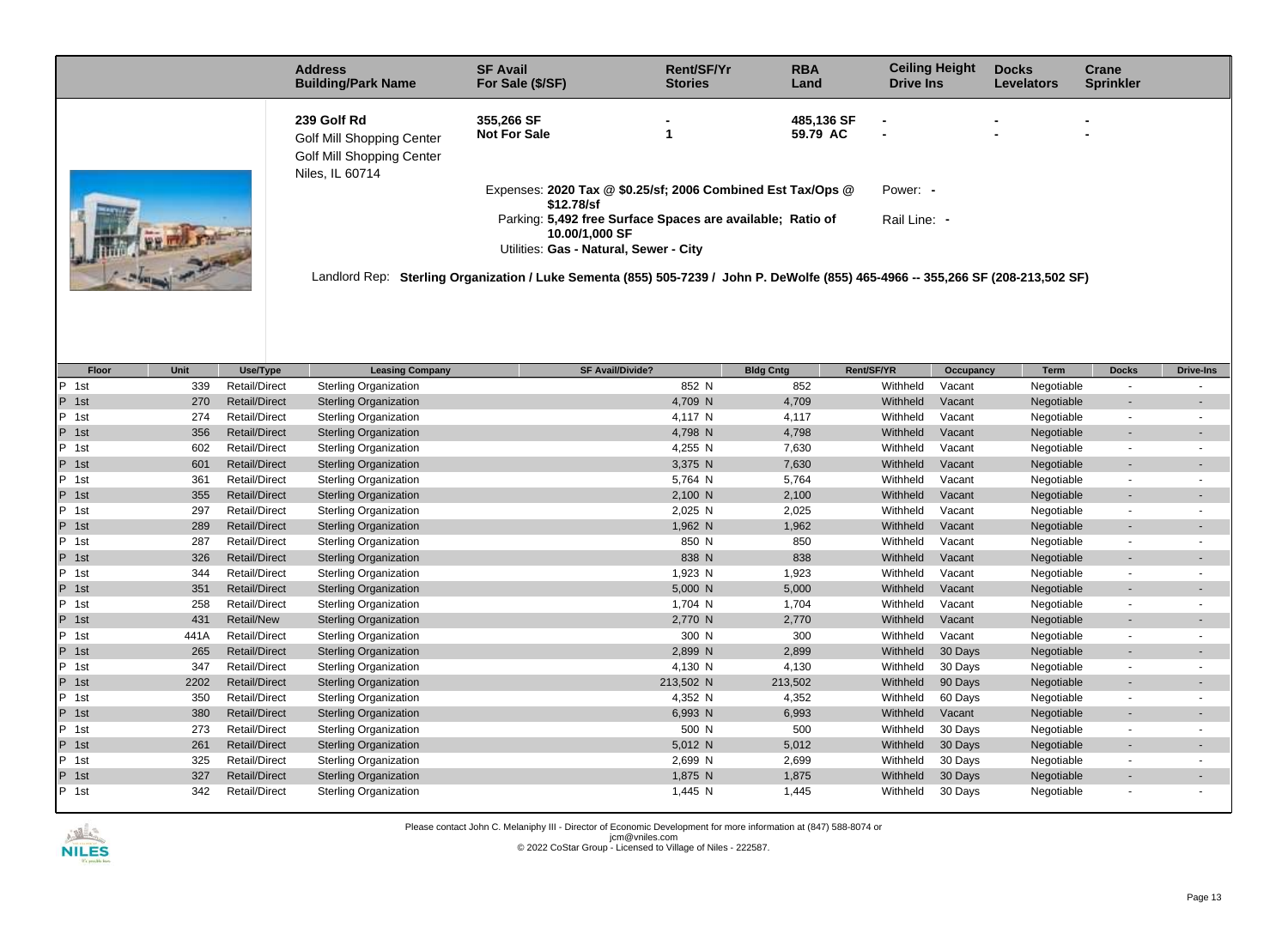| Floor           | Unit   | Use/Type             | <b>Leasing Company</b>       | <b>SF Avail/Divide?</b> | <b>Bldg Cntg</b> | Rent/SF/YR | Occupancy | Term       | <b>Docks</b>             | <b>Drive-Ins</b> |
|-----------------|--------|----------------------|------------------------------|-------------------------|------------------|------------|-----------|------------|--------------------------|------------------|
| P 1st           | 357    | <b>Retail/Direct</b> | <b>Sterling Organization</b> | 4,000 N                 | 4,000            | Withheld   | 30 Days   | Negotiable | ٠                        |                  |
| IP.<br>1st      | 385    | <b>Retail/Direct</b> | Sterling Organization        | 370 N                   | 370              | Withheld   | 30 Days   | Negotiable | $\sim$                   |                  |
| P 1st           | 398    | <b>Retail/Direct</b> | <b>Sterling Organization</b> | 2,402 N                 | 2,402            | Withheld   | 30 Days   | Negotiable | ۰.                       |                  |
| <b>P</b><br>1st | 429    | <b>Retail/Direct</b> | <b>Sterling Organization</b> | 875 N                   | 875              | Withheld   | 30 Days   | Negotiable | $\overline{a}$           |                  |
| P 1st           | 441B   | <b>Retail/Direct</b> | <b>Sterling Organization</b> | 300 N                   | 300              | Withheld   | 30 Days   | Negotiable | ۰.                       |                  |
| IP.<br>1st      | 441C   | <b>Retail/Direct</b> | <b>Sterling Organization</b> | 208 N                   | 208              | Withheld   | 30 Days   | Negotiable | $\sim$                   |                  |
| $P$ 1st         | 437    | <b>Retail/Direct</b> | <b>Sterling Organization</b> | 524 N                   | 524              | Withheld   | 30 Days   | Negotiable | ۰.                       |                  |
| P 1st           | 343    | <b>Retail/Direct</b> | <b>Sterling Organization</b> | 4,157 N                 | 4,157            | Withheld   | 60 Days   | Negotiable | $\overline{\phantom{a}}$ |                  |
| $P$ 1st         | 275    | <b>Retail/Direct</b> | <b>Sterling Organization</b> | 1,047 N                 | 1,047            | Withheld   | 30 Days   | Negotiable | ۰.                       |                  |
| <b>P</b><br>1st | 321    | <b>Retail/Direct</b> | <b>Sterling Organization</b> | 1,248 N                 | 1,248            | Withheld   | 30 Days   | Negotiable | $\sim$                   |                  |
| P<br>1st        | 2003-B | <b>Retail/Direct</b> | <b>Sterling Organization</b> | 44,000 N                | 44,000           | Withheld   | 90 Days   | Negotiable | ۰.                       |                  |
| IP.<br>1st      | 259    | <b>Retail/Direct</b> | <b>Sterling Organization</b> | 2,615 N                 | 2,615            | Withheld   | 30 Days   | Negotiable | $\sim$                   |                  |
| P<br>1st        | 383    | <b>Retail/Direct</b> | <b>Sterling Organization</b> | 964 N                   | 964              | Withheld   | 30 Days   | Negotiable | ۰.                       |                  |
| IP.<br>1st      | 316    | <b>Retail/Direct</b> | <b>Sterling Organization</b> | 670 N                   | 670              | Withheld   | Vacant    | Negotiable | $\sim$                   |                  |
| P<br>1st        | 331    | <b>Retail/Direct</b> | <b>Sterling Organization</b> | 621 N                   | 621              | Withheld   | 30 Days   | Negotiable |                          |                  |
| IP.<br>1st      | O602   | <b>Retail/Direct</b> | <b>Sterling Organization</b> | 516 N                   | 516              | Withheld   | 30 Days   | Negotiable | $\overline{\phantom{a}}$ |                  |
|                 |        |                      |                              | <b>Building Notes</b>   |                  |            |           |            |                          |                  |

Golf Mill Shopping Center is managed by General Growth's Third Party Management Division and is located in the affluent northwest Chicago suburb of Niles. Anchored by JCPenney, Sears, Target, Kohl's, Value City Furniture and Kerasotes Showplace-12 Theatre, the center is a well-established shopping destination. A recently completed multi-million dollar renovation was completed at Golf Mill that included significant interior and exterior upgrades and enhancements. The center is located at the busy intersection of Golf and Milwaukee Roads and can be easily accessed from either I-94 or I-294.

|       |      |                      | <b>Address</b><br><b>Building/Park Name</b>                                                           | <b>SF Avail</b><br>For Sale (\$/SF)                                                                                                                                                                                                                                                                                                                                              | Rent/SF/Yr<br><b>Stories</b> | <b>RBA</b><br>Land     | <b>Drive Ins</b> | <b>Ceiling Height</b> | <b>Docks</b><br><b>Levelators</b> | Crane<br><b>Sprinkler</b> |                  |
|-------|------|----------------------|-------------------------------------------------------------------------------------------------------|----------------------------------------------------------------------------------------------------------------------------------------------------------------------------------------------------------------------------------------------------------------------------------------------------------------------------------------------------------------------------------|------------------------------|------------------------|------------------|-----------------------|-----------------------------------|---------------------------|------------------|
|       |      |                      | 8203-8307 W Golf Rd<br>Four Flaggs Shopping Center<br>Four Flaggs<br>Niles, IL 60714<br>Landlord Rep: | 29,808 SF<br><b>Not For Sale</b><br>Expenses: 2020 Tax @ \$5.57/sf; 2011 Ops @ \$2.65/sf<br>Parking: 1,080 Surface Spaces are available; Ratio of 2.34/1,000 Rail Line: -<br><b>SF</b><br>Utilities: -<br>Metro Commercial Real Estate / Sharon Bar-Shalom (847) 412-9898 X5007 / Hannah Perl (847) 412-9898 / Gary A. Greenfield (847) 412-9898<br>-- 29,808 SF (859-12,153 SF) |                              | 258,054 SF<br>18.50 AC | Power: -         |                       |                                   |                           |                  |
| Floor | Unit | Use/Type             | <b>Leasing Company</b>                                                                                | <b>SF Avail/Divide?</b>                                                                                                                                                                                                                                                                                                                                                          |                              | <b>Bldg Cntg</b>       | Rent/SF/YR       | Occupancy             | Term                              | <b>Docks</b>              | <b>Drive-Ins</b> |
| P 1st | 8205 | <b>Retail/Direct</b> | Metro Commercial Real Estate                                                                          |                                                                                                                                                                                                                                                                                                                                                                                  | 5,871 N                      | 5,871                  | Withheld         | 30 Days               | Negotiable                        | $\overline{\phantom{a}}$  |                  |
| P 1st | 8235 | <b>Retail/Direct</b> | <b>Metro Commercial Real Estate</b>                                                                   |                                                                                                                                                                                                                                                                                                                                                                                  | 5,097 N                      | 5,097                  | Withheld         | 30 Days               | Negotiable                        | $\sim$                    |                  |
| P 1st | 8271 | <b>Retail/Direct</b> | Metro Commercial Real Estate                                                                          |                                                                                                                                                                                                                                                                                                                                                                                  | 1,663 N                      | 1,663                  | Withheld         | 30 Days               | Negotiable                        | $\sim$                    |                  |
| P 1st | 8273 | <b>Retail/Direct</b> | <b>Metro Commercial Real Estate</b>                                                                   |                                                                                                                                                                                                                                                                                                                                                                                  | 1,484 N                      | 1,484                  | Withheld         | 30 Days               | Negotiable                        | $\sim$                    |                  |
| P 1st | 8285 | <b>Retail/Direct</b> | Metro Commercial Real Estate                                                                          |                                                                                                                                                                                                                                                                                                                                                                                  | 1,531 N                      | 1,531                  | Withheld         | 30 Days               | Negotiable                        |                           |                  |

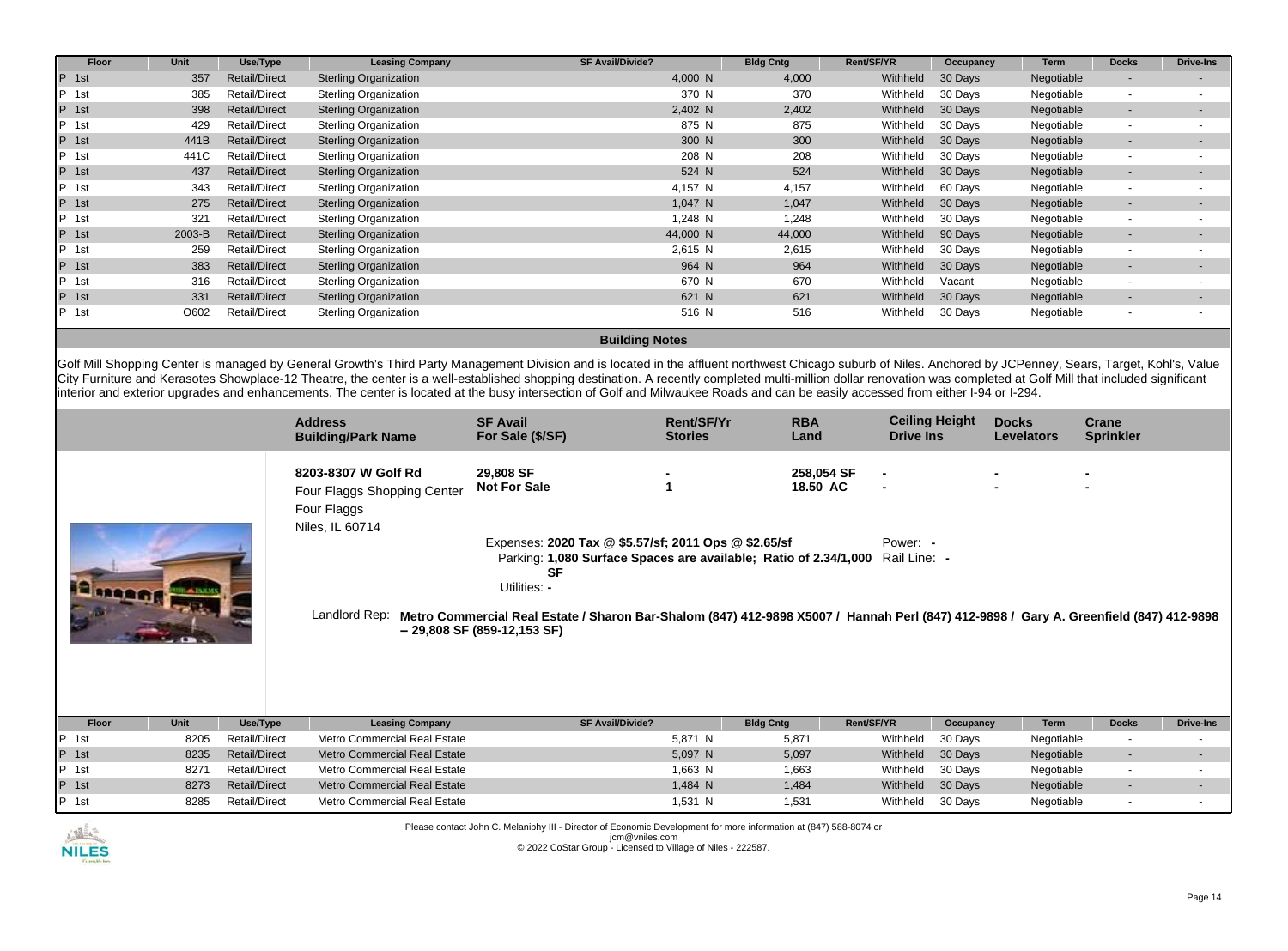| Floor                                   | Unit          | Use/Type                  | <b>Leasing Company</b>                                                | <b>SF Avail/Divide?</b>                                                                                                                                                                                           |                              | <b>Bldg Cntg</b>          | Rent/SF/YR               | Occupancy             | <b>Term</b>                       | <b>Docks</b>              | <b>Drive-Ins</b> |
|-----------------------------------------|---------------|---------------------------|-----------------------------------------------------------------------|-------------------------------------------------------------------------------------------------------------------------------------------------------------------------------------------------------------------|------------------------------|---------------------------|--------------------------|-----------------------|-----------------------------------|---------------------------|------------------|
| $P$ 1st                                 | 8301          | <b>Retail/Direct</b>      | Metro Commercial Real Estate                                          |                                                                                                                                                                                                                   | 1,150 N                      | 1,150                     | Withheld                 | 30 Days               | Negotiable                        | $\blacksquare$            |                  |
| P 1st                                   | 8303          | <b>Retail/Direct</b>      | Metro Commercial Real Estate                                          |                                                                                                                                                                                                                   | 859 N                        | 859                       | Withheld                 | 30 Days               | Negotiable                        | $\blacksquare$            | $\blacksquare$   |
| P 1st                                   | 8269          | <b>Retail/Direct</b>      | Metro Commercial Real Estate                                          |                                                                                                                                                                                                                   | 12,153 N                     | 12,153                    | Withheld                 | 30 Days               | Negotiable                        | $\blacksquare$            | $\blacksquare$   |
|                                         |               |                           |                                                                       | <b>Building Notes</b>                                                                                                                                                                                             |                              |                           |                          |                       |                                   |                           |                  |
| Furniture, PetsMart and Jo-Ann Fabrics. |               |                           |                                                                       | Four Flaggs Shopping Center is located on the highly-traveled W. Golf Rd. The center boasts great visibility and easy accessibility. Major tenants of Four Flaggs include Jewel Food Stores, Office Depot, Wickes |                              |                           |                          |                       |                                   |                           |                  |
|                                         |               |                           | <b>Address</b><br><b>Building/Park Name</b>                           | <b>SF Avail</b><br>For Sale (\$/SF)                                                                                                                                                                               | Rent/SF/Yr<br><b>Stories</b> | <b>RBA</b><br>Land        | <b>Drive Ins</b>         | <b>Ceiling Height</b> | <b>Docks</b><br><b>Levelators</b> | Crane<br><b>Sprinkler</b> |                  |
|                                         |               |                           | 8315-8331 W Golf Rd<br>Four Flaggs Shopping Center<br>Niles, IL 60714 | 5,600 SF<br><b>Not For Sale</b><br>$\mathbf{1}$                                                                                                                                                                   |                              | 42,114 SF<br>1.05 AC      |                          |                       |                                   |                           |                  |
|                                         |               |                           |                                                                       | Expenses: 2020 Tax @ \$4.03/sf; 2012 Ops @ \$3.22/sf<br>Parking: -<br>Utilities: -                                                                                                                                |                              |                           | Power: -<br>Rail Line: - |                       |                                   |                           |                  |
|                                         |               |                           |                                                                       | Landlord Rep: Metro Commercial Real Estate / Sharon Bar-Shalom (847) 412-9898 X5007 / Hannah Perl (847) 412-9898 / Gary A. Greenfield (847) 412-9898<br>$-5,600$ SF (2,100-3,500 SF)                              |                              |                           |                          |                       |                                   |                           |                  |
|                                         |               |                           |                                                                       |                                                                                                                                                                                                                   |                              |                           |                          |                       |                                   |                           |                  |
| Floor                                   | Unit<br>8331a | Use/Type<br>Retail/Direct | <b>Leasing Company</b><br>Metro Commercial Real Estate                | <b>SF Avail/Divide?</b>                                                                                                                                                                                           | 2,100 N                      | <b>Bldg Cntg</b><br>2,100 | Rent/SF/YR<br>Withheld   | Occupancy<br>30 Days  | Term<br>Negotiable                | <b>Docks</b><br>$\sim$    | <b>Drive-Ins</b> |
| P 1st<br>P 1st                          | 8331b         | <b>Retail/Direct</b>      | Metro Commercial Real Estate                                          |                                                                                                                                                                                                                   | 3,500 N                      | 3,500                     | Withheld                 | 30 Days               | Negotiable                        | $\blacksquare$            | $\blacksquare$   |
|                                         |               |                           |                                                                       |                                                                                                                                                                                                                   |                              |                           |                          |                       |                                   |                           |                  |

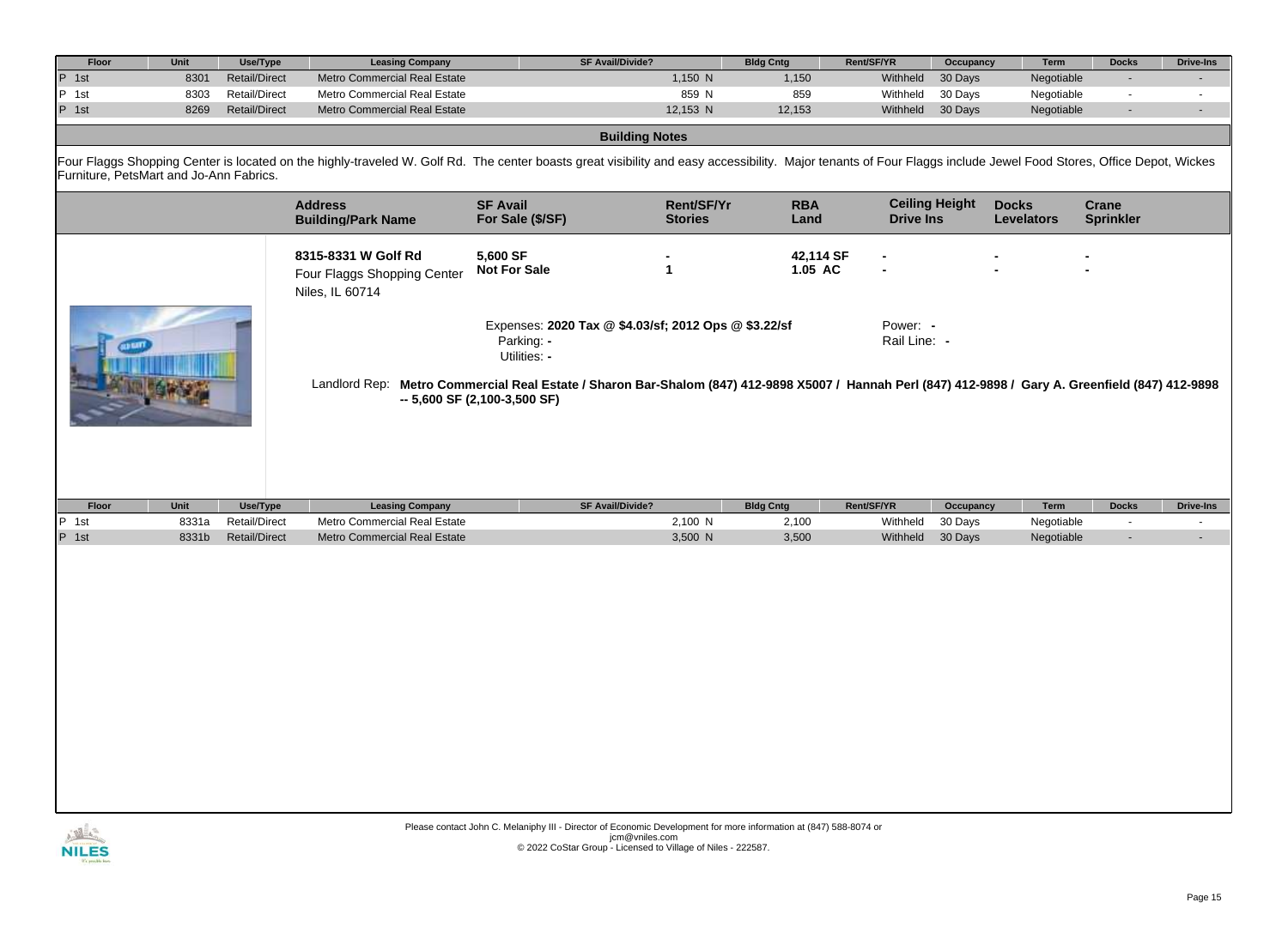|                                       | <b>Address</b><br><b>Building/Park Name</b>                                            | <b>SF Avail</b><br>For Sale (\$/SF)                                                                                                                                         | Rent/SF/Yr<br><b>Stories</b>                   | <b>RBA</b><br>Land          | <b>Ceiling Height</b><br><b>Drive Ins</b> |                                 | <b>Docks</b><br><b>Levelators</b>               | Crane<br><b>Sprinkler</b>                 |                  |
|---------------------------------------|----------------------------------------------------------------------------------------|-----------------------------------------------------------------------------------------------------------------------------------------------------------------------------|------------------------------------------------|-----------------------------|-------------------------------------------|---------------------------------|-------------------------------------------------|-------------------------------------------|------------------|
|                                       | 8337-8349 W Golf Rd<br>Niles, IL 60714                                                 | 4,000 SF<br><b>Not For Sale</b>                                                                                                                                             | \$15.00/nnn<br>$\mathbf 1$                     | 12,926 SF<br>0.82 AC        |                                           |                                 |                                                 |                                           |                  |
|                                       |                                                                                        | Expenses: 2020 Tax @ \$8.85/sf<br>Parking: -<br>Utilities: -<br>Landlord Rep: Akton Realty Corporation / A.Steffan A. Aliferakis (773) 774-9500 X228 -- 4,000 SF (4,000 SF) |                                                |                             | Power: -<br>Rail Line: -                  |                                 |                                                 |                                           |                  |
|                                       |                                                                                        |                                                                                                                                                                             |                                                |                             |                                           |                                 |                                                 |                                           |                  |
| Floor<br>Unit<br>Use/Type             | <b>Leasing Company</b>                                                                 | <b>SF Avail/Divide?</b>                                                                                                                                                     |                                                | <b>Bldg Cntg</b>            | Rent/SF/YR                                | Occupancy                       | Term                                            | <b>Docks</b>                              | <b>Drive-Ins</b> |
| P 1st<br>8337<br><b>Retail/Direct</b> | <b>Akton Realty Corporation</b><br><b>Address</b><br><b>Building/Park Name</b>         | <b>SF Avail</b><br>For Sale (\$/SF)                                                                                                                                         | 4,000 N<br><b>Rent/SF/Yr</b><br><b>Stories</b> | 4,000<br><b>RBA</b><br>Land | \$15.00/nnn<br><b>Drive Ins</b>           | Vacant<br><b>Ceiling Height</b> | Negotiable<br><b>Docks</b><br><b>Levelators</b> | $\mathbf{r}$<br>Crane<br><b>Sprinkler</b> |                  |
|                                       | 8351-8375 W Golf Rd<br>Golf Road Plaza<br>Golf Road Shopping Center<br>Niles, IL 60714 | 3,300 SF<br><b>Not For Sale</b>                                                                                                                                             | -/nnn<br>$\mathbf{1}$                          | 26,109 SF<br>1.53 AC        |                                           |                                 |                                                 |                                           |                  |
|                                       |                                                                                        | Expenses: 2020 Tax @ \$8.45/sf; 2011 Ops @ \$3.77/sf<br>Parking: 94 Surface Spaces are available; Ratio of 3.60/1,000<br><b>SF</b><br>Utilities: -                          |                                                |                             | Power: -<br>Rail Line: -                  |                                 |                                                 |                                           |                  |
|                                       |                                                                                        | Landlord Rep: Akton Realty Corporation / A.Steffan A. Aliferakis (773) 774-9500 X228                                                                                        |                                                |                             |                                           |                                 |                                                 |                                           |                  |
|                                       |                                                                                        | Sublet Contact: Clark Lunt Llc / Penny Karnezis (224) 616-0290 Loula Dimas (847) 965-8661 -- 3,300 SF (3,300 SF)                                                            |                                                |                             |                                           |                                 |                                                 |                                           |                  |
| Floor<br>Unit                         | <b>Leasing Company</b>                                                                 | <b>SF Avail/Divide?</b>                                                                                                                                                     |                                                | <b>Bldg Cntg</b>            | Rent/SF/YR                                | Occupancy                       | Term                                            | <b>Docks</b>                              | <b>Drive-Ins</b> |
| Use/Type<br>P 1st<br>Retail/Sublet    | Clark Lunt Llc                                                                         |                                                                                                                                                                             | 3,300 N                                        | 3,300                       | \$20.00/nnn                               | Vacant                          | Negotiable                                      |                                           |                  |
|                                       |                                                                                        |                                                                                                                                                                             |                                                |                             |                                           |                                 |                                                 |                                           |                  |

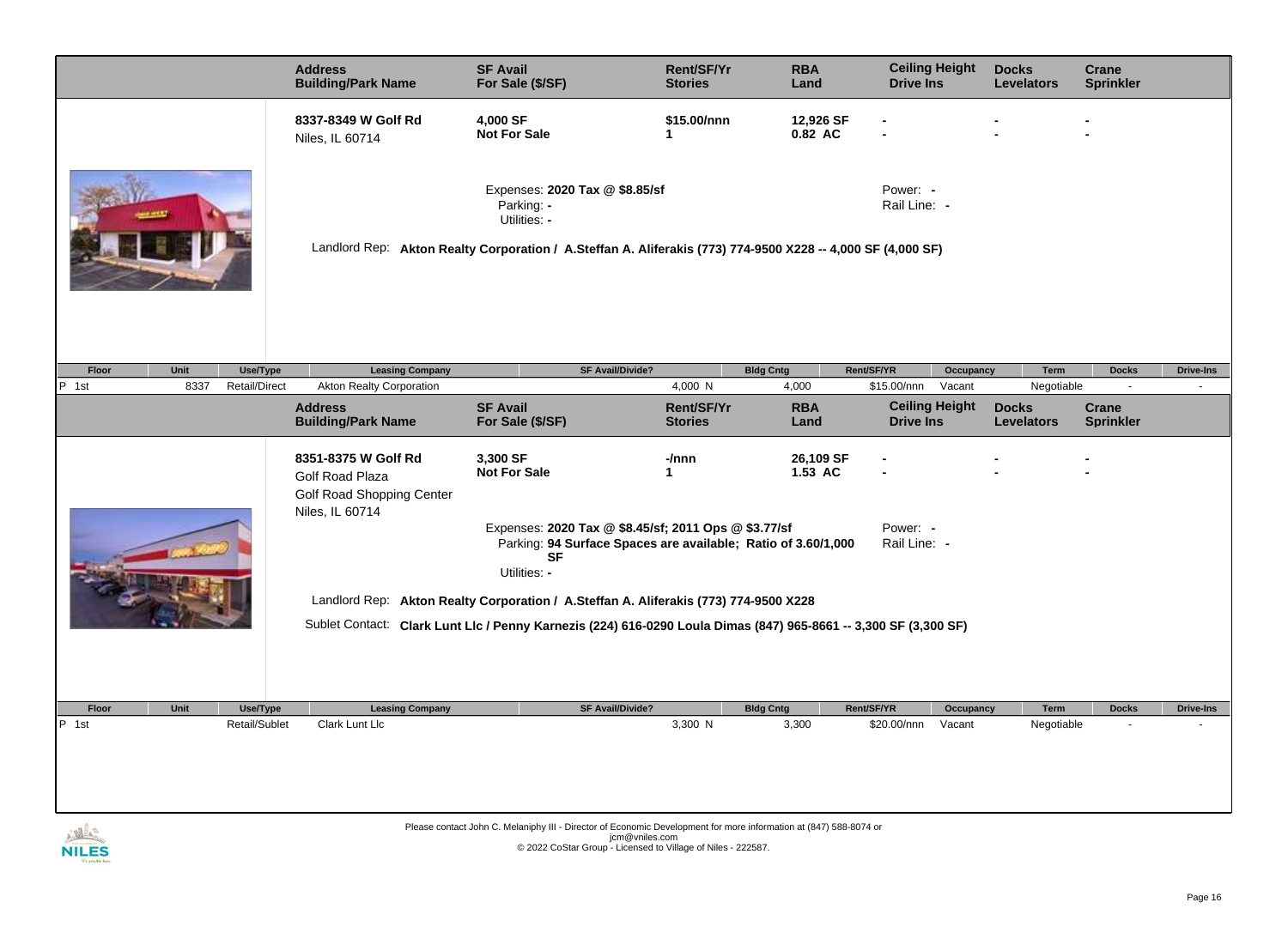## **Building Notes**

This highly visible retail center, located in a high-traffic area, is just east of the regional Golf Mill shopping mall. This is a busy center in an established community with very strong retail activity.

4,400 SF end cap space in AutoZone anchored retail strip center offers tremendous exposure and visibility with 31,500 vehicles daily on Golf Road. Traffic light entrance is shared with Walmart and Toys R Us and provides excellent access.

Regional retail hub at Golf Road and Milwaukee Avenue in Niles, IL. Main on main site features numerous retail anchors including Walmart across the street and Toys R Us directly adjacent to the plaza.

|                                                 |      |                      | <b>Address</b><br><b>Building/Park Name</b>                            | <b>SF Avail</b><br>For Sale (\$/SF)                                                                                                                                                                                                                                                                                     | Rent/SF/Yr<br><b>Stories</b> | <b>RBA</b><br>Land   | <b>Drive Ins</b> | <b>Ceiling Height</b> | <b>Docks</b><br><b>Levelators</b> | Crane<br><b>Sprinkler</b> |                  |
|-------------------------------------------------|------|----------------------|------------------------------------------------------------------------|-------------------------------------------------------------------------------------------------------------------------------------------------------------------------------------------------------------------------------------------------------------------------------------------------------------------------|------------------------------|----------------------|------------------|-----------------------|-----------------------------------|---------------------------|------------------|
|                                                 |      |                      | 8470-8488 W Golf Rd<br>Golf-Milwaukee Plaza<br>Niles, IL 60714         | 1,200 SF<br><b>Not For Sale</b>                                                                                                                                                                                                                                                                                         | \$35.00/nnn                  | 12,000 SF<br>1.05 AC |                  |                       |                                   |                           |                  |
|                                                 |      |                      |                                                                        | Expenses: 2020 Tax @ \$9.70/sf, 2011 Est Tax @ \$7.00/sf; 2011 Est Power: -<br>Ops @ \$2.00/sf<br>Parking: 66 Surface Spaces are available; Ratio of 5.50/1,000<br><b>SF</b><br>Utilities: -<br>Landlord Rep: Imperial Realty Company / Hunter Gleber (773) 736-6563 / Theron May (773) 736-6461 -- 1,200 SF (1,200 SF) |                              |                      | Rail Line: -     |                       |                                   |                           |                  |
| Floor                                           | Unit | Use/Type             | <b>Leasing Company</b>                                                 | SF Avail/Divide?                                                                                                                                                                                                                                                                                                        |                              | <b>Bldg Cntg</b>     | Rent/SF/YR       | Occupancy             | Term                              | <b>Docks</b>              | <b>Drive-Ins</b> |
| $P$ 1st                                         | 8474 | <b>Retail/Direct</b> | <b>Imperial Realty Company</b>                                         |                                                                                                                                                                                                                                                                                                                         | 1,200 N                      | 1,200                | \$35.00/nnn      | Vacant                | Negotiable                        | $\sim$                    |                  |
|                                                 |      |                      |                                                                        |                                                                                                                                                                                                                                                                                                                         | <b>Building Notes</b>        |                      |                  |                       |                                   |                           |                  |
| In front of a Walmart anchored shopping center. |      |                      | Former 100 Calorie Pizza restaurant available for lease. New Building! |                                                                                                                                                                                                                                                                                                                         |                              |                      |                  |                       |                                   |                           |                  |
|                                                 |      |                      |                                                                        |                                                                                                                                                                                                                                                                                                                         |                              |                      |                  |                       |                                   |                           |                  |

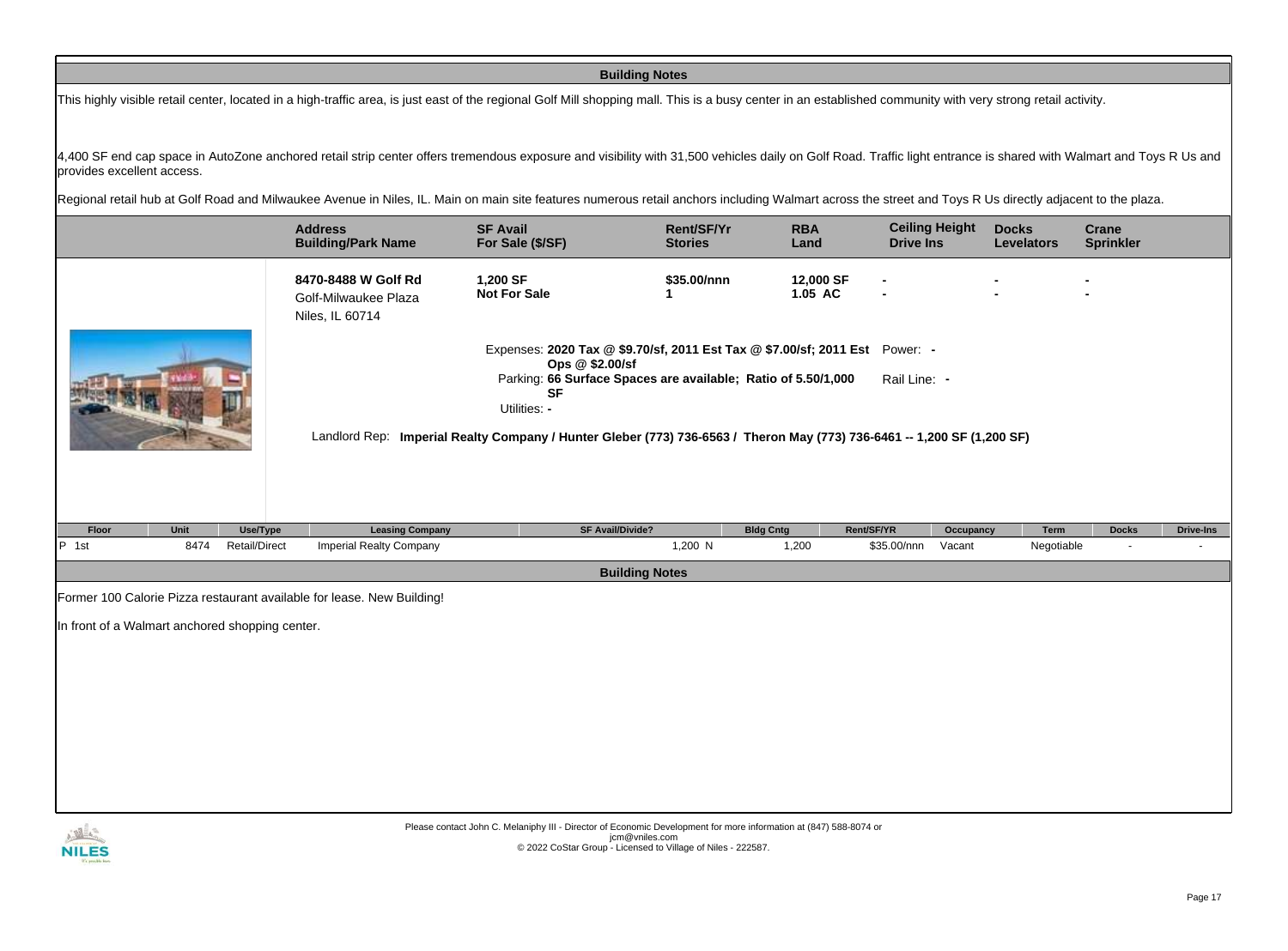|       |              |                      | <b>Address</b><br><b>Building/Park Name</b>                                         | <b>SF Avail</b><br>For Sale (\$/SF)                                                                                                                                                                                                        | <b>Rent/SF/Yr</b><br><b>Stories</b> | <b>RBA</b><br>Land  | <b>Ceiling Height</b><br><b>Drive Ins</b> |           | <b>Docks</b><br><b>Levelators</b> | <b>Crane</b><br><b>Sprinkler</b> |                  |
|-------|--------------|----------------------|-------------------------------------------------------------------------------------|--------------------------------------------------------------------------------------------------------------------------------------------------------------------------------------------------------------------------------------------|-------------------------------------|---------------------|-------------------------------------------|-----------|-----------------------------------|----------------------------------|------------------|
|       |              |                      | 8500-8526 W Golf Rd<br>Golf-Milwaukee Plaza<br>Niles, IL 60714                      | 40,862 SF<br><b>Not For Sale</b>                                                                                                                                                                                                           | \$16.00-\$19.00/nnn<br>1            | 215,637 SF<br>19 AC |                                           |           |                                   |                                  |                  |
|       |              |                      |                                                                                     | Expenses: 2020 Tax @ \$1.21/sf; 2011 Ops @ \$2.37/sf<br>Parking: Ratio of 5.80/1,000 SF<br>Utilities: -<br>Landlord Rep: Imperial Realty Company / Hunter Gleber (773) 736-6563 / Theron May (773) 736-6461 -- 40,862 SF (1,504-21,997 SF) |                                     |                     | Power: -<br>Rail Line: -                  |           |                                   |                                  |                  |
| Floor | Unit         | Use/Type             | <b>Leasing Company</b>                                                              | SF Avail/Divide?                                                                                                                                                                                                                           |                                     | <b>Bldg Cntg</b>    | Rent/SF/YR                                | Occupancy | <b>Term</b>                       | <b>Docks</b>                     | <b>Drive-Ins</b> |
| P 1st | 8526 R, S,   | Retail/Direct        | <b>Imperial Realty Company</b>                                                      |                                                                                                                                                                                                                                            | 2,500-21,997                        | 21,997              | \$16.00/nnn                               | Vacant    | Negotiable                        | $\blacksquare$                   |                  |
|       | $\mathsf{T}$ |                      |                                                                                     |                                                                                                                                                                                                                                            |                                     |                     |                                           |           |                                   |                                  |                  |
| P 1st | 8526 N-O     | <b>Retail/Direct</b> | <b>Imperial Realty Company</b>                                                      |                                                                                                                                                                                                                                            | 2,561-5,329                         | 5,329               | \$16.00/nnn                               | Vacant    | Negotiable                        | $\blacksquare$                   |                  |
| P 1st | 8526-F       | <b>Retail/Direct</b> | <b>Imperial Realty Company</b>                                                      |                                                                                                                                                                                                                                            | 12,032 N                            | 12,032              | \$19.00/nnn                               | Vacant    | Negotiable                        | $\overline{\phantom{a}}$         | $\blacksquare$   |
| P 1st | 8526-M       | <b>Retail/Direct</b> | <b>Imperial Realty Company</b>                                                      |                                                                                                                                                                                                                                            | 1,504 N                             | 1,504               | \$16.00/nnn                               | Vacant    | Negotiable                        | $\blacksquare$                   | $\overline{a}$   |
|       |              |                      | <b>Address</b><br><b>Building/Park Name</b>                                         | <b>SF Avail</b><br>For Sale (\$/SF)                                                                                                                                                                                                        | <b>Rent/SF/Yr</b><br><b>Stories</b> | <b>RBA</b><br>Land  | <b>Ceiling Height</b><br><b>Drive Ins</b> |           | <b>Docks</b><br><b>Levelators</b> | Crane<br><b>Sprinkler</b>        |                  |
|       |              |                      | 8530-8534 W Golf Rd<br>Golf-Milwaukee Plaza<br>Golf-Milwaukee Plaza Retail<br>Space | 825 SF<br><b>Not For Sale</b>                                                                                                                                                                                                              | \$38.00/nnn<br>1                    | 2,442 SF<br>0.25 AC |                                           |           |                                   |                                  |                  |
|       | Mandaldo Man |                      | Niles, IL 60714                                                                     | Expenses: 2020 Tax @ \$15.01/sf<br>Parking: 45 free Surface Spaces are available; Ratio of<br>10.00/1,000 SF<br>Utilities: -                                                                                                               |                                     |                     | Power: -<br>Rail Line: -                  |           |                                   |                                  |                  |
|       |              |                      |                                                                                     | Landlord Rep: Imperial Realty Company / Hunter Gleber (773) 736-6563 / Theron May (773) 736-6461 -- 825 SF (825 SF)                                                                                                                        |                                     |                     |                                           |           |                                   |                                  |                  |
| Floor | Unit         | Use/Type             | <b>Leasing Company</b>                                                              | <b>SF Avail/Divide?</b>                                                                                                                                                                                                                    |                                     | <b>Bldg Cntg</b>    | Rent/SF/YR                                | Occupancy | Term                              | <b>Docks</b>                     | <b>Drive-Ins</b> |
| P 1st |              | <b>Retail/Direct</b> | <b>Imperial Realty Company</b>                                                      |                                                                                                                                                                                                                                            | 825 N                               | 825                 | \$38.00/nnn                               | Vacant    | Negotiable                        |                                  |                  |

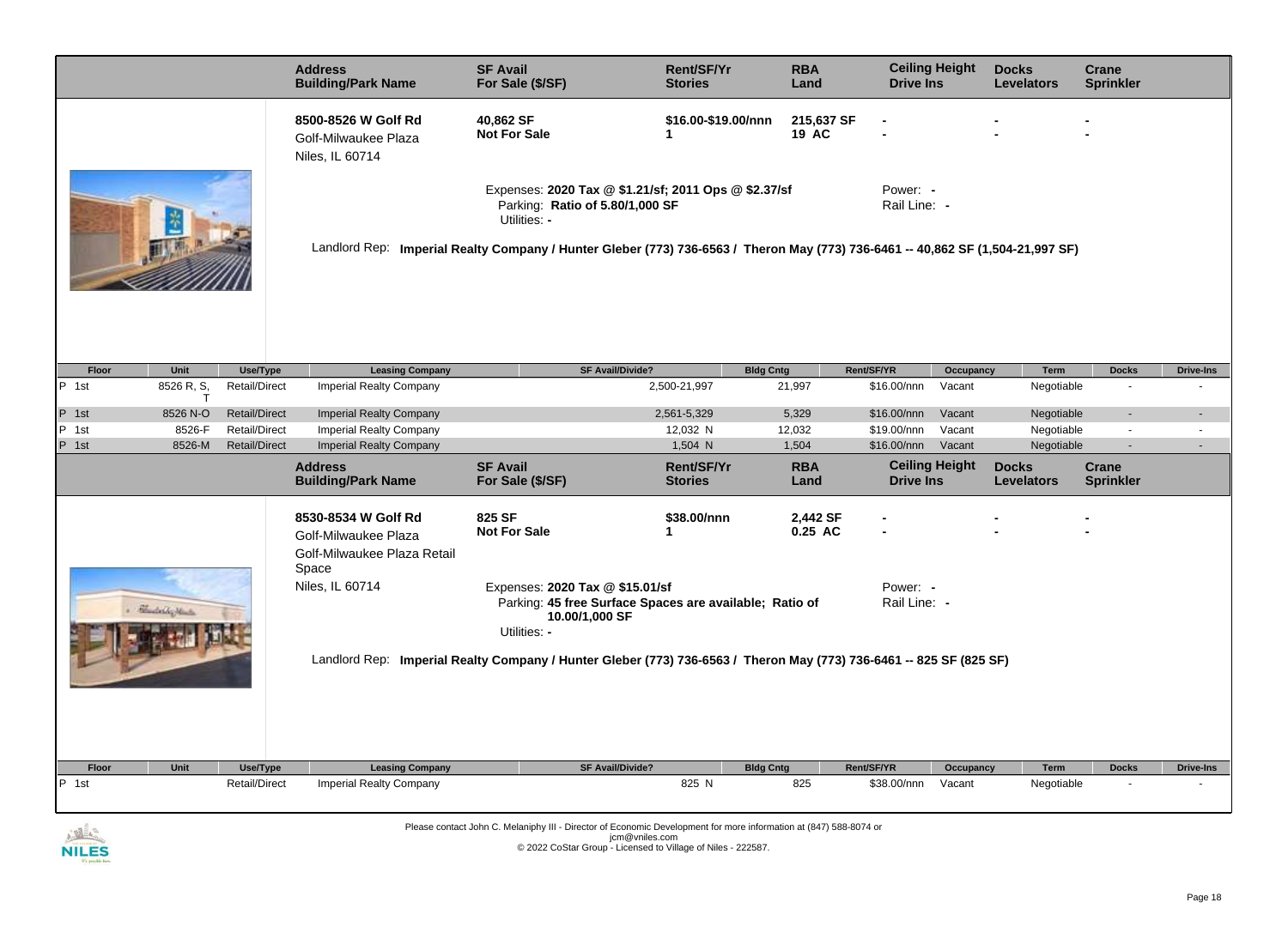|                                                                         | <b>Address</b><br><b>Building/Park Name</b>                                            | <b>SF Avail</b><br>For Sale (\$/SF)                                                                                                                                                                                                                                   | Rent/SF/Yr<br><b>Stories</b> | <b>RBA</b><br>Land     | <b>Ceiling Height</b><br><b>Drive Ins</b> |                     | <b>Docks</b><br><b>Levelators</b> | Crane<br><b>Sprinkler</b> |                          |
|-------------------------------------------------------------------------|----------------------------------------------------------------------------------------|-----------------------------------------------------------------------------------------------------------------------------------------------------------------------------------------------------------------------------------------------------------------------|------------------------------|------------------------|-------------------------------------------|---------------------|-----------------------------------|---------------------------|--------------------------|
|                                                                         | 8975 W Golf Rd<br>Niles, IL 60714                                                      | 5,719 SF<br><b>Not For Sale</b>                                                                                                                                                                                                                                       | \$17.00/mg<br>1              | 11,700 SF<br>6 AC      |                                           |                     |                                   |                           |                          |
|                                                                         |                                                                                        | Expenses: 2020 Tax @ \$27.33/sf<br>Parking: 50 Surface Spaces are available; Ratio of 4.27/1,000<br><b>SF</b><br>Utilities: -<br>Landlord Rep: Imperial Realty CompanyTheron May (773) 736-6461 -- 5,719 SF (594-3,100 SF)                                            |                              |                        | Power: -<br>Rail Line: -                  |                     |                                   |                           |                          |
| Unit                                                                    |                                                                                        | <b>SF Avail/Divide?</b>                                                                                                                                                                                                                                               |                              |                        |                                           |                     |                                   |                           |                          |
| Use/Type<br>Floor<br>$\overline{P}$ 1st<br>8961<br><b>Retail/Direct</b> | <b>Leasing Company</b><br><b>Imperial Realty Company</b>                               |                                                                                                                                                                                                                                                                       | <b>Bldg Cntg</b><br>594 N    | 594                    | Rent/SF/YR<br>\$17.00/mg                  | Occupancy<br>Vacant | Term<br>Negotiable                | <b>Docks</b><br>$\sim$    | <b>Drive-Ins</b>         |
| P 1st<br>Medical/Direct                                                 | <b>Imperial Realty Company</b>                                                         |                                                                                                                                                                                                                                                                       | 898 N                        | 898                    | \$17.00/mg                                | Vacant              | Negotiable                        |                           |                          |
| P 1st<br>Office/Direct                                                  | Imperial Realty Company                                                                |                                                                                                                                                                                                                                                                       | 1,127 N                      | 1,127                  | \$17.00/mg                                | Vacant              | Negotiable                        | $\sim$                    |                          |
| P 1st<br><b>Retail/Direct</b>                                           | <b>Imperial Realty Company</b>                                                         |                                                                                                                                                                                                                                                                       | 3,100 N                      | 3,100                  | \$17.00/mg                                | Vacant              | Negotiable                        | $\blacksquare$            |                          |
|                                                                         | <b>Address</b><br><b>Building/Park Name</b>                                            | <b>SF Avail</b><br>For Sale (\$/SF)                                                                                                                                                                                                                                   | Rent/SF/Yr<br><b>Stories</b> | <b>RBA</b><br>Land     | <b>Ceiling Height</b><br><b>Drive Ins</b> |                     | <b>Docks</b><br><b>Levelators</b> | Crane<br><b>Sprinkler</b> |                          |
|                                                                         | 9000-9196 W Golf Rd<br>Golf Glen Mart Plaza<br>Golf Glen Mart Plaza<br>Niles, IL 60714 | 111,566 SF<br><b>Not For Sale</b>                                                                                                                                                                                                                                     | \$8.00-\$9.00/nnn<br>1       | 232,830 SF<br>18.76 AC |                                           |                     |                                   |                           |                          |
|                                                                         |                                                                                        | Expenses: 2020 Tax @ \$3.98/sf; 2010 Ops @ \$2.67/sf<br>Parking: 1,346 Surface Spaces are available; Ratio of 5.78/1,000 Rail Line: -<br><b>SF</b><br>Utilities: -<br>Landlord Rep: Glazer Properties / Mark Johnston (585) 359-3000 -- 111,566 SF (2,000-104,361 SF) |                              |                        | Power: -                                  |                     |                                   |                           |                          |
|                                                                         |                                                                                        |                                                                                                                                                                                                                                                                       |                              |                        |                                           |                     |                                   |                           |                          |
| Floor<br>Unit<br>Use/Type                                               | <b>Leasing Company</b>                                                                 | <b>SF Avail/Divide?</b>                                                                                                                                                                                                                                               | <b>Bldg Cntg</b>             |                        | Rent/SF/YR                                | Occupancy           | Term                              | <b>Docks</b>              | <b>Drive-Ins</b>         |
| P 1st<br><b>Retail/Direct</b><br>27                                     | <b>Glazer Properties</b>                                                               |                                                                                                                                                                                                                                                                       | 2,705 N                      | 2,705                  | \$9.00/nnn                                | Vacant              | 5-10 yrs                          | $\sim$                    |                          |
| P 1st<br>31<br><b>Retail/Direct</b>                                     | <b>Glazer Properties</b>                                                               |                                                                                                                                                                                                                                                                       | 104,361 N                    | 104,361                | \$8.00/nnn                                | Vacant              | 5-10 yrs                          |                           | $\blacksquare$           |
| P 1st<br><b>Retail/Direct</b><br>11                                     | <b>Glazer Properties</b>                                                               |                                                                                                                                                                                                                                                                       | 2,000 N                      | 2,000                  | \$9.00/nnn                                | Vacant              | 5-10 yrs                          | $\overline{\phantom{a}}$  | $\overline{\phantom{a}}$ |

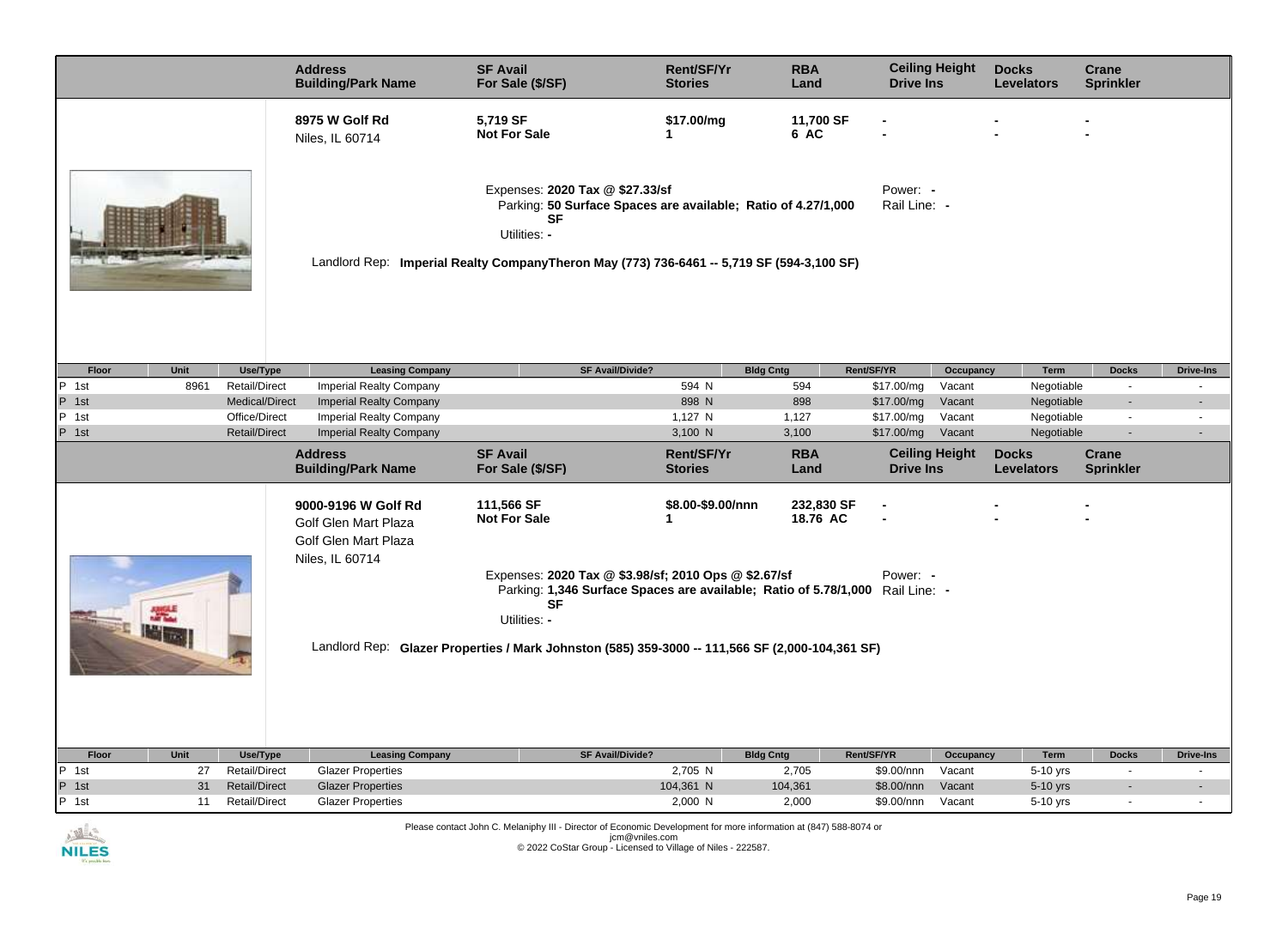| Floor | Unit | Use/Type             | <b>Leasing Company</b>                                                                   | <b>SF Avail/Divide?</b>                                                                                                                                                                      |                              | <b>Bldg Cntg</b>      | Rent/SF/YR               | Occupancy             | Term                              | <b>Docks</b>              | <b>Drive-Ins</b> |
|-------|------|----------------------|------------------------------------------------------------------------------------------|----------------------------------------------------------------------------------------------------------------------------------------------------------------------------------------------|------------------------------|-----------------------|--------------------------|-----------------------|-----------------------------------|---------------------------|------------------|
| P 1st | 19   | <b>Retail/Direct</b> | <b>Glazer Properties</b>                                                                 |                                                                                                                                                                                              | 2,500 N                      | 2,500                 | \$9.00/nnn               | Vacant                | 5-10 yrs                          | $\blacksquare$            |                  |
|       |      |                      | <b>Address</b><br><b>Building/Park Name</b>                                              | <b>SF Avail</b><br>For Sale (\$/SF)                                                                                                                                                          | Rent/SF/Yr<br><b>Stories</b> | <b>RBA</b><br>Land    | <b>Drive Ins</b>         | <b>Ceiling Height</b> | <b>Docks</b><br><b>Levelators</b> | Crane<br><b>Sprinkler</b> |                  |
|       |      |                      | 9000-9196 W Golf Rd<br>Golf Glen Mart Plaza<br><b>Proposed Outlot</b><br>Niles, IL 60714 | 12,000 SF<br><b>Not For Sale</b><br>Expenses: 2020 Tax @ \$30.44/sf<br>Parking: -<br>Utilities: -<br>Landlord Rep: RD Management, LLCJordan Goldblum (212) 265-6600 -- 12,000 SF (12,000 SF) | $\mathbf{1}$                 | 12,000 SF<br>19.42 AC | Power: -<br>Rail Line: - |                       |                                   |                           |                  |
| Floor | Unit | Use/Type             | <b>Leasing Company</b>                                                                   | <b>SF Avail/Divide?</b>                                                                                                                                                                      |                              | <b>Bldg Cntg</b>      | Rent/SF/YR               | Occupancy             | <b>Term</b>                       | <b>Docks</b>              | <b>Drive-Ins</b> |
| E 1st |      | Retail/New           | RD Management, LLC                                                                       |                                                                                                                                                                                              | 12,000 N                     | 12,000                | Withheld                 | 120 Days              | Negotiable                        | $\sim$                    |                  |
|       |      |                      | <b>Address</b><br><b>Building/Park Name</b>                                              | <b>SF Avail</b><br>For Sale (\$/SF)                                                                                                                                                          | Rent/SF/Yr<br><b>Stories</b> | <b>RBA</b><br>Land    | <b>Drive Ins</b>         | <b>Ceiling Height</b> | <b>Docks</b><br><b>Levelators</b> | Crane<br><b>Sprinkler</b> |                  |
|       |      |                      | 220 Golf Mill Ctr<br>Golf Mill Shopping Center<br><b>JCPenney</b>                        | 2.967 SF<br><b>Not For Sale</b>                                                                                                                                                              | $\mathbf{1}$                 | 190,177 SF<br>4.37 AC |                          |                       |                                   |                           |                  |
|       |      |                      | Niles, IL 60714                                                                          | Expenses: 2018 Tax @ \$1.90/sf; 2011 Ops @ \$3.02/sf<br>Parking: 300 free Surface Spaces are available; Ratio of<br>1.58/1,000 SF<br>Utilities: -                                            |                              |                       | Power: -<br>Rail Line: - |                       |                                   |                           |                  |
|       |      |                      |                                                                                          | Landlord Rep: Sterling Organization / Luke Sementa (855) 505-7239 / John P. DeWolfe (855) 465-4966 -- 2,967 SF (790-1,239 SF)                                                                |                              |                       |                          |                       |                                   |                           |                  |
|       |      |                      |                                                                                          |                                                                                                                                                                                              |                              |                       |                          |                       |                                   |                           |                  |
| Floor | Unit | Use/Type             | <b>Leasing Company</b>                                                                   | <b>SF Avail/Divide?</b>                                                                                                                                                                      |                              | <b>Bldg Cntg</b>      | Rent/SF/YR               | Occupancy             | <b>Term</b>                       | <b>Docks</b>              | <b>Drive-Ins</b> |
| P 1st | 213  | <b>Retail/Direct</b> | Sterling Organization                                                                    |                                                                                                                                                                                              | 1,239 N                      | 1,239                 | Withheld                 | 30 Days               | Negotiable                        | $\blacksquare$            | $\blacksquare$   |
| P 1st | 217  | <b>Retail/Direct</b> | <b>Sterling Organization</b>                                                             |                                                                                                                                                                                              | 790 N                        | 790                   | Withheld                 | 30 Days               | Negotiable                        |                           |                  |
| P 1st | 219  | <b>Retail/Direct</b> | <b>Sterling Organization</b>                                                             |                                                                                                                                                                                              | 938 N                        | 938                   | Withheld                 | 30 Days               | Negotiable                        |                           |                  |

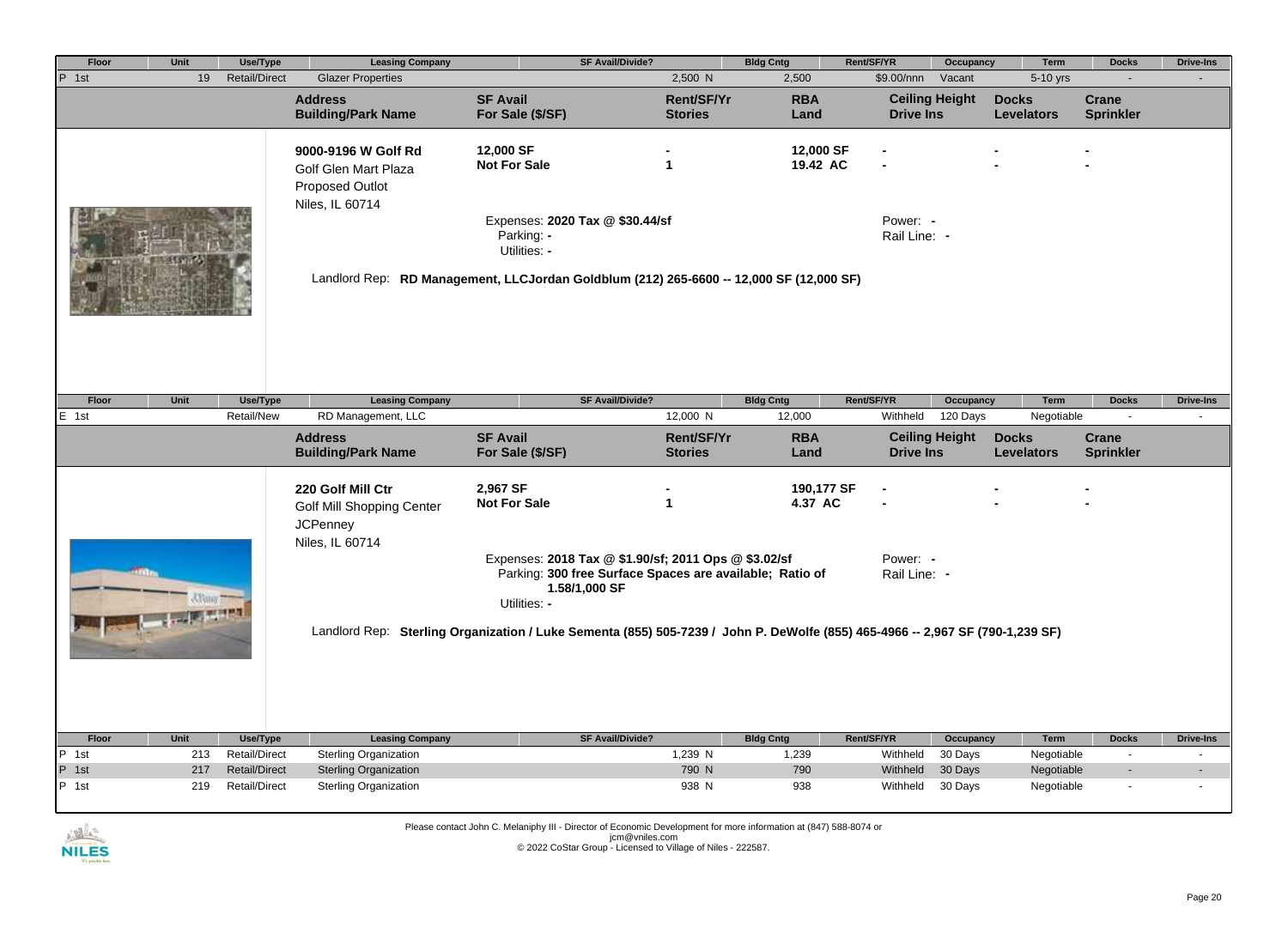|                |             |                           | <b>Address</b><br><b>Building/Park Name</b>                              | <b>SF Avail</b><br>For Sale (\$/SF)                                                                                         | Rent/SF/Yr<br><b>Stories</b>                                   | <b>RBA</b><br>Land      | <b>Ceiling Height</b><br><b>Drive Ins</b> |                      | <b>Docks</b><br><b>Levelators</b> | <b>Crane</b><br><b>Sprinkler</b> |                            |
|----------------|-------------|---------------------------|--------------------------------------------------------------------------|-----------------------------------------------------------------------------------------------------------------------------|----------------------------------------------------------------|-------------------------|-------------------------------------------|----------------------|-----------------------------------|----------------------------------|----------------------------|
|                |             |                           | 229 Golf Mill Ctr<br>Golf Mill Shopping Center<br>Niles, IL 60714        | 1,752 SF<br><b>Not For Sale</b>                                                                                             | $\mathbf{1}$                                                   | 36,661 SF<br>2.23 AC    |                                           |                      |                                   |                                  |                            |
|                |             |                           |                                                                          | Expenses: 2018 Tax @ \$3.75/sf<br>7.31/1,000 SF<br>Utilities: -                                                             | Parking: 250 free Surface Spaces are available; Ratio of       |                         | Power: -<br>Rail Line: -                  |                      |                                   |                                  |                            |
|                |             |                           |                                                                          | Landlord Rep: Sterling Organization / Luke Sementa (855) 505-7239 / John P. DeWolfe (855) 465-4966 -- 1,752 SF (792-960 SF) |                                                                |                         |                                           |                      |                                   |                                  |                            |
|                |             |                           |                                                                          |                                                                                                                             |                                                                |                         |                                           |                      |                                   |                                  |                            |
| Floor<br>P 1st | Unit<br>221 | Use/Type<br>Retail/Direct | <b>Leasing Company</b><br><b>Sterling Organization</b>                   |                                                                                                                             | <b>SF Avail/Divide?</b><br>960 N                               | <b>Bldg Cntg</b><br>960 | Rent/SF/YR<br>Withheld                    | Occupancy<br>30 Days | Term<br>Negotiable                | <b>Docks</b><br>$\sim$           | <b>Drive-Ins</b><br>$\sim$ |
| P 1st          | 223         | <b>Retail/Direct</b>      | <b>Sterling Organization</b>                                             |                                                                                                                             | 792 N                                                          | 792                     | Withheld                                  | 30 Days              | Negotiable                        | $\sim$                           |                            |
|                |             |                           | <b>Address</b><br><b>Building/Park Name</b>                              | <b>SF Avail</b><br>For Sale (\$/SF)                                                                                         | Rent/SF/Yr<br><b>Stories</b>                                   | <b>RBA</b><br>Land      | <b>Ceiling Height</b><br><b>Drive Ins</b> |                      | <b>Docks</b><br><b>Levelators</b> | <b>Crane</b><br><b>Sprinkler</b> |                            |
|                |             |                           | 400 Golf Mill Ctr<br><b>Golf Mill Shopping Center</b><br>Niles, IL 60714 | 8,662 SF<br><b>Not For Sale</b>                                                                                             | $\mathbf{2}$                                                   | 213,502 SF<br>9.33 AC   |                                           |                      |                                   |                                  |                            |
|                |             |                           |                                                                          | Expenses: 2020 Tax @ \$2.32/sf<br><b>SF</b><br>Utilities: -                                                                 | Parking: 288 Surface Spaces are available; Ratio of 1.35/1,000 |                         | Power: -<br>Rail Line: -                  |                      |                                   |                                  |                            |
|                |             |                           |                                                                          | Landlord Rep: Sterling Organization / Luke Sementa (855) 505-7239 / John P. DeWolfe (855) 465-4966 -- 8,662 SF (8,662 SF)   |                                                                |                         |                                           |                      |                                   |                                  |                            |
| Floor          | Unit        | Use/Type                  | <b>Leasing Company</b>                                                   |                                                                                                                             | <b>SF Avail/Divide?</b>                                        | <b>Bldg Cntg</b>        | Rent/SF/YR                                | Occupancy            | Term                              | <b>Docks</b>                     | <b>Drive-Ins</b>           |
| P 1st          | 3000        | Retail/Direct             | Sterling Organization                                                    |                                                                                                                             | 8,662 N                                                        | 8,662                   | Withheld                                  | Vacant               | Negotiable                        |                                  |                            |
|                |             |                           |                                                                          |                                                                                                                             |                                                                |                         |                                           |                      |                                   |                                  |                            |
| A TALLA        |             |                           |                                                                          | Please contact John C. Melaniphy III - Director of Economic Development for more information at (847) 588-8074 or           | jcm@vniles.com                                                 |                         |                                           |                      |                                   |                                  |                            |

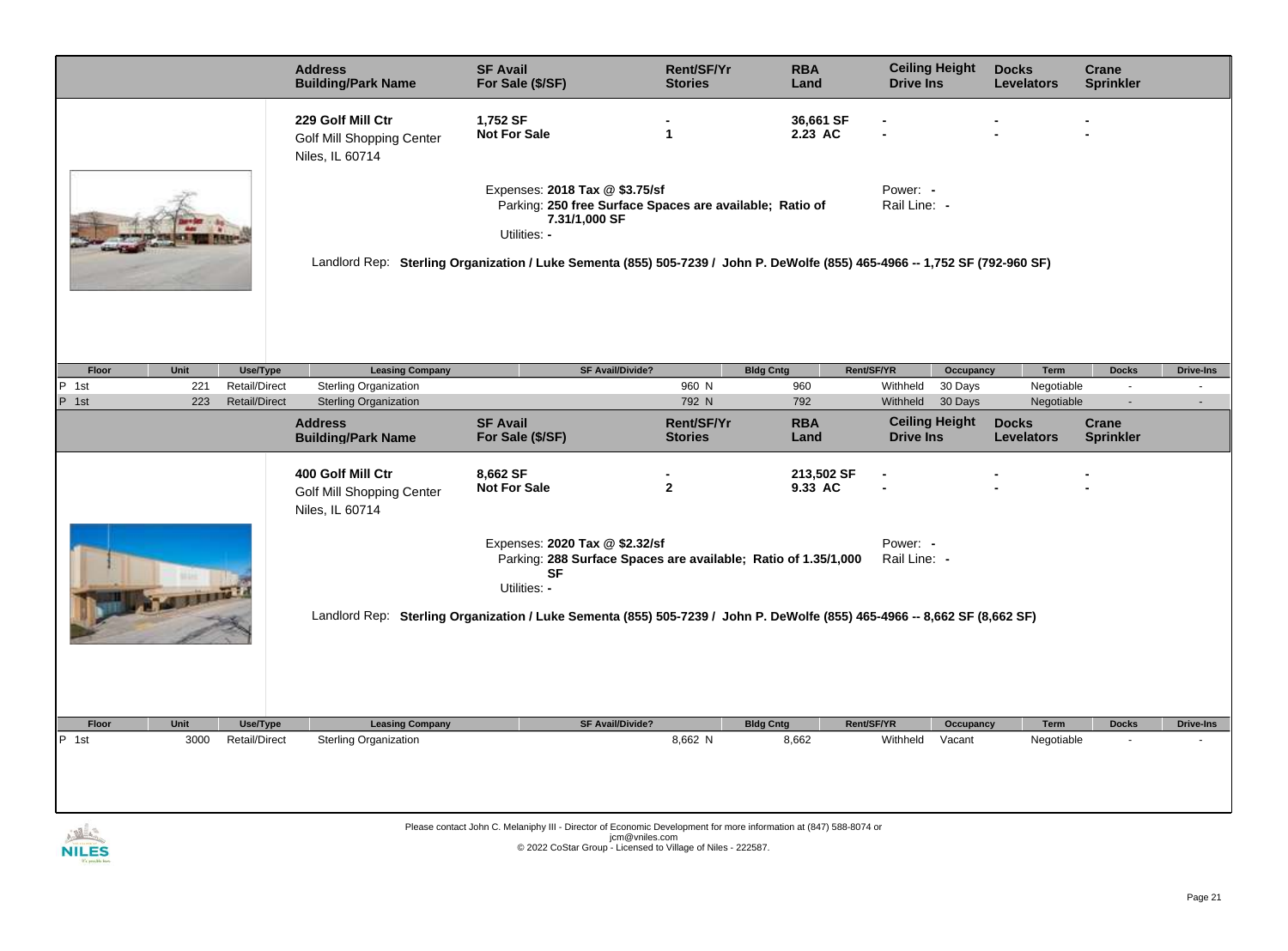|                                                        | <b>Address</b><br><b>Building/Park Name</b>                                                           | <b>SF Avail</b><br>For Sale (\$/SF)                                                                                                                                                                                                                                                                                                                                                                                   | Rent/SF/Yr<br><b>Stories</b> | <b>RBA</b><br>Land   | <b>Ceiling Height</b><br><b>Drive Ins</b> |           | <b>Docks</b><br><b>Levelators</b> | Crane<br><b>Sprinkler</b> |                |
|--------------------------------------------------------|-------------------------------------------------------------------------------------------------------|-----------------------------------------------------------------------------------------------------------------------------------------------------------------------------------------------------------------------------------------------------------------------------------------------------------------------------------------------------------------------------------------------------------------------|------------------------------|----------------------|-------------------------------------------|-----------|-----------------------------------|---------------------------|----------------|
|                                                        | 8900-8940 N Greenwood Ave 7,577 SF<br><b>Ballard Plaza</b><br><b>Ballard Plaza</b><br>Niles, IL 60714 | <b>Not For Sale</b><br>$\mathbf{1}$                                                                                                                                                                                                                                                                                                                                                                                   | -/fs                         | 90,574 SF<br>9.60 AC | $\overline{a}$                            |           |                                   |                           |                |
|                                                        |                                                                                                       | Expenses: 2020 Tax @ \$9.41/sf, 2012 Est Tax @ \$7.16/sf; 2011 Ops Power: -<br>@ \$6.92/sf, 2012 Est Ops @ \$6.92/sf<br>Parking: 437 Surface Spaces are available; Ratio of 4.82/1,000<br><b>SF</b><br>Utilities: -<br>Landlord Rep: CBRE / C.Joseph C. Parrott (312) 297-7680 / Sean McCourt (312) 297-7688 -- 7,396 SF (1,043-2,554 SF)<br>Sublet Contact: CBRE / Peter J. Graham (312) 861-7851 -- 181 SF (181 SF) |                              |                      | Rail Line: -                              |           |                                   |                           |                |
|                                                        |                                                                                                       |                                                                                                                                                                                                                                                                                                                                                                                                                       |                              |                      |                                           |           |                                   |                           |                |
| Unit<br>Use/Type<br>Floor                              | <b>Leasing Company</b>                                                                                | <b>SF Avail/Divide?</b>                                                                                                                                                                                                                                                                                                                                                                                               | <b>Bldg Cntg</b>             | Rent/SF/YR           |                                           | Occupancy | Term                              | <b>Docks</b>              | Drive-Ins      |
| P 1st<br>Retail/Direct<br>8                            | CBRE                                                                                                  |                                                                                                                                                                                                                                                                                                                                                                                                                       | 1,043 N                      | 1,043                | Withheld                                  | Vacant    | 5-10 yrs                          | $\sim$                    | $\sim$         |
| P 1st<br><b>Retail/Direct</b><br>6                     | CBRE                                                                                                  |                                                                                                                                                                                                                                                                                                                                                                                                                       | 1,813 N                      | 1,813                | Withheld                                  | Vacant    | Negotiable                        | $\sim$                    | $\blacksquare$ |
| $P$ 1st<br><b>Retail/Direct</b><br>2                   | CBRE                                                                                                  |                                                                                                                                                                                                                                                                                                                                                                                                                       | 2,554 N                      | 2,554                | Withheld                                  | Vacant    | Negotiable                        | $\overline{a}$            | $\blacksquare$ |
| P 1st<br>$\mathbf{3}$<br><b>Retail/Direct</b>          | <b>CBRE</b>                                                                                           |                                                                                                                                                                                                                                                                                                                                                                                                                       | 1,986 N                      | 1,986                | Withheld                                  | Vacant    | Negotiable                        |                           |                |
| P 1st<br>Retail/Sublet                                 | CBRE                                                                                                  |                                                                                                                                                                                                                                                                                                                                                                                                                       | 181 N                        | 181                  | \$30.00/fs                                | 30 Days   | Thru Sep<br>2023                  |                           |                |
|                                                        |                                                                                                       | <b>Building Notes</b>                                                                                                                                                                                                                                                                                                                                                                                                 |                              |                      |                                           |           |                                   |                           |                |
| Former Dominick's Grocery Store. Subdivision possible. |                                                                                                       |                                                                                                                                                                                                                                                                                                                                                                                                                       |                              |                      |                                           |           |                                   |                           |                |

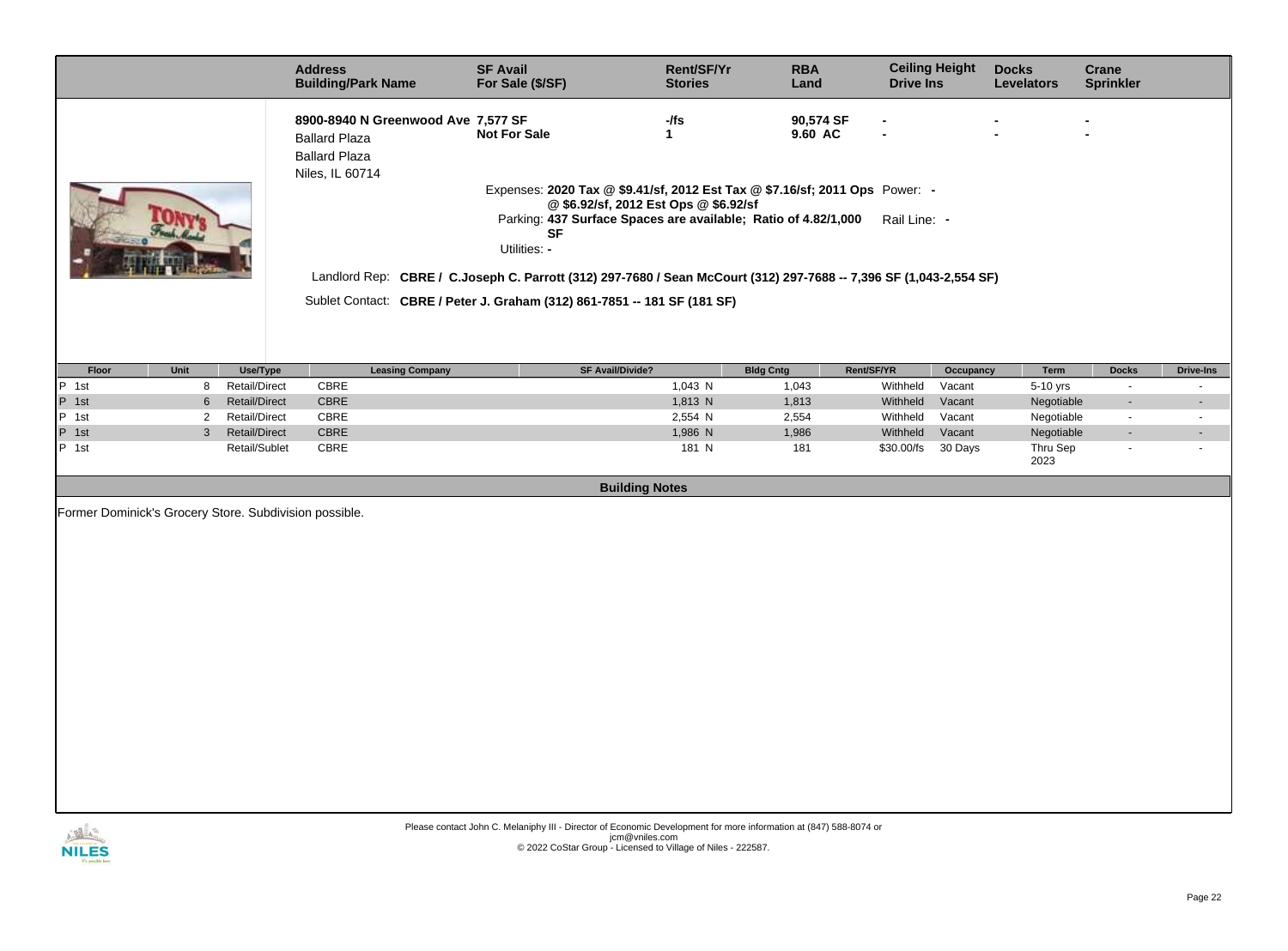|        |       |                      | <b>Address</b><br><b>Building/Park Name</b>                                                              | <b>SF Avail</b><br>For Sale (\$/SF)                                                                                                                                                                                                                                                     | Rent/SF/Yr<br><b>Stories</b> | <b>RBA</b><br>Land   | <b>Ceiling Height</b><br><b>Drive Ins</b> |           | <b>Docks</b><br><b>Levelators</b> | <b>Crane</b><br><b>Sprinkler</b> |                  |
|--------|-------|----------------------|----------------------------------------------------------------------------------------------------------|-----------------------------------------------------------------------------------------------------------------------------------------------------------------------------------------------------------------------------------------------------------------------------------------|------------------------------|----------------------|-------------------------------------------|-----------|-----------------------------------|----------------------------------|------------------|
|        |       |                      | 9101 N Greenwood Ave<br><b>Golf Mill Shopping Center</b><br>Golf Mill Shopping Center<br>Niles, IL 60714 | 32,279 SF<br><b>Not For Sale</b>                                                                                                                                                                                                                                                        | $\overline{1}$               | 32,279 SF<br>2.74 AC |                                           |           |                                   |                                  |                  |
|        |       |                      |                                                                                                          | Expenses: 2020 Tax @ \$4.74/sf; 2011 Ops @ \$2.82/sf<br>Parking: 250 free Surface Spaces are available; Ratio of<br>7.75/1,000 SF<br>Utilities: -<br>Landlord Rep: Sterling Organization / Luke Sementa (855) 505-7239 / John P. DeWolfe (855) 465-4966 -- 32,279 SF (15,097-17,182 SF) |                              |                      | Power: -<br>Rail Line: -                  |           |                                   |                                  |                  |
|        |       |                      |                                                                                                          |                                                                                                                                                                                                                                                                                         |                              |                      |                                           |           |                                   |                                  |                  |
| Floor  | Unit  | Use/Type             | <b>Leasing Company</b>                                                                                   | <b>SF Avail/Divide?</b>                                                                                                                                                                                                                                                                 |                              | <b>Bldg Cntg</b>     | Rent/SF/YR                                | Occupancy | Term                              | <b>Docks</b>                     | <b>Drive-Ins</b> |
| P 1st  | 3001  | <b>Retail/Direct</b> | <b>Sterling Organization</b>                                                                             |                                                                                                                                                                                                                                                                                         | 17,182 N                     | 17,182               | Withheld                                  | 30 Days   | Negotiable                        |                                  |                  |
| P 1st  | 3001A | <b>Retail/Direct</b> | <b>Sterling Organization</b>                                                                             |                                                                                                                                                                                                                                                                                         | 15,097 N                     | 15,097               | Withheld                                  | 90 Days   | Negotiable                        |                                  |                  |
|        |       |                      | <b>Address</b><br><b>Building/Park Name</b>                                                              | <b>SF Avail</b><br>For Sale (\$/SF)                                                                                                                                                                                                                                                     | Rent/SF/Yr<br><b>Stories</b> | <b>RBA</b><br>Land   | <b>Ceiling Height</b><br><b>Drive Ins</b> |           | <b>Docks</b><br><b>Levelators</b> | Crane<br><b>Sprinkler</b>        |                  |
|        |       |                      | 7740-7752 N Milwaukee Ave<br>Rayyan Plaza I<br>Rayyan Plaza I<br>Niles, IL 60714                         | 1,088 SF<br><b>Not For Sale</b>                                                                                                                                                                                                                                                         | $\mathbf{1}$                 | 10,000 SF<br>0.76 AC |                                           |           |                                   |                                  |                  |
|        |       |                      |                                                                                                          | Expenses: 2020 Tax @ \$4.52/sf<br>Parking: 48 Surface Spaces are available; Ratio of 1.79/1,000<br><b>SF</b>                                                                                                                                                                            |                              |                      | Power: -<br>Rail Line: -                  |           |                                   |                                  |                  |
|        |       |                      | (1,088 SF)                                                                                               | Utilities: -<br>Landlord Rep: Edgemark Commercial Real Estate Services LLC / J.Matthew J. Smetana (630) 572-5632 / Steve Cunningham (630) 572-5607 -- 1,088 SF                                                                                                                          |                              |                      |                                           |           |                                   |                                  |                  |
|        |       |                      |                                                                                                          |                                                                                                                                                                                                                                                                                         |                              |                      |                                           |           |                                   |                                  |                  |
| Floor  | Unit  | Use/Type             | <b>Leasing Company</b>                                                                                   | <b>SF Avail/Divide?</b>                                                                                                                                                                                                                                                                 |                              | <b>Bldg Cntg</b>     | Rent/SF/YR                                | Occupancy | Term                              | <b>Docks</b>                     | <b>Drive-Ins</b> |
| P 1st  | 7752  | Off/Ret/Direct       | <b>Edgemark Commercial Real Estate</b><br>Services LLC                                                   |                                                                                                                                                                                                                                                                                         | 1,088 N                      | 1,088                | Withheld                                  | Vacant    | Negotiable                        |                                  |                  |
|        |       |                      |                                                                                                          |                                                                                                                                                                                                                                                                                         |                              |                      |                                           |           |                                   |                                  |                  |
|        |       |                      |                                                                                                          | Please contact John C. Melaniphy III - Director of Economic Development for more information at (847) 588-8074 or                                                                                                                                                                       |                              |                      |                                           |           |                                   |                                  |                  |
| NII FS |       |                      |                                                                                                          | jcm@vniles.com<br>@ 2022 CoStar Group - Licensed to Village of Niles - 222587.                                                                                                                                                                                                          |                              |                      |                                           |           |                                   |                                  |                  |

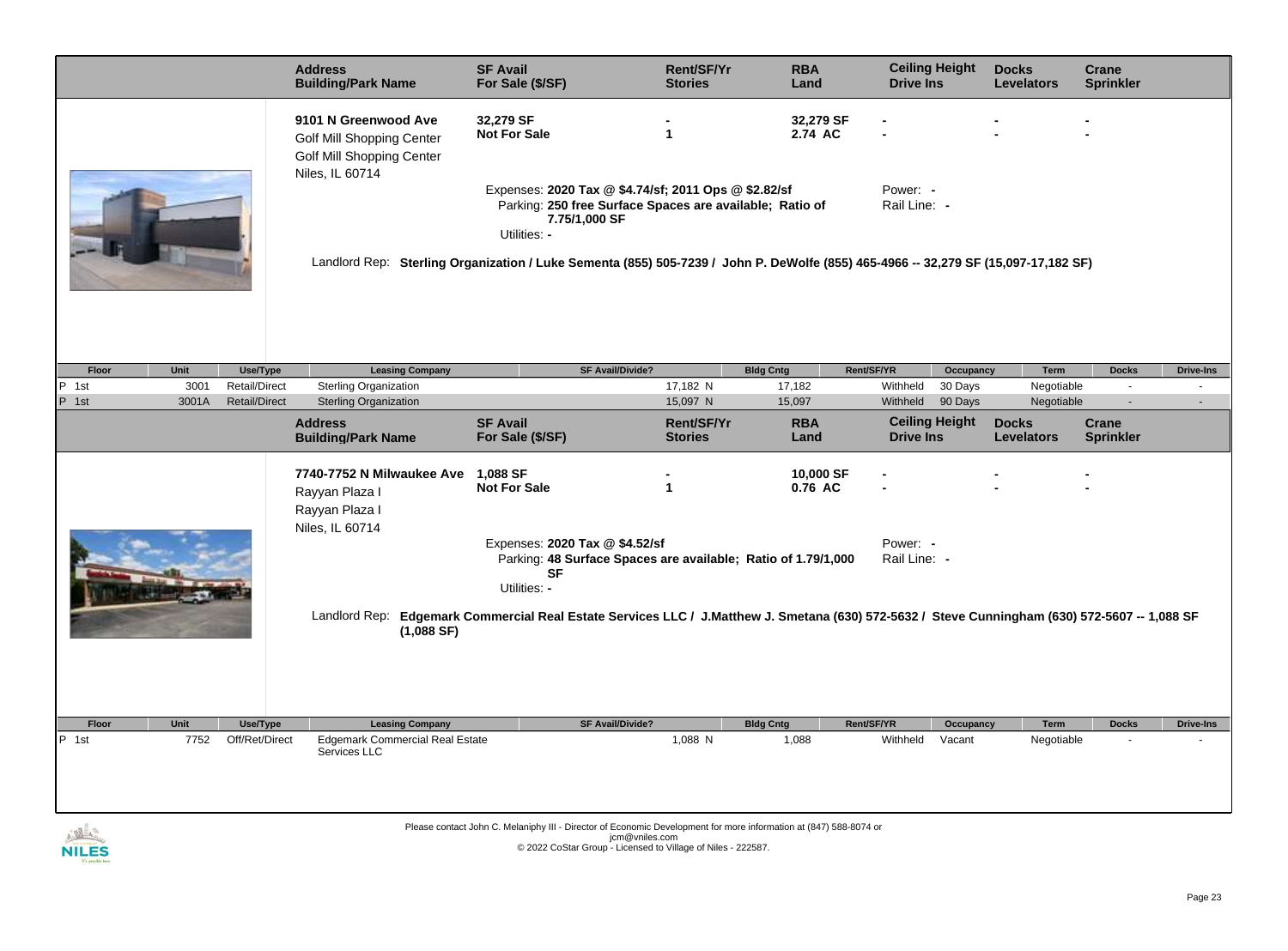|                                                     |                |                      |                                                                                                                                                                                                                        |                                                                                                   | <b>Building Notes</b>        |                        |                  |                       |                                   |                                    |                          |
|-----------------------------------------------------|----------------|----------------------|------------------------------------------------------------------------------------------------------------------------------------------------------------------------------------------------------------------------|---------------------------------------------------------------------------------------------------|------------------------------|------------------------|------------------|-----------------------|-----------------------------------|------------------------------------|--------------------------|
| signage along the Milwaukee Avenue retail corridor. |                |                      | 72,000 sf retail strip center with pylon signange and ample parking. High visability and traffic counts exceeding 32,000 cpd allow retailer a fantastic growth opportunity. Benefit from agressive rates and excellent |                                                                                                   |                              |                        |                  |                       |                                   |                                    |                          |
|                                                     |                |                      | <b>Address</b><br><b>Building/Park Name</b>                                                                                                                                                                            | <b>SF Avail</b><br>For Sale (\$/SF)                                                               | Rent/SF/Yr<br><b>Stories</b> | <b>RBA</b><br>Land     | <b>Drive Ins</b> | <b>Ceiling Height</b> | <b>Docks</b><br><b>Levelators</b> | <b>Crane</b><br><b>Sprinkler</b>   |                          |
|                                                     |                |                      | 7872-7900 N Milwaukee Ave<br>Oak Mill Plaza<br>Oak Mill Plaza<br>Niles, IL 60714                                                                                                                                       | 26,386 SF<br><b>Not For Sale</b>                                                                  | $\overline{2}$               | 152,786 SF<br>10.59 AC |                  |                       |                                   |                                    |                          |
|                                                     |                |                      |                                                                                                                                                                                                                        | Expenses: 2020 Tax @ \$5.31/sf, 2011 Est Tax @ \$3.97/sf; 2011 Est Power: -<br>Ops @ \$1.65/sf    |                              |                        |                  |                       |                                   |                                    |                          |
|                                                     | 出版 杯           |                      |                                                                                                                                                                                                                        | Parking: 600 Surface Spaces are available; Ratio of 5.94/1,000<br><b>SF</b><br>Utilities: -       |                              |                        | Rail Line: -     |                       |                                   |                                    |                          |
|                                                     |                |                      |                                                                                                                                                                                                                        | Landlord Rep: Phillips Edison & Company Andrew Schrage (317) 508-8119 -- 26,386 SF (950-7,320 SF) |                              |                        |                  |                       |                                   |                                    |                          |
|                                                     |                |                      |                                                                                                                                                                                                                        |                                                                                                   |                              |                        |                  |                       |                                   |                                    |                          |
| Floor                                               | Unit           | Use/Type             | <b>Leasing Company</b>                                                                                                                                                                                                 | <b>SF Avail/Divide?</b>                                                                           |                              | <b>Bldg Cntg</b>       | Rent/SF/YR       | Occupancy             | Term                              | <b>Docks</b>                       | <b>Drive-Ins</b>         |
| P 1st                                               | 5              | <b>Retail/Direct</b> | Phillips Edison & Company                                                                                                                                                                                              |                                                                                                   | 2,700 N                      | 2,700                  | Withheld         | Vacant                | Negotiable                        |                                    |                          |
| P 1st                                               | $\overline{7}$ | <b>Retail/Direct</b> | Phillips Edison & Company                                                                                                                                                                                              |                                                                                                   | 7,320 N                      | 7,320                  | Withheld         | Vacant                | Negotiable                        | $\overline{\phantom{a}}$<br>$\sim$ | $\overline{\phantom{a}}$ |
| P 1st                                               | C              | <b>Retail/Direct</b> | Phillips Edison & Company                                                                                                                                                                                              |                                                                                                   | 950 N                        | 950                    | Withheld         | Vacant                | Negotiable                        | $\sim$                             |                          |
| P 1st                                               | 17             | <b>Retail/Direct</b> | Phillips Edison & Company                                                                                                                                                                                              |                                                                                                   | 5,416 N                      | 5,416                  | Withheld         | Vacant                | Negotiable                        | $\blacksquare$                     |                          |
| P 1st                                               | 002            | Retail/Direct        | Phillips Edison & Company                                                                                                                                                                                              |                                                                                                   | 2,800 N                      | 2,800                  | Withheld         | Vacant                | Negotiable                        | $\sim$                             | $\blacksquare$           |
| P 1st                                               | E.             | <b>Retail/Direct</b> | Phillips Edison & Company                                                                                                                                                                                              |                                                                                                   | 1,200 N                      | 1,200                  | Withheld         | 30 Days               | Negotiable                        | $\blacksquare$                     |                          |
| $P$ 2nd                                             | $2 - 33$       | Medical/Direct       | Phillips Edison & Company                                                                                                                                                                                              |                                                                                                   | 2,100 N                      | 2,100                  | Withheld         | Vacant                | Negotiable                        | $\blacksquare$                     | $\mathbf{r}$             |
| 2nd<br>IP.                                          | $2 - 32$       | <b>Retail/Direct</b> | Phillips Edison & Company                                                                                                                                                                                              |                                                                                                   | 2,100 N                      | 2,100                  | Withheld         | Vacant                | Negotiable                        | $\blacksquare$                     |                          |
| $P$ 2nd                                             | $2 - 22$       | <b>Retail/Direct</b> | Phillips Edison & Company                                                                                                                                                                                              |                                                                                                   | 1,800 N                      | 1,800                  | Withheld         | Vacant                | Negotiable                        | $\overline{\phantom{a}}$           |                          |
|                                                     |                |                      |                                                                                                                                                                                                                        |                                                                                                   |                              |                        |                  |                       |                                   |                                    |                          |

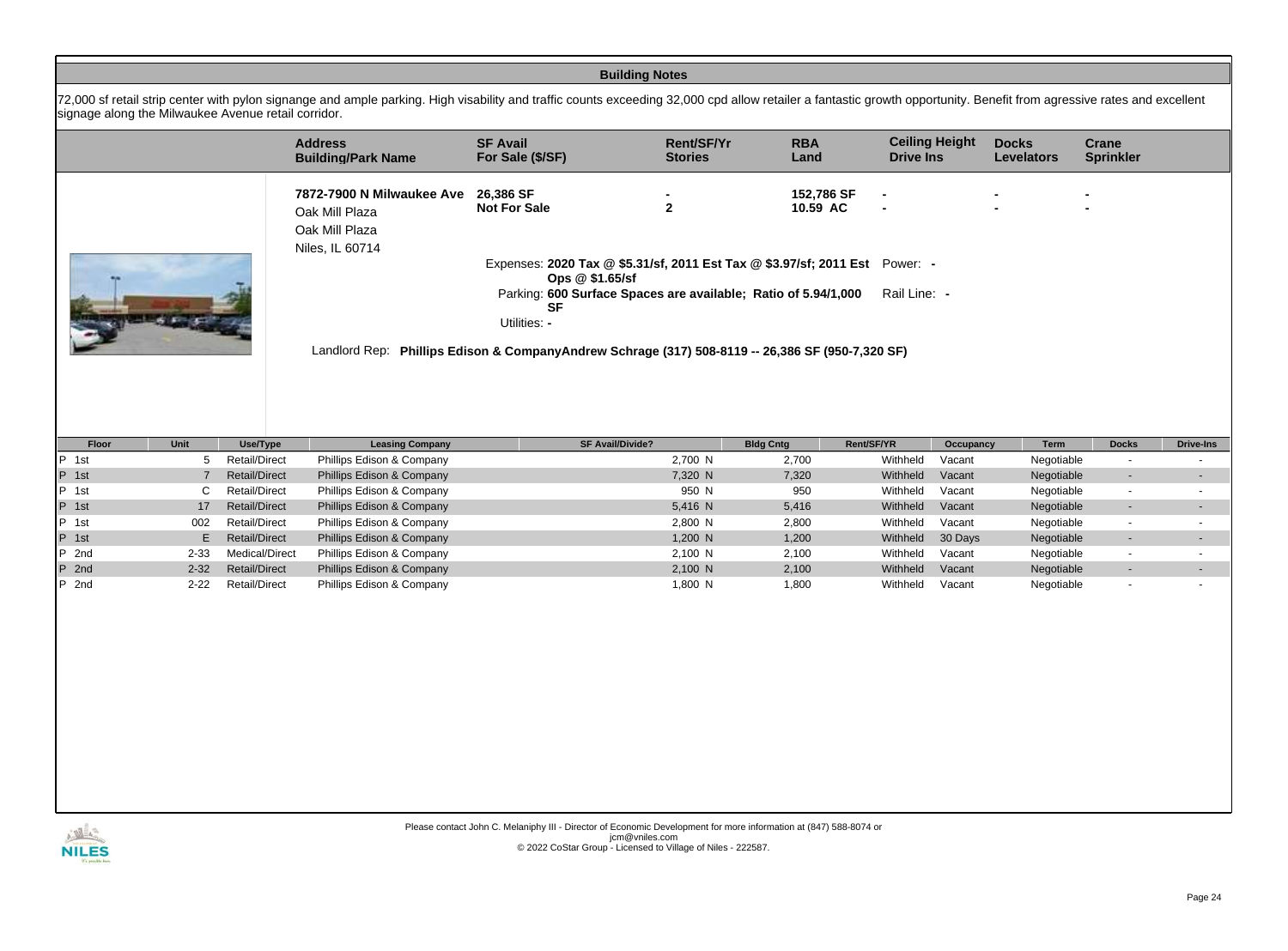| 14,771 SF<br>14,771 SF<br>8004 N Milwaukee Ave<br>\$94.10/+u&ch<br>0.45 AC<br>For Sale at \$1,350,000<br>$\mathbf{1}$<br>Niles, IL 60714<br>(\$91.40/SF) - Active<br>Expenses: 2020 Tax @ \$4.84/sf<br>Power: -<br>Parking: -<br>Rail Line: -<br>Utilities: -<br>Landlord Rep: Millennium Properties R/E, Inc. / J.Daniel J. Hyman (312) 338-3003 -- 14,771 SF (14,771 SF)<br><b>Leasing Company</b><br><b>SF Avail/Divide?</b><br>Rent/SF/YR<br>Floor<br>Unit<br>Use/Type<br><b>Bldg Cntg</b><br>Occupancy<br>Term<br><b>Docks</b><br><b>Drive-Ins</b><br>Millennium Properties R/E, Inc.<br>P 1st<br>Retail/Direct<br>14,771 N<br>14,771<br>\$94.10/+u&ch<br>30 Days<br>Negotiable<br>÷.<br><b>Building Notes</b><br>Oak Mill Bakery site<br><b>Ceiling Height</b><br><b>Address</b><br><b>SF Avail</b><br><b>Rent/SF/Yr</b><br><b>RBA</b><br><b>Docks</b><br><b>Crane</b><br><b>Building/Park Name</b><br>For Sale (\$/SF)<br><b>Sprinkler</b><br><b>Stories</b><br>Land<br><b>Drive Ins</b><br><b>Levelators</b><br>10,000 SF<br>29,732 SF<br>9347-9371 N Milwaukee Ave<br>\$30.00/mg<br>2.28 AC<br><b>Not For Sale</b><br>1<br>Millbrook Shopping Center<br>Millbrook Shopping Center<br>Niles, IL 60714<br>Expenses: 2020 Tax @ \$9.48/sf<br>Power: -<br>Rail Line: -<br>Parking: 180 Surface Spaces are available; Ratio of 5.63/1,000<br><b>SF</b><br>Utilities: -<br>Landlord Rep: First In Realty Executives / Mark Mielnicki (773) 779-3473 X101 -- 10,000 SF (1,250-2,500 SF)<br>Rent/SF/YR<br><b>Leasing Company</b><br>SF Avail/Divide?<br><b>Bldg Cntg</b><br>Floor<br>Unit<br>Use/Type<br>Occupancy<br>Term<br><b>Docks</b><br><b>Drive-Ins</b><br>P 1st<br><b>Unit 9365</b><br><b>First In Realty Executives</b><br>1,250 N<br>7,500<br>Negotiable<br><b>Retail/Direct</b><br>\$30.00/mg<br>Vacant<br>$\blacksquare$<br>$\blacksquare$<br>P 1st<br><b>Unit 9369</b><br><b>Retail/Direct</b><br><b>First In Realty Executives</b><br>1,250-2,500<br>7,500<br>\$30.00/mg<br>Vacant<br>Negotiable<br>$\blacksquare$ |  | <b>Address</b><br><b>Building/Park Name</b> | <b>SF Avail</b><br>For Sale (\$/SF) | Rent/SF/Yr<br><b>Stories</b> | <b>RBA</b><br>Land | <b>Ceiling Height</b><br><b>Drive Ins</b> | <b>Docks</b><br><b>Levelators</b> | Crane<br><b>Sprinkler</b> |  |
|-----------------------------------------------------------------------------------------------------------------------------------------------------------------------------------------------------------------------------------------------------------------------------------------------------------------------------------------------------------------------------------------------------------------------------------------------------------------------------------------------------------------------------------------------------------------------------------------------------------------------------------------------------------------------------------------------------------------------------------------------------------------------------------------------------------------------------------------------------------------------------------------------------------------------------------------------------------------------------------------------------------------------------------------------------------------------------------------------------------------------------------------------------------------------------------------------------------------------------------------------------------------------------------------------------------------------------------------------------------------------------------------------------------------------------------------------------------------------------------------------------------------------------------------------------------------------------------------------------------------------------------------------------------------------------------------------------------------------------------------------------------------------------------------------------------------------------------------------------------------------------------------------------------------------------------------------------------------------------------------------------------------------------------|--|---------------------------------------------|-------------------------------------|------------------------------|--------------------|-------------------------------------------|-----------------------------------|---------------------------|--|
|                                                                                                                                                                                                                                                                                                                                                                                                                                                                                                                                                                                                                                                                                                                                                                                                                                                                                                                                                                                                                                                                                                                                                                                                                                                                                                                                                                                                                                                                                                                                                                                                                                                                                                                                                                                                                                                                                                                                                                                                                                   |  |                                             |                                     |                              |                    |                                           |                                   |                           |  |
|                                                                                                                                                                                                                                                                                                                                                                                                                                                                                                                                                                                                                                                                                                                                                                                                                                                                                                                                                                                                                                                                                                                                                                                                                                                                                                                                                                                                                                                                                                                                                                                                                                                                                                                                                                                                                                                                                                                                                                                                                                   |  |                                             |                                     |                              |                    |                                           |                                   |                           |  |
|                                                                                                                                                                                                                                                                                                                                                                                                                                                                                                                                                                                                                                                                                                                                                                                                                                                                                                                                                                                                                                                                                                                                                                                                                                                                                                                                                                                                                                                                                                                                                                                                                                                                                                                                                                                                                                                                                                                                                                                                                                   |  |                                             |                                     |                              |                    |                                           |                                   |                           |  |
|                                                                                                                                                                                                                                                                                                                                                                                                                                                                                                                                                                                                                                                                                                                                                                                                                                                                                                                                                                                                                                                                                                                                                                                                                                                                                                                                                                                                                                                                                                                                                                                                                                                                                                                                                                                                                                                                                                                                                                                                                                   |  |                                             |                                     |                              |                    |                                           |                                   |                           |  |
|                                                                                                                                                                                                                                                                                                                                                                                                                                                                                                                                                                                                                                                                                                                                                                                                                                                                                                                                                                                                                                                                                                                                                                                                                                                                                                                                                                                                                                                                                                                                                                                                                                                                                                                                                                                                                                                                                                                                                                                                                                   |  |                                             |                                     |                              |                    |                                           |                                   |                           |  |
|                                                                                                                                                                                                                                                                                                                                                                                                                                                                                                                                                                                                                                                                                                                                                                                                                                                                                                                                                                                                                                                                                                                                                                                                                                                                                                                                                                                                                                                                                                                                                                                                                                                                                                                                                                                                                                                                                                                                                                                                                                   |  |                                             |                                     |                              |                    |                                           |                                   |                           |  |
|                                                                                                                                                                                                                                                                                                                                                                                                                                                                                                                                                                                                                                                                                                                                                                                                                                                                                                                                                                                                                                                                                                                                                                                                                                                                                                                                                                                                                                                                                                                                                                                                                                                                                                                                                                                                                                                                                                                                                                                                                                   |  |                                             |                                     |                              |                    |                                           |                                   |                           |  |
|                                                                                                                                                                                                                                                                                                                                                                                                                                                                                                                                                                                                                                                                                                                                                                                                                                                                                                                                                                                                                                                                                                                                                                                                                                                                                                                                                                                                                                                                                                                                                                                                                                                                                                                                                                                                                                                                                                                                                                                                                                   |  |                                             |                                     |                              |                    |                                           |                                   |                           |  |
|                                                                                                                                                                                                                                                                                                                                                                                                                                                                                                                                                                                                                                                                                                                                                                                                                                                                                                                                                                                                                                                                                                                                                                                                                                                                                                                                                                                                                                                                                                                                                                                                                                                                                                                                                                                                                                                                                                                                                                                                                                   |  |                                             |                                     |                              |                    |                                           |                                   |                           |  |
|                                                                                                                                                                                                                                                                                                                                                                                                                                                                                                                                                                                                                                                                                                                                                                                                                                                                                                                                                                                                                                                                                                                                                                                                                                                                                                                                                                                                                                                                                                                                                                                                                                                                                                                                                                                                                                                                                                                                                                                                                                   |  |                                             |                                     |                              |                    |                                           |                                   |                           |  |
|                                                                                                                                                                                                                                                                                                                                                                                                                                                                                                                                                                                                                                                                                                                                                                                                                                                                                                                                                                                                                                                                                                                                                                                                                                                                                                                                                                                                                                                                                                                                                                                                                                                                                                                                                                                                                                                                                                                                                                                                                                   |  |                                             |                                     |                              |                    |                                           |                                   |                           |  |
|                                                                                                                                                                                                                                                                                                                                                                                                                                                                                                                                                                                                                                                                                                                                                                                                                                                                                                                                                                                                                                                                                                                                                                                                                                                                                                                                                                                                                                                                                                                                                                                                                                                                                                                                                                                                                                                                                                                                                                                                                                   |  |                                             |                                     |                              |                    |                                           |                                   |                           |  |
|                                                                                                                                                                                                                                                                                                                                                                                                                                                                                                                                                                                                                                                                                                                                                                                                                                                                                                                                                                                                                                                                                                                                                                                                                                                                                                                                                                                                                                                                                                                                                                                                                                                                                                                                                                                                                                                                                                                                                                                                                                   |  |                                             |                                     |                              |                    |                                           |                                   |                           |  |

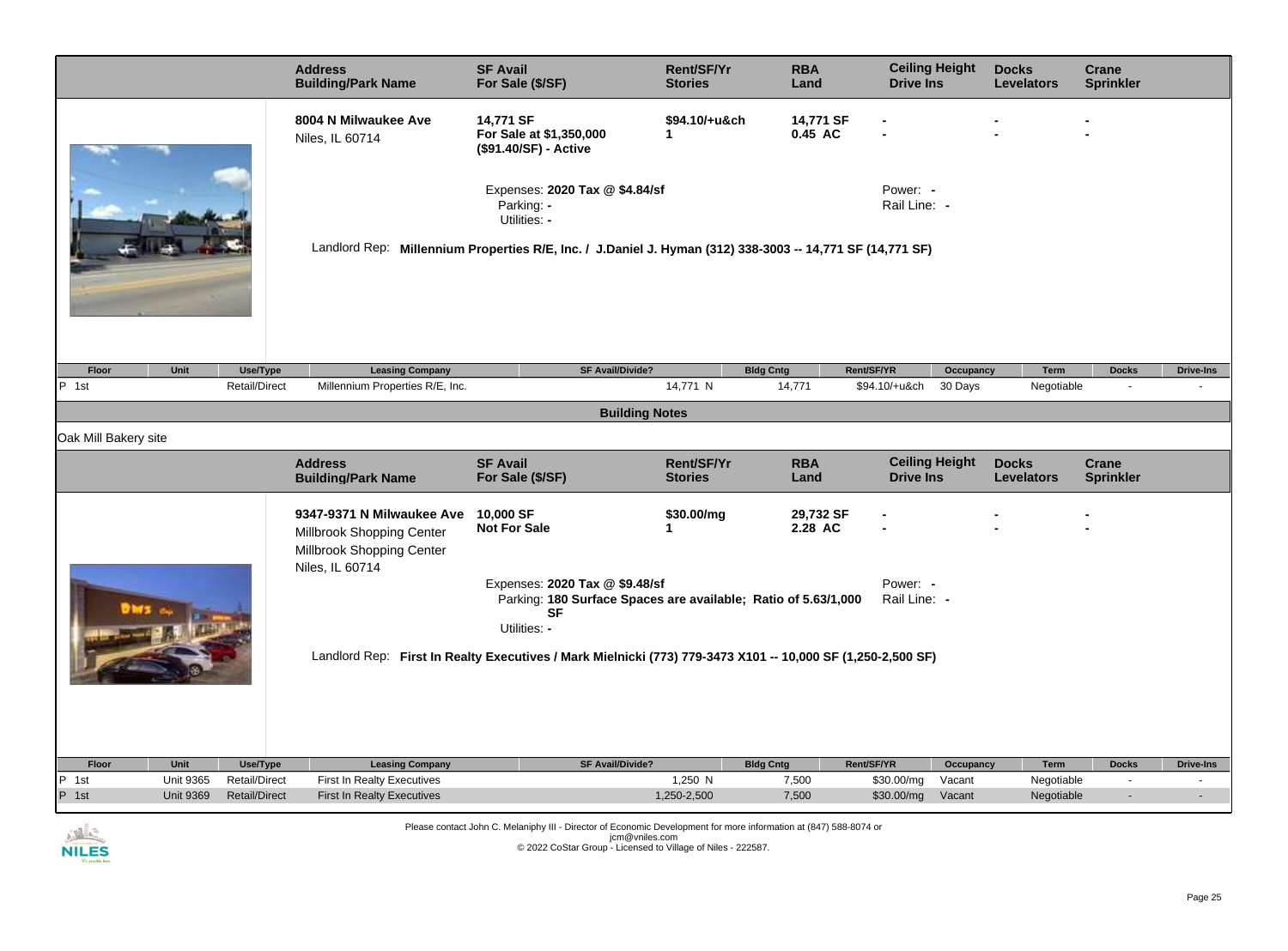| Floor            | Unit         | Use/Type                         | <b>Leasing Company</b>                                                          | SF Avail/Divide?                                                                                                                                                                                                                                                                                                                                                                                                                                                                                                                                                                                                                                                                                                                                                                    |                            | <b>Bldg Cntg</b>     | Rent/SF/YR               | Occupancy             | Term                     | <b>Docks</b>             | <b>Drive-Ins</b> |
|------------------|--------------|----------------------------------|---------------------------------------------------------------------------------|-------------------------------------------------------------------------------------------------------------------------------------------------------------------------------------------------------------------------------------------------------------------------------------------------------------------------------------------------------------------------------------------------------------------------------------------------------------------------------------------------------------------------------------------------------------------------------------------------------------------------------------------------------------------------------------------------------------------------------------------------------------------------------------|----------------------------|----------------------|--------------------------|-----------------------|--------------------------|--------------------------|------------------|
| 1st              | 9359         | <b>Retail/Direct</b>             | <b>First In Realty Executives</b>                                               |                                                                                                                                                                                                                                                                                                                                                                                                                                                                                                                                                                                                                                                                                                                                                                                     | 1,250-2,500                | 7,500                | \$30.00/mg               | Vacant                | Negotiable               | $\overline{a}$           |                  |
| P 1st            | 9353         | <b>Retail/Direct</b>             | <b>First In Realty Executives</b>                                               |                                                                                                                                                                                                                                                                                                                                                                                                                                                                                                                                                                                                                                                                                                                                                                                     | 1,250-2,500                | 2,500                | \$30.00/mg               | Vacant                | Negotiable               |                          |                  |
| P 1st            | 9363         | Office/Direct                    | <b>First In Realty Executives</b>                                               |                                                                                                                                                                                                                                                                                                                                                                                                                                                                                                                                                                                                                                                                                                                                                                                     | 1,250 N                    | 7,500                | \$30.00/mg               | Vacant                | $1-5$ yrs                |                          |                  |
|                  |              |                                  |                                                                                 |                                                                                                                                                                                                                                                                                                                                                                                                                                                                                                                                                                                                                                                                                                                                                                                     | <b>Building Notes</b>      |                      |                          |                       |                          |                          |                  |
|                  |              |                                  |                                                                                 |                                                                                                                                                                                                                                                                                                                                                                                                                                                                                                                                                                                                                                                                                                                                                                                     |                            |                      |                          |                       |                          |                          |                  |
|                  |              |                                  | Located across from the Golf Mill Shopping Complex, a large retail mall/center. | First In Realty Executives is pleased to offer for lease approximately 3750 contiquous SF of retail space across from the Golf Mill Shopping Center. The Center experiencing major renovations to include the<br>construction of a new Panda Express FSDT out lot position and extensive façade renovations. The center is positioned on busy Milwaukee Avenue directly across from the Golf Mill SC offering such big box<br>retailers as Target, AMC Theaters, Kohl's, Sears, JCP & more with over 1.1 million SF of retail. Currently two available units: Unit 9365 totaling 1250 SF and Unit 9367 totaling 2500 SF. Excellent visibility, signage<br>and access on Milwaukee Avenue. Great mix of tenants. Ideal for medical, retail, professional services, therapy and more. |                            |                      |                          |                       |                          |                          |                  |
|                  |              |                                  |                                                                                 | Niles Illinois is a north-west suburb with close proximity to the City of Chicago. Niles offers a diverse community, strong median and average incomes, and strong exisitng population.                                                                                                                                                                                                                                                                                                                                                                                                                                                                                                                                                                                             |                            |                      |                          |                       |                          |                          |                  |
|                  |              |                                  | <b>Address</b>                                                                  | <b>SF Avail</b>                                                                                                                                                                                                                                                                                                                                                                                                                                                                                                                                                                                                                                                                                                                                                                     | <b>Rent/SF/Yr</b>          | <b>RBA</b>           |                          | <b>Ceiling Height</b> | <b>Docks</b>             | Crane                    |                  |
|                  |              |                                  | <b>Building/Park Name</b>                                                       | For Sale (\$/SF)                                                                                                                                                                                                                                                                                                                                                                                                                                                                                                                                                                                                                                                                                                                                                                    | <b>Stories</b>             | Land                 | <b>Drive Ins</b>         |                       | <b>Levelators</b>        | <b>Sprinkler</b>         |                  |
|                  |              |                                  | 9555 N Milwaukee Ave<br>Niles, IL 60714                                         | 20.607 SF<br><b>Not For Sale</b>                                                                                                                                                                                                                                                                                                                                                                                                                                                                                                                                                                                                                                                                                                                                                    | $-/mg$<br>$\mathbf{1}$     | 35,050 SF<br>2.58 AC |                          |                       |                          |                          |                  |
| <b>JECNUTHER</b> |              |                                  |                                                                                 | Expenses: 2020 Tax @ \$6.29/sf<br>Parking: 120 free Surface Spaces are available; Ratio of<br>3.42/1,000 SF<br>Utilities: -<br>Landlord Rep: Company information unavailable at this time                                                                                                                                                                                                                                                                                                                                                                                                                                                                                                                                                                                           |                            |                      | Power: -<br>Rail Line: - |                       |                          |                          |                  |
| Floor            | Unit         | Use/Type                         | <b>Leasing Company</b>                                                          | SF Avail/Divide?                                                                                                                                                                                                                                                                                                                                                                                                                                                                                                                                                                                                                                                                                                                                                                    |                            | <b>Bldg Cntg</b>     | Rent/SF/YR               | Occupancy             | Term                     | <b>Docks</b>             | <b>Drive-Ins</b> |
| P 1st<br>P 1st   | 8405<br>8403 | Medical/Direct<br>Medical/Direct | Joseph Rossi & Associates<br>Joseph Rossi & Associates                          |                                                                                                                                                                                                                                                                                                                                                                                                                                                                                                                                                                                                                                                                                                                                                                                     | 1,253-4,872<br>1,255-4,872 | 4,872<br>4,872       | \$19.00/mg<br>\$19.00/mq | Vacant<br>Vacant      | Negotiable<br>Negotiable | $\blacksquare$           |                  |
| P 1st            | 8401         | Medical/Direct                   | Joseph Rossi & Associates                                                       |                                                                                                                                                                                                                                                                                                                                                                                                                                                                                                                                                                                                                                                                                                                                                                                     | 1,112-4,872                | 4,872                | \$19.00/mg               | Vacant                | Negotiable               | $\overline{\phantom{a}}$ |                  |
| P 1st            | 8424         | Medical/Direct                   | Joseph Rossi & Associates                                                       |                                                                                                                                                                                                                                                                                                                                                                                                                                                                                                                                                                                                                                                                                                                                                                                     | 1,424 N                    | 1,424                | \$19.00/mg               | Vacant                | Negotiable               |                          |                  |
| P 1st            | 8435         | Medical/Direct                   | Joseph Rossi & Associates                                                       |                                                                                                                                                                                                                                                                                                                                                                                                                                                                                                                                                                                                                                                                                                                                                                                     | 1,424 N                    | 1,424                | \$19.00/mg               | Vacant                | Negotiable               | $\sim$                   |                  |
| P 1st            | 8439         | Medical/Direct                   | Joseph Rossi & Associates                                                       |                                                                                                                                                                                                                                                                                                                                                                                                                                                                                                                                                                                                                                                                                                                                                                                     | 1,424 N                    | 1,424                | \$19.00/mg               | Vacant                | Negotiable               |                          |                  |
| P 1st            | 8419         | Medical/Direct                   | Joseph Rossi & Associates                                                       |                                                                                                                                                                                                                                                                                                                                                                                                                                                                                                                                                                                                                                                                                                                                                                                     | 1,719 N                    | 1,719                | \$19.00/mg               | Vacant                | Negotiable               |                          |                  |
|                  |              |                                  |                                                                                 |                                                                                                                                                                                                                                                                                                                                                                                                                                                                                                                                                                                                                                                                                                                                                                                     |                            |                      |                          |                       |                          |                          |                  |

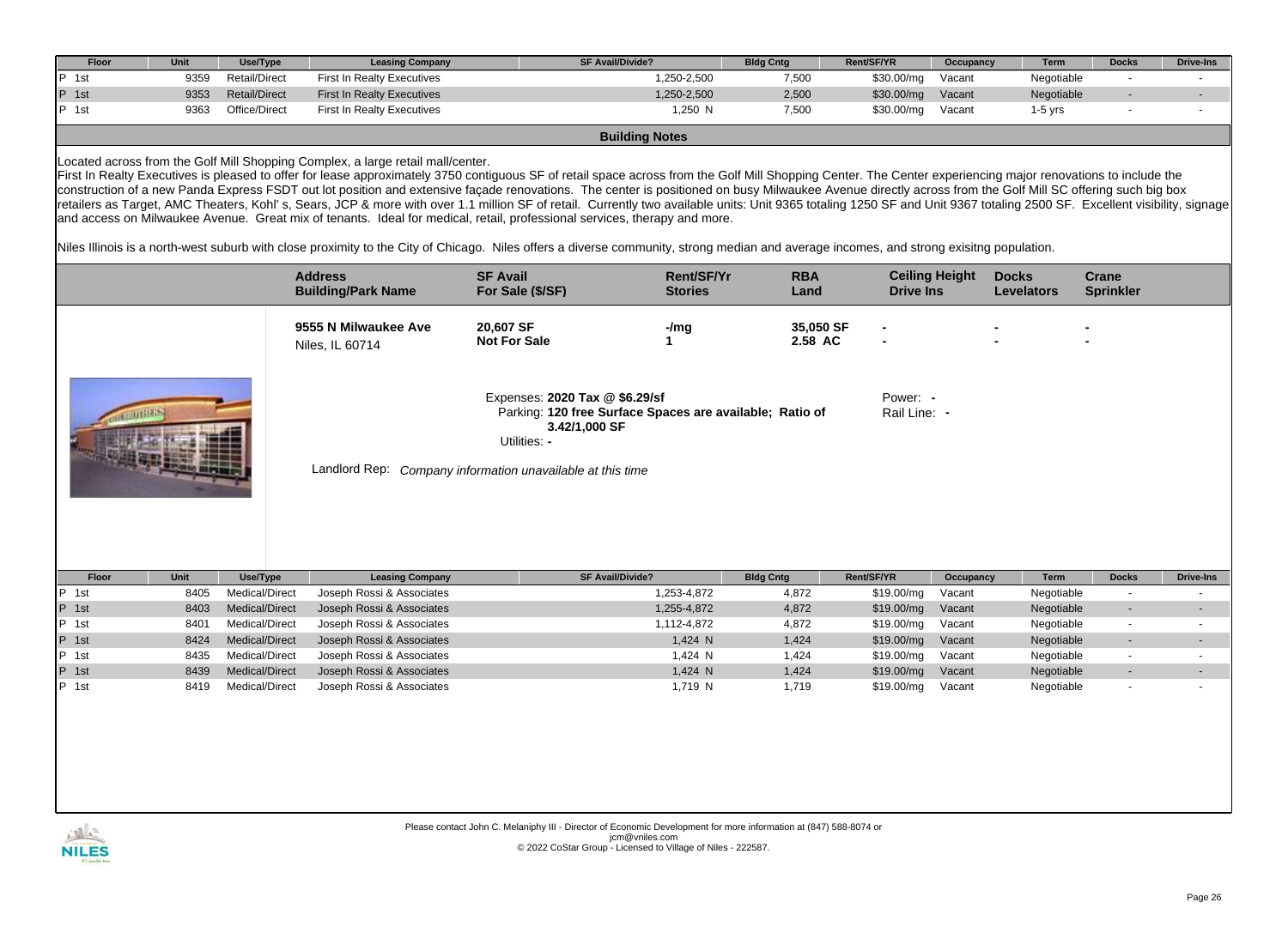|                                                                                                                                                          | <b>Address</b><br><b>Building/Park Name</b>              | <b>SF Avail</b><br>For Sale (\$/SF)                                                                                                        | <b>Rent/SF/Yr</b><br><b>Stories</b> | <b>RBA</b><br>Land  | <b>Ceiling Height</b><br><b>Drive Ins</b> |           | <b>Docks</b><br><b>Levelators</b> | Crane<br><b>Sprinkler</b> |                  |
|----------------------------------------------------------------------------------------------------------------------------------------------------------|----------------------------------------------------------|--------------------------------------------------------------------------------------------------------------------------------------------|-------------------------------------|---------------------|-------------------------------------------|-----------|-----------------------------------|---------------------------|------------------|
|                                                                                                                                                          | 9631 N Milwaukee Ave<br>Golf-Milwaukee Plaza<br>TitleMax | 3,466 SF<br><b>Not For Sale</b>                                                                                                            | \$42.50/nnn<br>1                    | 3,466 SF<br>0.58 AC |                                           |           |                                   |                           |                  |
|                                                                                                                                                          | Niles, IL 60714                                          | Expenses: 2020 Tax @ \$12.52/sf, 2012 Est Tax @ \$7.23/sf; 2011<br>Ops @ \$0.78/sf, 2012 Est Ops @ \$0.78/sf                               |                                     |                     | Power: -                                  |           |                                   |                           |                  |
|                                                                                                                                                          |                                                          | Parking: 29 Surface Spaces are available; Ratio of 8.37/1,000<br><b>SF</b>                                                                 |                                     |                     | Rail Line: -                              |           |                                   |                           |                  |
|                                                                                                                                                          |                                                          | Utilities: -                                                                                                                               |                                     |                     |                                           |           |                                   |                           |                  |
|                                                                                                                                                          |                                                          | Landlord Rep: Imperial Realty Company / Hunter Gleber (773) 736-6563 / Theron May (773) 736-6461 -- 3,466 SF (3,466 SF)                    |                                     |                     |                                           |           |                                   |                           |                  |
|                                                                                                                                                          |                                                          |                                                                                                                                            |                                     |                     |                                           |           |                                   |                           |                  |
| Floor<br>Unit<br>Use/Type                                                                                                                                | <b>Leasing Company</b>                                   | SF Avail/Divide?                                                                                                                           |                                     | <b>Bldg Cntg</b>    | Rent/SF/YR                                | Occupancy | <b>Term</b>                       | <b>Docks</b>              | <b>Drive-Ins</b> |
| P 1st<br><b>Retail/Direct</b>                                                                                                                            | Imperial Realty Company                                  |                                                                                                                                            | 3,466 N                             | 3,466               | \$42.50/nnn                               | Vacant    | Negotiable                        | $\sim$                    |                  |
|                                                                                                                                                          | <b>Address</b><br><b>Building/Park Name</b>              | <b>SF Avail</b><br>For Sale (\$/SF)                                                                                                        | Rent/SF/Yr<br><b>Stories</b>        | <b>RBA</b><br>Land  | <b>Ceiling Height</b><br><b>Drive Ins</b> |           | <b>Docks</b><br><b>Levelators</b> | Crane<br><b>Sprinkler</b> |                  |
|                                                                                                                                                          | 8010-8030 W Oakton St<br>Niles, IL 60714                 | 2,800 SF<br><b>Not For Sale</b>                                                                                                            | \$16.50/n<br>1                      | 2,800 SF<br>0.31 AC |                                           |           |                                   |                           |                  |
| Expenses: 2020 Tax @ \$6.97/sf<br>Power: -<br>Parking: 10 Surface Spaces are available; Ratio of 3.35/1,000<br>Rail Line: -<br><b>SF</b><br>Utilities: - |                                                          |                                                                                                                                            |                                     |                     |                                           |           |                                   |                           |                  |
|                                                                                                                                                          |                                                          | Landlord Rep: RMS PropertiesDaniel Shoffet (847) 891-1800 -- 2,800 SF (2,800 SF)                                                           |                                     |                     |                                           |           |                                   |                           |                  |
|                                                                                                                                                          |                                                          |                                                                                                                                            |                                     |                     |                                           |           |                                   |                           |                  |
| Unit<br>Floor<br>Use/Type                                                                                                                                | <b>Leasing Company</b>                                   | <b>SF Avail/Divide?</b>                                                                                                                    |                                     | <b>Bldg Cntg</b>    | Rent/SF/YR                                | Occupancy | <b>Term</b>                       | <b>Docks</b>              | <b>Drive-Ins</b> |
| P 1st<br>8030<br><b>Retail/Direct</b>                                                                                                                    | <b>RMS Properties</b>                                    |                                                                                                                                            | 2,800 N                             | 2,800               | \$16.50/n                                 | Vacant    | 3-10 yrs                          |                           |                  |
|                                                                                                                                                          |                                                          |                                                                                                                                            |                                     |                     |                                           |           |                                   |                           |                  |
|                                                                                                                                                          |                                                          | Please contact John C. Melaniphy III - Director of Economic Development for more information at (847) 588-8074 or<br>$\lim_{n \to \infty}$ |                                     |                     |                                           |           |                                   |                           |                  |

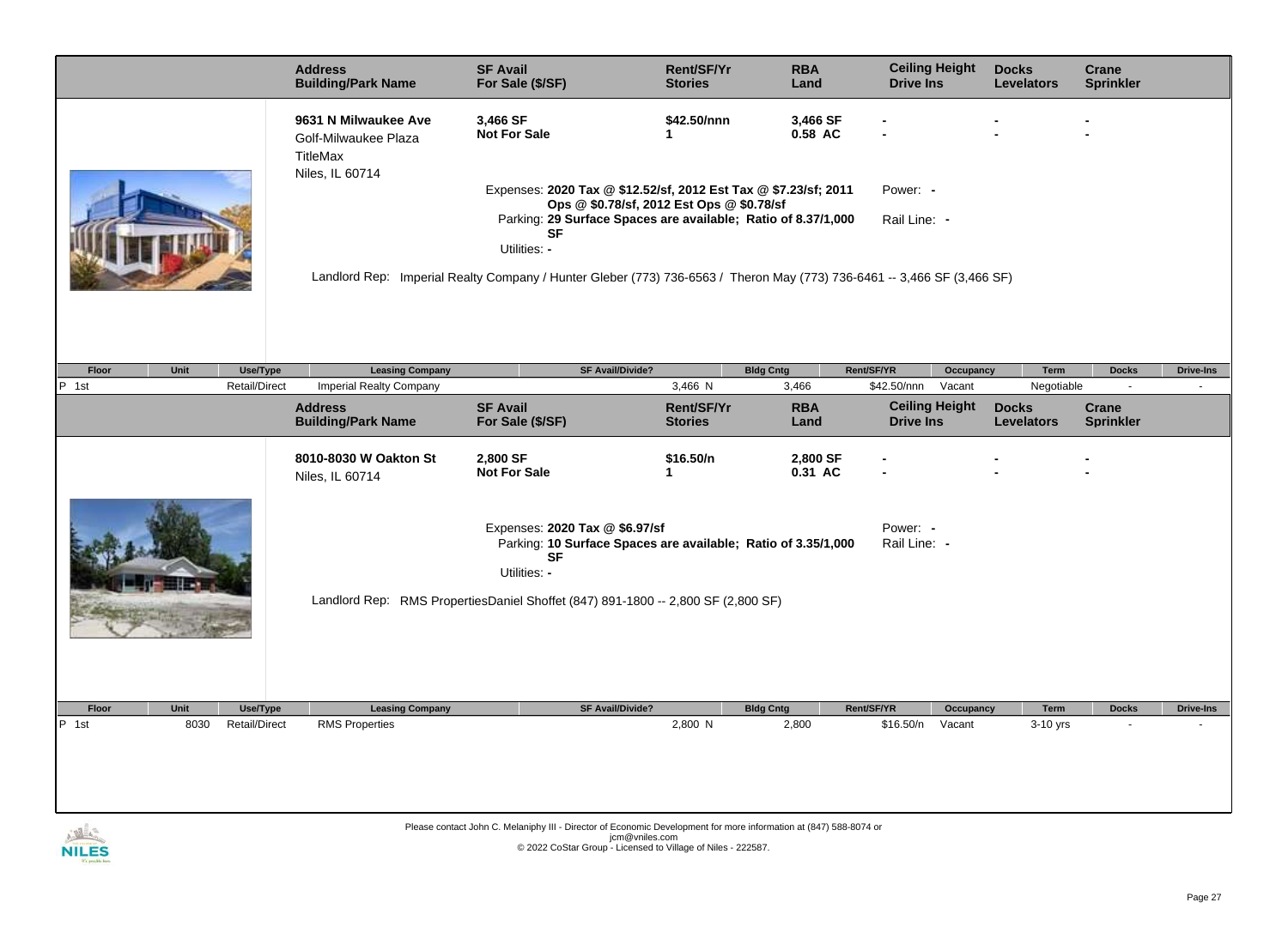|                                                                       | <b>Address</b><br><b>Building/Park Name</b>                              | <b>SF Avail</b><br>For Sale (\$/SF)                                                                                                                                                                                       | Rent/SF/Yr<br><b>Stories</b>                                                                                                                       | <b>RBA</b><br>Land   | <b>Ceiling Height</b><br><b>Drive Ins</b> |                    | <b>Docks</b><br><b>Levelators</b> | Crane<br><b>Sprinkler</b> |                            |  |
|-----------------------------------------------------------------------|--------------------------------------------------------------------------|---------------------------------------------------------------------------------------------------------------------------------------------------------------------------------------------------------------------------|----------------------------------------------------------------------------------------------------------------------------------------------------|----------------------|-------------------------------------------|--------------------|-----------------------------------|---------------------------|----------------------------|--|
|                                                                       | 5606-5624 W Touhy Ave<br>Pointe Plaza<br>Pointe Plaza<br>Niles, IL 60714 | 9,812 SF<br><b>Not For Sale</b>                                                                                                                                                                                           | $\mathbf{1}$                                                                                                                                       | 14,726 SF<br>0.36 AC |                                           |                    |                                   |                           |                            |  |
|                                                                       |                                                                          | <b>SF</b><br>Utilities: -                                                                                                                                                                                                 | Expenses: 2020 Tax @ \$3.47/sf; 2011 Ops @ \$2.92/sf<br>Power: -<br>Parking: 106 Surface Spaces are available; Ratio of 7.20/1,000<br>Rail Line: - |                      |                                           |                    |                                   |                           |                            |  |
|                                                                       |                                                                          | Landlord Rep: Mid-America Real Estate Corp. / Sarah Norlander (630) 954-7290<br>Leasing Company: Mid-America Real Estate Corp. / Sarah Norlander (630) 954-7290 Campbell Wickland (630) 954-7236 -- 9,812 SF (4,906 SF)   |                                                                                                                                                    |                      |                                           |                    |                                   |                           |                            |  |
|                                                                       |                                                                          |                                                                                                                                                                                                                           |                                                                                                                                                    |                      |                                           |                    |                                   |                           |                            |  |
| Floor<br>Unit<br>Use/Type<br>IP.                                      | <b>Leasing Company</b>                                                   | <b>SF Avail/Divide?</b>                                                                                                                                                                                                   | 4,906 N                                                                                                                                            | <b>Bldg Cntg</b>     | Rent/SF/YR                                | Occupancy          | Term                              | <b>Docks</b><br>$\sim$    | <b>Drive-Ins</b><br>$\sim$ |  |
| 1st<br>5606<br>Retail/Direct<br>P 1st<br>5618<br><b>Retail/Direct</b> | Mid-America Real Estate Corp.<br>Mid-America Real Estate Corp.           |                                                                                                                                                                                                                           | 4,906 N                                                                                                                                            | 4,906<br>4,906       | Withheld<br>Withheld                      | 30 Days<br>30 Days | Negotiable<br>Negotiable          | $\overline{a}$            | $\overline{\phantom{a}}$   |  |
|                                                                       | <b>Address</b><br><b>Building/Park Name</b>                              | <b>SF Avail</b><br>For Sale (\$/SF)                                                                                                                                                                                       | Rent/SF/Yr<br><b>Stories</b>                                                                                                                       | <b>RBA</b><br>Land   | <b>Ceiling Height</b><br><b>Drive Ins</b> |                    | <b>Docks</b><br><b>Levelators</b> | Crane<br><b>Sprinkler</b> |                            |  |
|                                                                       | 5660 W Touhy Ave<br>Pointe Plaza<br>Niles, IL 60714                      | 17,538 SF<br><b>Not For Sale</b>                                                                                                                                                                                          | $\mathbf{1}$                                                                                                                                       | 39,236 SF<br>0.92 AC |                                           |                    |                                   |                           |                            |  |
|                                                                       |                                                                          | Expenses: 2020 Tax @ \$2.03/sf; 2011 Ops @ \$2.40/sf<br>Parking: 192 Surface Spaces are available; Ratio of 5.22/1,000<br><b>SF</b><br>Utilities: -                                                                       |                                                                                                                                                    |                      | Power: -<br>Rail Line: -                  |                    |                                   |                           |                            |  |
|                                                                       |                                                                          | Landlord Rep: Mid-America Real Estate Corp. / Sarah Norlander (630) 954-7290<br>Leasing Company: Mid-America Real Estate Corp. / Sarah Norlander (630) 954-7290 Campbell Wickland (630) 954-7236 -- 17,538 SF (17,538 SF) |                                                                                                                                                    |                      |                                           |                    |                                   |                           |                            |  |
|                                                                       |                                                                          |                                                                                                                                                                                                                           |                                                                                                                                                    |                      |                                           |                    |                                   |                           |                            |  |
| Unit<br>Use/Type<br>Floor                                             | <b>Leasing Company</b>                                                   | <b>SF Avail/Divide?</b>                                                                                                                                                                                                   |                                                                                                                                                    | <b>Bldg Cntg</b>     | Rent/SF/YR                                | Occupancy          | Term                              | <b>Docks</b>              | Drive-Ins                  |  |
| 5660 B<br>P 1st<br>Retail/Direct                                      | Mid-America Real Estate Corp.                                            | Please contact John C. Melaniphy III - Director of Economic Development for more information at (847) 588-8074 or                                                                                                         | 17,538 N                                                                                                                                           | 17,538               | Withheld                                  | 30 Days            | Negotiable                        |                           |                            |  |
|                                                                       |                                                                          | jcm@vniles.com                                                                                                                                                                                                            |                                                                                                                                                    |                      |                                           |                    |                                   |                           |                            |  |

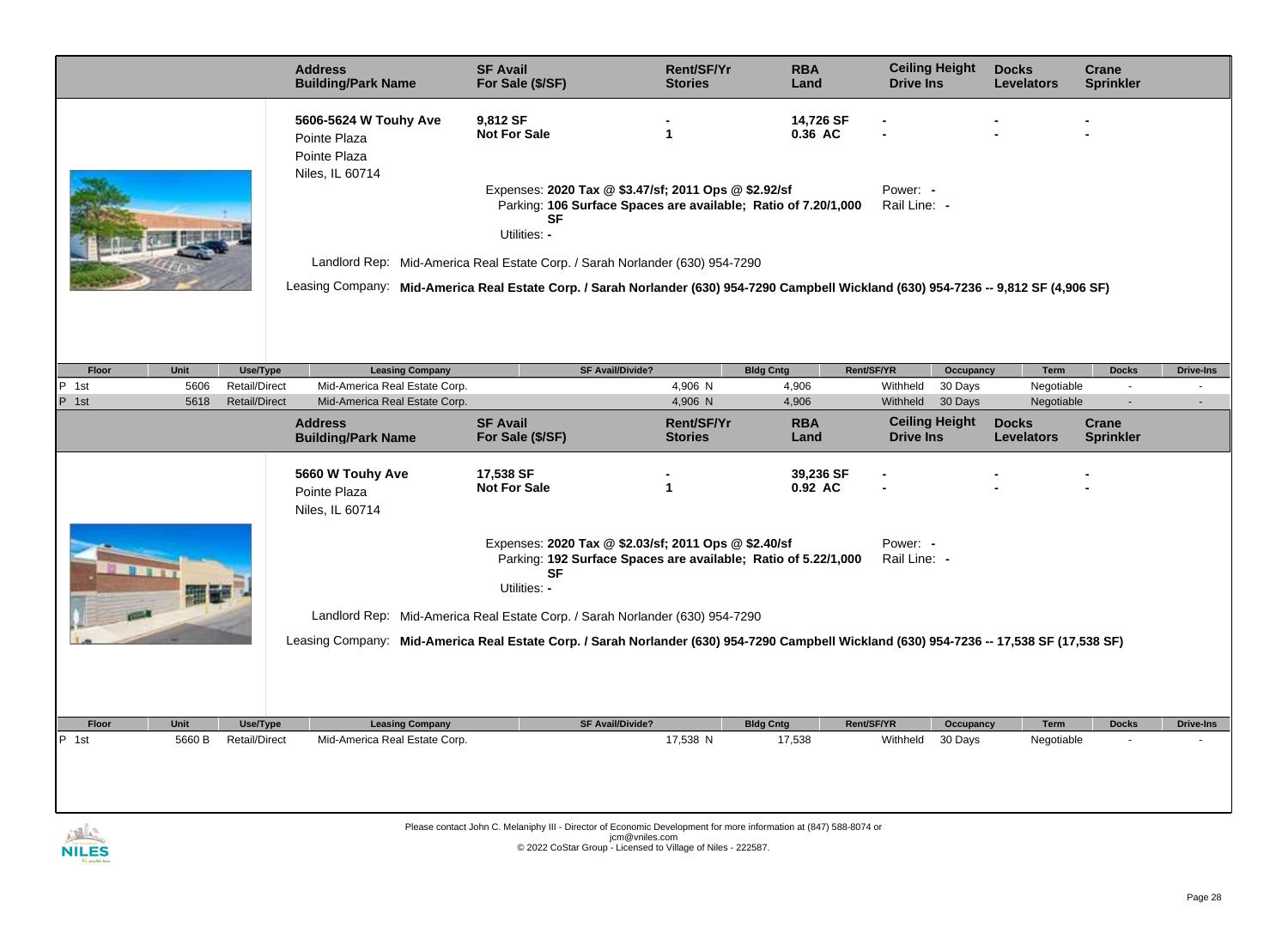|                                                                                                                     | <b>Address</b><br><b>Building/Park Name</b>                      | <b>SF Avail</b><br>For Sale (\$/SF)                                                                                                                                                                                                                                                                                                                                                                | Rent/SF/Yr<br><b>Stories</b> | <b>RBA</b><br>Land  | <b>Ceiling Height</b><br><b>Drive Ins</b> | <b>Docks</b><br><b>Levelators</b> | Crane<br><b>Sprinkler</b> |                  |
|---------------------------------------------------------------------------------------------------------------------|------------------------------------------------------------------|----------------------------------------------------------------------------------------------------------------------------------------------------------------------------------------------------------------------------------------------------------------------------------------------------------------------------------------------------------------------------------------------------|------------------------------|---------------------|-------------------------------------------|-----------------------------------|---------------------------|------------------|
|                                                                                                                     | 5670 W Touhy Ave<br>Pointe Plaza<br>Dressbarn<br>Niles, IL 60714 | 7,500 SF<br><b>Not For Sale</b><br>Expenses: 2020 Tax @ \$2.85/sf<br>Parking: 200 Surface Spaces are available; Ratio of 26.67/1,000 Rail Line: -<br>SF<br>Utilities: -<br>Landlord Rep: Mid-America Real Estate Corp. / Sarah Norlander (630) 954-7290<br>Leasing Company: Mid-America Real Estate Corp. / Sarah Norlander (630) 954-7290 Campbell Wickland (630) 954-7236 -- 7,500 SF (7,500 SF) | $\mathbf{1}$                 | 7,500 SF<br>0.18 AC | Power: -                                  |                                   |                           |                  |
| Floor<br>Unit<br>Use/Type                                                                                           | <b>Leasing Company</b>                                           | <b>SF Avail/Divide?</b>                                                                                                                                                                                                                                                                                                                                                                            |                              | <b>Bldg Cntg</b>    | Rent/SF/YR<br>Occupancy                   | Term                              | <b>Docks</b>              | <b>Drive-Ins</b> |
| 5674<br>Retail/Direct<br>P 1st                                                                                      | Mid-America Real Estate Corp.                                    |                                                                                                                                                                                                                                                                                                                                                                                                    | 7,500 N                      | 7,500               | Withheld<br>30 Days                       | Negotiable                        | ÷,                        |                  |
|                                                                                                                     | <b>Address</b><br><b>Building/Park Name</b>                      | <b>SF Avail</b><br>For Sale (\$/SF)                                                                                                                                                                                                                                                                                                                                                                | Rent/SF/Yr<br><b>Stories</b> | <b>RBA</b><br>Land  | <b>Ceiling Height</b><br><b>Drive Ins</b> | <b>Docks</b><br><b>Levelators</b> | Crane<br><b>Sprinkler</b> |                  |
|                                                                                                                     | 7136 W Touhy Ave<br>Niles, IL 60714                              | 7,000 SF<br><b>Not For Sale</b>                                                                                                                                                                                                                                                                                                                                                                    | \$12.00/n<br>$\mathbf{1}$    | 7,000 SF<br>0.42 AC |                                           |                                   |                           |                  |
|                                                                                                                     |                                                                  | Expenses: 2020 Tax @ \$7.37/sf<br>Parking: 15 Surface Spaces are available; Ratio of 2.14/1,000<br><b>SF</b><br>Utilities: -                                                                                                                                                                                                                                                                       |                              |                     | Power: -<br>Rail Line: -                  |                                   |                           |                  |
| Landlord Rep: Lee & Associates / Mark Baumhart (773) 355-3003 / John M. Joyce (773) 355-3021 -- 7,000 SF (7,000 SF) |                                                                  |                                                                                                                                                                                                                                                                                                                                                                                                    |                              |                     |                                           |                                   |                           |                  |
| Unit<br>Floor<br>Use/Type                                                                                           | <b>Leasing Company</b>                                           | <b>SF Avail/Divide?</b>                                                                                                                                                                                                                                                                                                                                                                            |                              | <b>Bldg Cntg</b>    | Rent/SF/YR<br>Occupancy                   | <b>Term</b>                       | <b>Docks</b>              | <b>Drive-Ins</b> |
| P 1st<br>Retail/Direct                                                                                              | Lee & Associates                                                 |                                                                                                                                                                                                                                                                                                                                                                                                    | 7,000 N                      | 7,000               | \$12.00/n<br>60 Days                      | 3 yrs                             |                           |                  |
|                                                                                                                     |                                                                  |                                                                                                                                                                                                                                                                                                                                                                                                    |                              |                     |                                           |                                   |                           |                  |
|                                                                                                                     |                                                                  | Please contact John C. Melaniphy III - Director of Economic Development for more information at (847) 588-8074 or                                                                                                                                                                                                                                                                                  |                              |                     |                                           |                                   |                           |                  |
| NII ES                                                                                                              |                                                                  | jcm@vniles.com<br>© 2022 CoStar Group - Licensed to Village of Niles - 222587.                                                                                                                                                                                                                                                                                                                     |                              |                     |                                           |                                   |                           |                  |